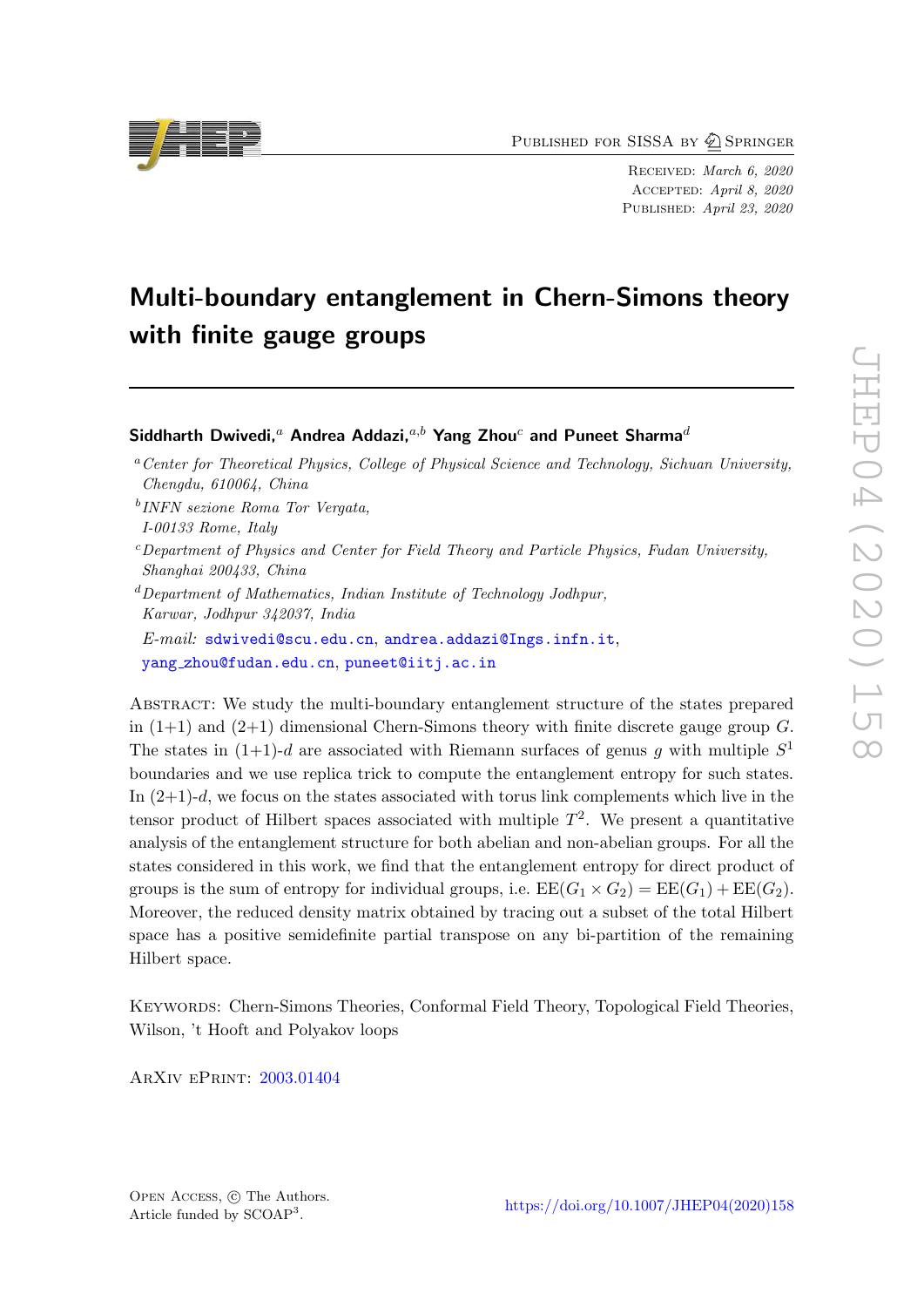## Contents

| 1              |     | Introduction                                                             | $\mathbf{1}$   |
|----------------|-----|--------------------------------------------------------------------------|----------------|
| $\bf{2}$       |     | The multi-boundary entanglement set-up for finite groups                 | 3              |
|                | 2.1 | Chern-Simons theory with finite gauge group                              | $\overline{4}$ |
|                | 2.2 | Multi-boundary entanglement in Chern-Simons theory                       | 6              |
| $\bf{3}$       |     | Entanglement structure of states in $(1+1)$ -d Chern-Simons theory       | 10             |
|                | 3.1 | Abelian group                                                            | 12             |
|                | 3.2 | Non-abelian group                                                        | 12             |
|                | 3.3 | Entropy for direct product of groups                                     | 13             |
| $\overline{4}$ |     | Entanglement structure of states in $(2+1)$ -d Chern-Simons theory       | 15             |
|                | 4.1 | Cobordant boundaries as maximally entangled state                        | 16             |
|                | 4.2 | Basis of $\mathcal{H}_{T^2}$ and irreps of quantum double group          | 17             |
|                |     | Mapping class group of torus and the generators $S$ and $T$<br>4.2.1     | 18             |
|                | 4.3 | State associated with torus link complement                              | 20             |
|                |     | Entropy for abelian group<br>4.3.1                                       | 24             |
|                |     | 4.3.2<br>Entropy for dihedral group                                      | 25             |
|                |     | 4.3.3<br>Entropy for symmetric group                                     | 26             |
|                |     | 4.3.4<br>Entropy for direct product of groups                            | 27             |
| 5              |     | Conclusion                                                               | 29             |
|                |     | A Modular data for finite group $G$                                      | 31             |
|                |     | A.1 Modular S and T matrices for finite cyclic group: $G = \mathbb{Z}_N$ | 31             |
|                |     | A.2 Modular S and T matrices for dihedral group: $G = D_N$               | 32             |
|                |     | A.2.1 Even dihedral group: $D_{2M}$                                      | 32             |
|                |     | A.2.2 Odd dihedral group: $D_{2M+1}$                                     | 36             |
|                |     | A.3 Modular S and T matrices for symmetric groups: $G = S_N$             | 38             |
|                |     | B Adams operation on centralizers of conjugacy classes of $G$            | 41             |
|                |     | B.1 For $\mathbb{Z}_N$ group                                             | 41             |
|                |     | B.2 For $D_N$ group                                                      | 42             |
|                |     | B.3 For $S_N$ group                                                      | 43             |
|                |     |                                                                          |                |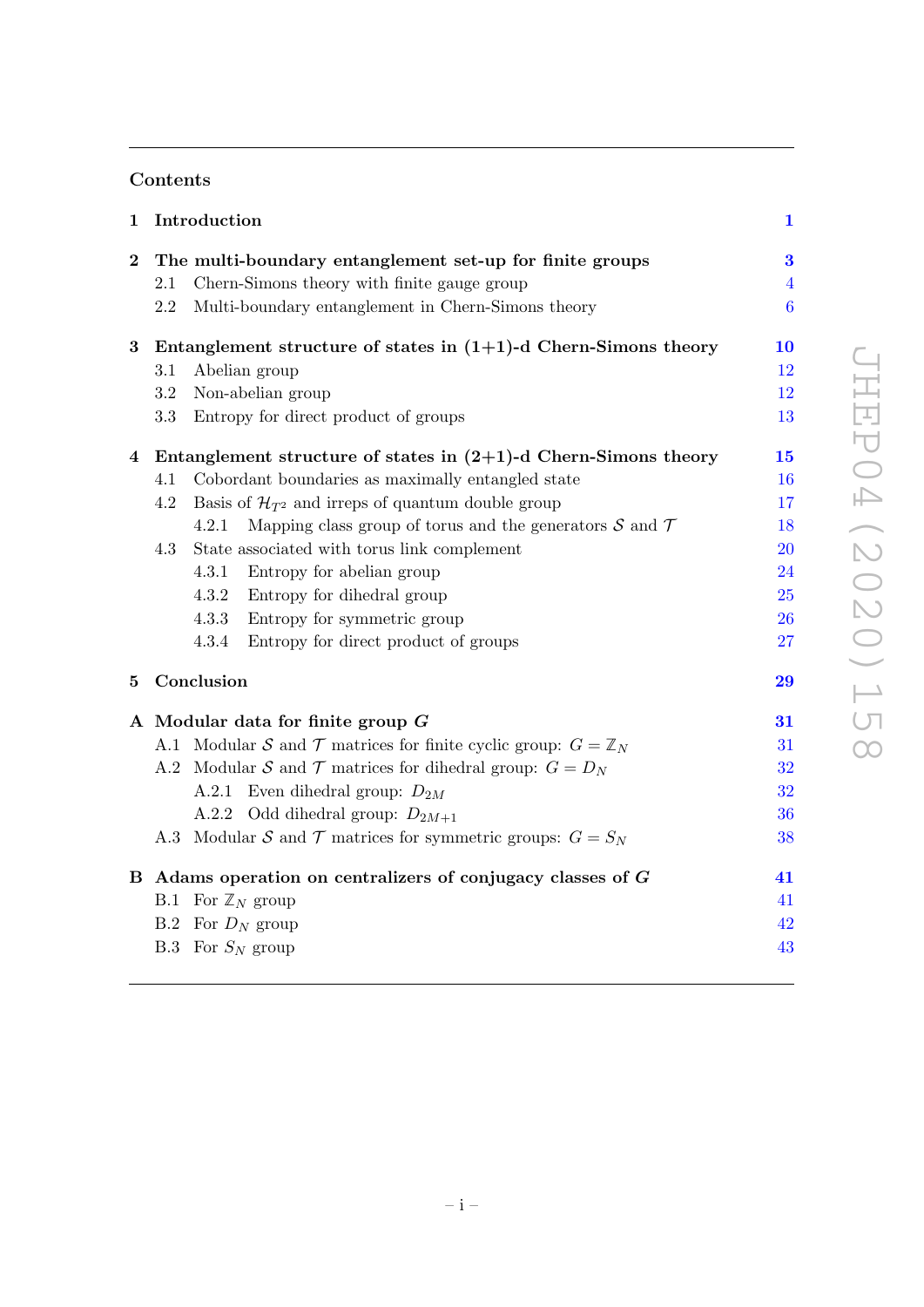

<span id="page-2-1"></span>Figure 1. Figure (a) shows a manifold with a single boundary  $\partial M$  which is partitioned into a sub-region A and its complement  $\overline{A}$ . Figure (b) shows a manifold M whose boundary has three disconnected components, i.e.  $\partial M = \Sigma_1 \sqcup \Sigma_2 \sqcup \Sigma_3$ .

#### <span id="page-2-0"></span>1 Introduction

The study of entanglement in quantum field theory (QFT) has been an active area of research and is yet far from complete. One of the important question is to understand and classify the possible patterns of entanglement that can arise in field theories. Though analyzing the entanglement structures in a generic QFT is a difficult task, a simple case where this could be done is for a class of exactly solvable QFT's called 'topological quantum field theories'. In particular, there has been a lot of interest to study entanglement in (2+1) dimensional Chern-Simons theory defined on 3-manifolds M. The bi-partite entanglement between connected spatial sections of the boundary  $\partial M$  in such theories was studied in [ [1](#page-46-0) – [3\]](#page-47-0). A typical path integral picture has been shown in figure [1\(](#page-2-1)a) where the boundary  $\partial M$  has been bi-partitioned into connected regions A and its complement  $\overline{A}$ . Another novel approach to study entanglement is to consider these theories on manifolds whose boundary itself consists of disconnected or disjoint components as shown in figure [1\(](#page-2-1)b). This is usually referred as *multi-boundary entanglement* and has been studied in [ [4](#page-47-1) – [8\]](#page-47-2) in the context of Chern-Simons theories whose gauge group is a compact semisimple Lie group  $(SU(N))$  for example). In this work, we will study the salient features of multi-boundary entanglement structures in Chern-Simons theory with finite discrete gauge groups. This suggests another pattern of entanglement in topological order apart from [ [1](#page-46-0) – [3\]](#page-47-0) and therefore enriches our understanding of quantum information properties of physical systems with topological order.

A quantum  $(d+1)$  dimensional Chern-Simons theory is defined on a compact  $(d+1)$ manifold M by integrating the exponentiated Chern-Simons invariant (usually referred to as the 'path integral' in field theories) over the space of all gauge invariant fields. The resulting 'partition function' is denoted as  $Z(M)$  [[9\]](#page-47-3). The gauge fields in this case are the connections (skew-Hermitian matrices of 1-forms with vanishing trace) A on the trivial  $SU(N)$ -bundle over M. The partition function will therefore involve the integration over the infinite-dimensional space of connections:

$$
Z(M) = \int e^{2\pi i S(A)} dA, \qquad (1.1)
$$

where  $dA$  is an appropriate quantized measure defined for a connection  $A$  and the integration is over all the equivalence classes (i.e. gauge invariant classes) of connections. Since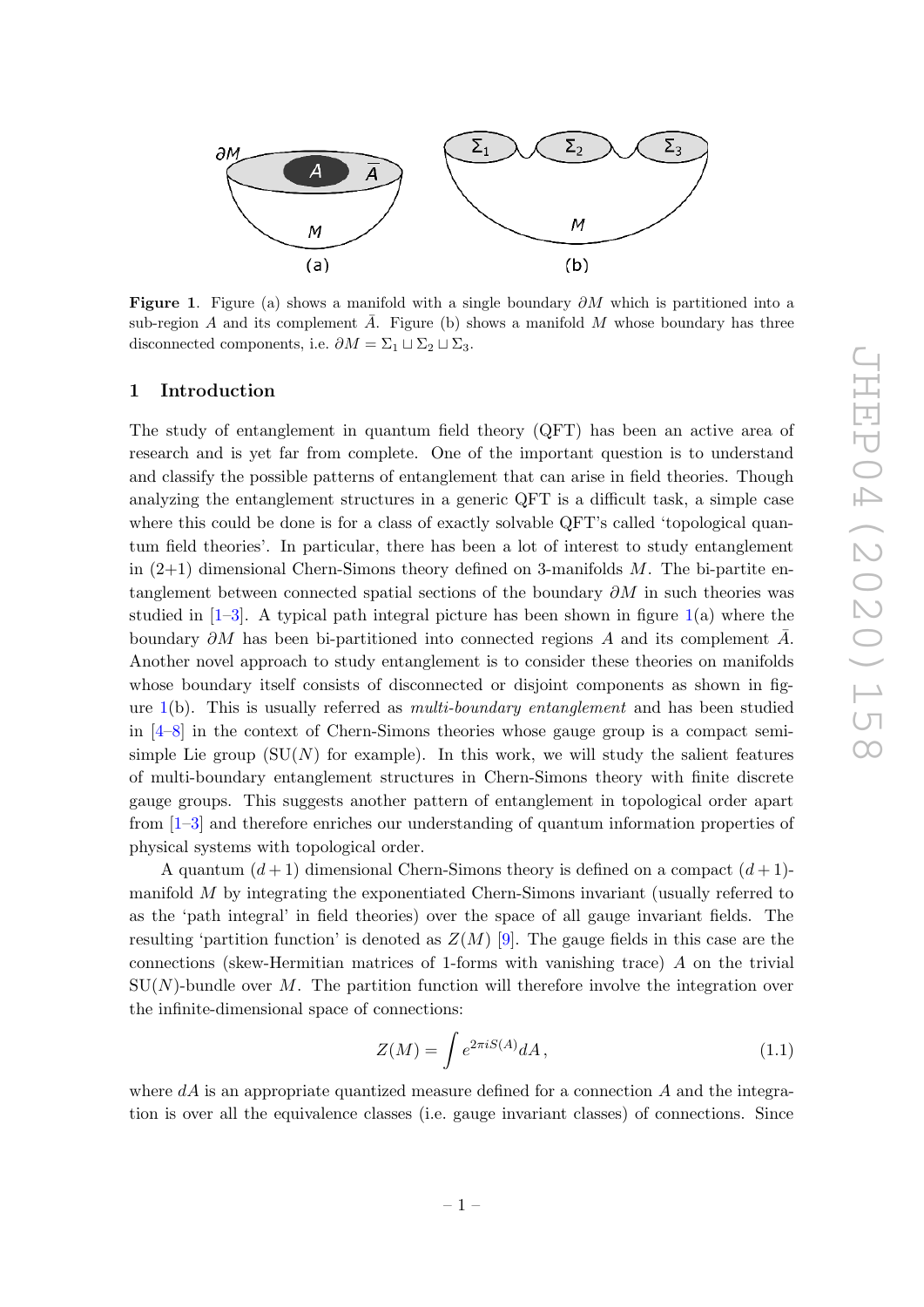the connection has been integrated out,  $Z(M)$  will be a topological invariant of  $M$ <sup>[1](#page-3-0)</sup>. The invariant  $S(A)$ , which is the Chern-Simons action, is given as,

<span id="page-3-1"></span>
$$
S(A) = \frac{k}{8\pi} \int_M \text{Tr}\left(A \wedge dA + \frac{2}{3}A \wedge A \wedge A\right),\tag{1.2}
$$

where k is an integer that classifies the invariant  $S(A)$ . Additionally, we can also have gauge invariant operators (called Wilson loops) in the theory. Given an oriented knot K embedded in M, the Wilson loop operator is defined by taking the trace of the holonomy of A around  $K$ :

$$
W_R(\mathcal{K}) = \text{Tr}_R P \exp\left(\oint_{\mathcal{K}} A\right) = \text{char}_R(A),\tag{1.3}
$$

where R is an irreducible representation of  $SU(N)$  with character char<sub>R</sub>. If we have a link  $\mathcal{L}$  made of disjoint oriented knot components, i.e.  $\mathcal{L} = \mathcal{K}_1 \sqcup \mathcal{K}_2 \sqcup \ldots \sqcup \mathcal{K}_n$ , then the partition function of M in the presence of link  $\mathcal L$  can be obtained by modifying the path integral as:

$$
Z(M; \mathcal{L}) = \int e^{2\pi i S(A)} \prod_{j=1}^{n} \text{char}_{R_j}(A) dA, \qquad (1.4)
$$

where in principle we can chose different characters for different knot components.

The partition function  $Z(M)$  defined above is either a vector or a scalar depending upon whether M is with or without boundary. The following two points are very crucial and are the crux of the Chern-Simons theory:

- When M is closed (i.e. without boundary), the quantity  $Z(M)$  is simply a complex number.
- When M has a boundary  $\partial M$ , the partition function  $Z_Q(M)$  will additionally depend on the boundary field  $Q$  on  $\partial M$ . The corresponding integral should be over the space of gauge equivalence classes of those connections on M whose boundary value is Q . Thus  $Z_Q(M)$  will be a function on the space  $F_{\partial M}$  of gauge equivalence classes on  $\partial M$ .

In the quantized version of Chern-Simons theory with an appropriate measure  $dA$  defined for the connections, the space  $L^2(F_{\partial M}, dA) \equiv \mathcal{H}_{\partial M}$  is a unique Hilbert space associated with  $\partial M$  and the partition function  $Z_Q(M)$  will be an element of  $\mathcal{H}_{\partial M}$ . Henceforth, we will denote  $Z_Q(M)$  as  $|\Psi\rangle$  since it is a quantum state living in the Hilbert space  $\mathcal{H}_{\partial M}$ . From the topological point of view,  $|\Psi\rangle$  only depends on the topology of the manifold M and  $\mathcal{H}_{\partial M}$ only depends on the topology of the boundary  $\partial M$ . Thus if we consider two topologically different manifolds M and M' with the same boundary  $\partial M = \partial M'$ , then the corresponding Chern-Simons partition functions for a particular gauge group will, in principle, give two different states  $|\Psi\rangle$  and  $|\Psi'\rangle$  in the same Hilbert space  $\mathcal{H}_{\partial M}$ . Hence, given a manifold, we can associate a quantum state to it. An important aspect of Chern-Simons theory which motivates us to study the multi-boundary entanglement is the following. If the boundary

<span id="page-3-0"></span><sup>&</sup>lt;sup>1</sup>To be more accurate, the  $Z(M)$  constructed in this way will also depend on an additional topological structure of M, called as framing [ [9\]](#page-47-3). However they do not affect the entanglement structure of the states considered in this paper and hence we can ignore the framing factors in our computation.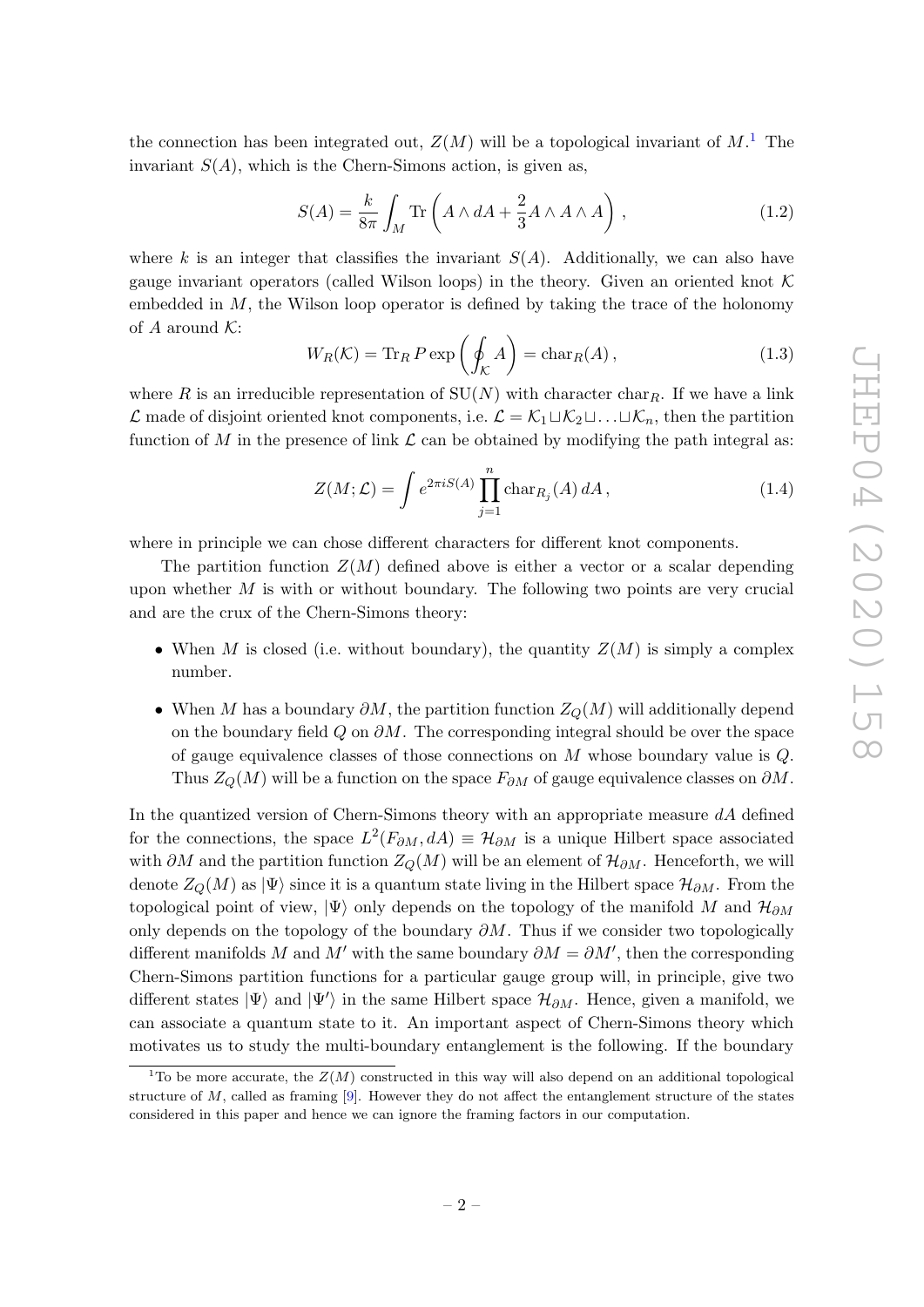of the manifold M consists of disjoint components, i.e.  $\partial M = \Sigma_1 \sqcup \Sigma_2 \sqcup \ldots \sqcup \Sigma_n$  (like the one shown in figure  $1(b)$  $1(b)$ ), then the Hilbert space associated with  $\partial M$  is the tensor product of Hilbert spaces associated with each component, i.e.

$$
\mathcal{H}_{\partial M} = \mathcal{H}_{\Sigma_1} \otimes \mathcal{H}_{\Sigma_2} \otimes \ldots \otimes \mathcal{H}_{\Sigma_n} \,.
$$
 (1.5)

Thus the quantum state  $|\Psi\rangle$  associated with M lives in this tensor product of Hilbert spaces and therefore we can study its entanglement features. Various entanglement measures like von Neumann entropy and entanglement negativity etc., can be obtained by tracing out a subset of the Hilbert spaces. The entanglement of the states for a manifold with multiple  $S<sup>2</sup>$  (the genus  $g = 0$  Riemann surface) boundaries has been recently studied in [[7\]](#page-47-4) and [[8](#page-47-2)] for the group SU(N). The states for link complement manifolds with multiple  $T^2$  (the genus  $g = 1$  Riemann surface) boundaries was studied in [[4](#page-47-1), [5\]](#page-47-5) for the groups  $U(1)$  and  $SU(2)$  and was later analyzed in  $[6]$  $[6]$  for various classical Lie groups.

The aim of the present work is to study the entanglement structure of the states constructed in Chern-Simons theory with finite discrete gauge groups. These theories in  $(2 + 1)$  dimension were originally introduced by Dijkgraaf and Witten [\[10\]](#page-47-7) and were later studied in detail in  $(d+1)$  dimension by Freed and Quinn [\[11\]](#page-47-8). The essential algebraic and topological features of this theory are the same as that of the Chern-Simons theory with semi-simple Lie groups. However the analytical difficulties in the case of finite gauge groups are simplified because the path integral required to compute various partition functions reduces to a finite sum. In this work, we will analyze the entanglement structure of multiboundary states in  $(1 + 1)$  dimensional and  $(2 + 1)$  dimensional Chern-Simons theory with finite groups. In  $(1 + 1)$  dimension, the states are associated with Riemann surfaces with multiple  $S^1$  boundaries and in  $(2+1)$  dimension, we will consider the states corresponding to torus link complement manifolds with multiple disjoint  $T^2$  $T^2$  boundaries.<sup>2</sup>

The paper is organized as follows. In section [2,](#page-4-0) we discuss our set-up giving a brief review of the Chern-Simons theory with finite gauge group and the methods and tools to study the multi-boundary entanglement. In section [3,](#page-11-0) we study the states in  $(1 + 1)$ dimension associated with Riemann surfaces of genus g. In section [4,](#page-16-0) we study the states in  $(2+1)$  dimension associated with torus link complement. We provide quantitative analysis of the entanglement entropy for abelian as well as non-abelian groups. We conclude and discuss future questions in section [5](#page-30-0) .

#### <span id="page-4-0"></span>2 The multi-boundary entanglement set-up for finite groups

We consider Chern-Simons theory with gauge group G which is a finite discrete group. This theory is defined on a  $(d+1)$  dimensional space-time M where M is assumed to be compact, connected  $(d+1)$  dimensional manifold. The boundary of M will be denoted as ∂M which is a d-dimensional oriented and closed manifold. This theory has certain ingredients which we define and annotate in the following.

<span id="page-4-1"></span><sup>&</sup>lt;sup>2</sup>If a link  $\mathcal L$  is embedded in  $S^3$ , then the link complement is a three-dimensional manifold which is obtained by removing a tubular neighborhood around  $\mathcal L$  from  $S^3$ , i.e  $S^3 \setminus \mathcal L \equiv S^3$  – interior( $\mathcal L_{\text{tub}}$ ).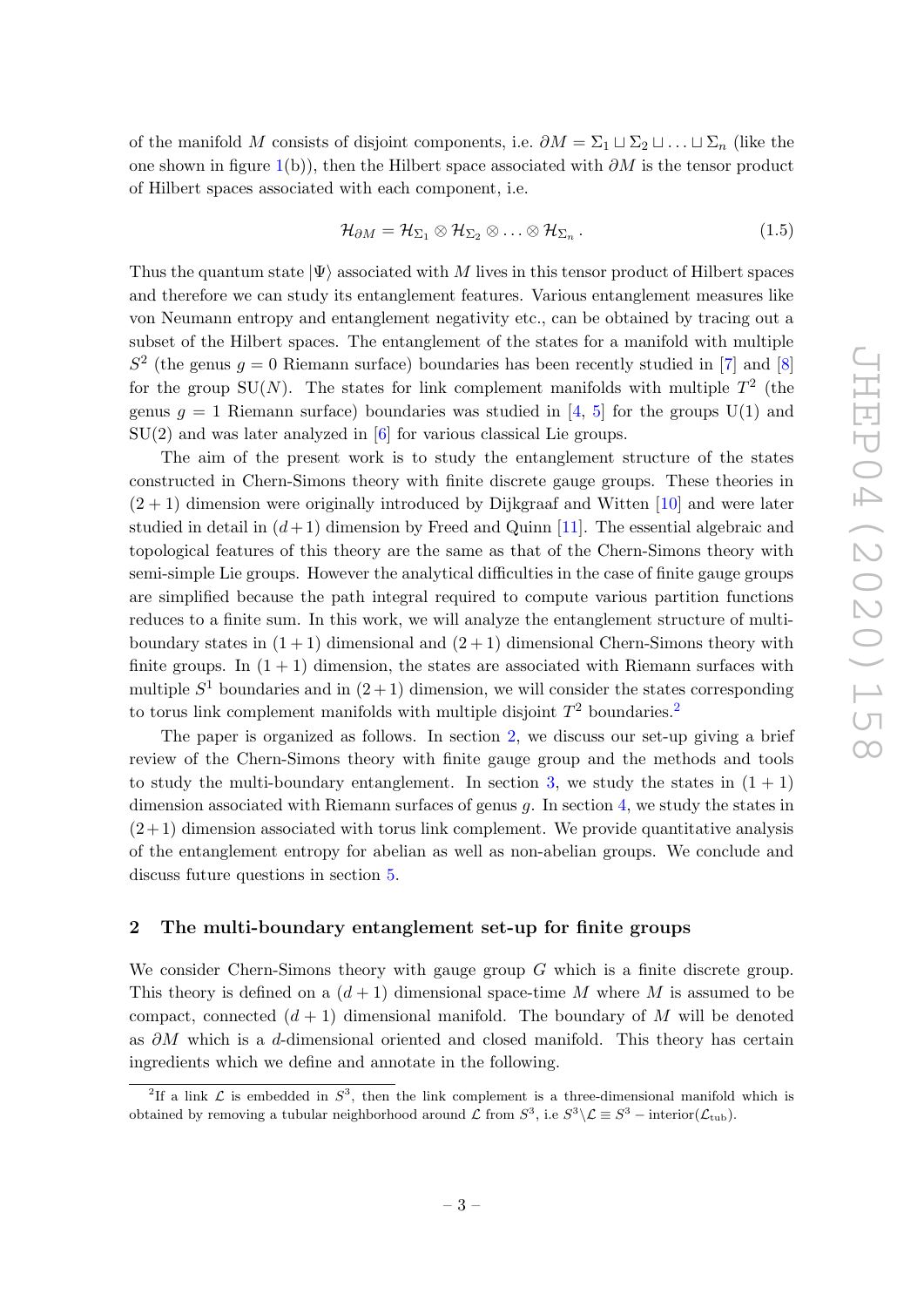#### <span id="page-5-0"></span>2.1 Chern-Simons theory with finite gauge group

Here we briefly discuss about the theory when the gauge group is a finite discrete group. We refer the readers to [\[11\]](#page-47-8) and the lecture notes by Freed [\[12\]](#page-47-9) for more details. A gauge field in this theory is a principal bundle  $P$  defined over  $M$  with  $G$  as its structure group. In other words, P is a bundle over the base space M such that the group G acts on P from right. The action of  $G$  is free, transitive and preserves the fibres of  $P$ . Thus by definition, the orbits of G-action are actually the fibres and hence topologically we have  $P/G = M$ . Two principal bundles  $P$  and  $P'$  are said to be equivalent or isomorphic if there exists a map  $\varphi: P' \longrightarrow P$  which commutes with the G action such that the induced map on the quotients  $\varphi' : M \longrightarrow M$  is an identity map. We will denote  $[P]$  as the collection of all principal bundles isomorphic to P. Thus  $[P]$  will be a 'gauge invariant' field in this theory and a set of all gauge invariant fields is given as,

$$
\phi(M) = \{ [P] : P \text{ is a principal } G\text{-bundle over } M \}. \tag{2.1}
$$

If M is compact,  $\phi(M)$  is a finite set. Further if M is connected then this set is isomorphic to:

$$
M = \text{connected} \quad \Longrightarrow \quad \phi(M) \cong \text{Hom}(\pi_1(M), G)/G, \tag{2.2}
$$

where  $\pi_1(M)$  is the fundamental group of  $M$  and the set  $\mathrm{Hom}(\pi_1(M), G)$  is the collection of all homomorphisms from  $\pi_1(M) \longrightarrow G$ . The  $\text{Hom}(\pi_1(M), G)/G$  denotes a quotient where G acts by conjugation. Since  $\phi(M)$  is a discrete set, we can assign a measure or a 'mass' to each gauge invariant field which is given as,

$$
\mu([P]) = \frac{1}{|\text{Aut}(P)|},
$$
\n(2.3)

where  $\text{Aut}(P)$  is the automorphism group of P or the group of 'gauge transformations' of P and  $|\text{Aut}(P)|$  is the order of this group.

Now we need to construct the action of the theory. The action is classified by the elements of the cohomology group  $H^{d+1}(BG, \mathrm{U}(1))$  where  $BG$  is a connected topological space known as the classifying space of  $G<sup>3</sup>$  $G<sup>3</sup>$  $G<sup>3</sup>$ . It is the base space of a principal G bundle  $EG$ , also called universal bundle (where the action of  $G$  is free). Now consider a principal G bundle P over M. Given any P, we can allow a bundle map  $f: P \longrightarrow EG$ , called as the classifying map. Since  $P$  and  $EG$  both are principal  $G$  bundles with the quotients given as  $P/G = M$  and  $EG/G = BG$  respectively, the classifying map f induces a quotient map  $\gamma: M \longrightarrow BG$  on the base manifolds. The topology of the bundle P is completely determined by the homotopy class of map  $\gamma$ . If  $\gamma^*$  denotes the pullback, then the action is given as,

<span id="page-5-2"></span>
$$
S(P) = \alpha(\gamma^*[M]),\tag{2.4}
$$

where  $[M] \in H_{d+1}(M)$  is the fundamental class and the action is independent of the choice of map  $\gamma$ . The element  $\alpha \in H^{d+1}(BG, \mathrm{U}(1))$  classifies the action and plays an analogous

<span id="page-5-1"></span><sup>&</sup>lt;sup>3</sup>For a discrete group  $G$ , the classifying space  $BG$  is a connected topological space whose homotopy groups are given as:  $\pi_1(BG) \cong G$  and  $\pi_{n \geq 2}(BG) = 0$ .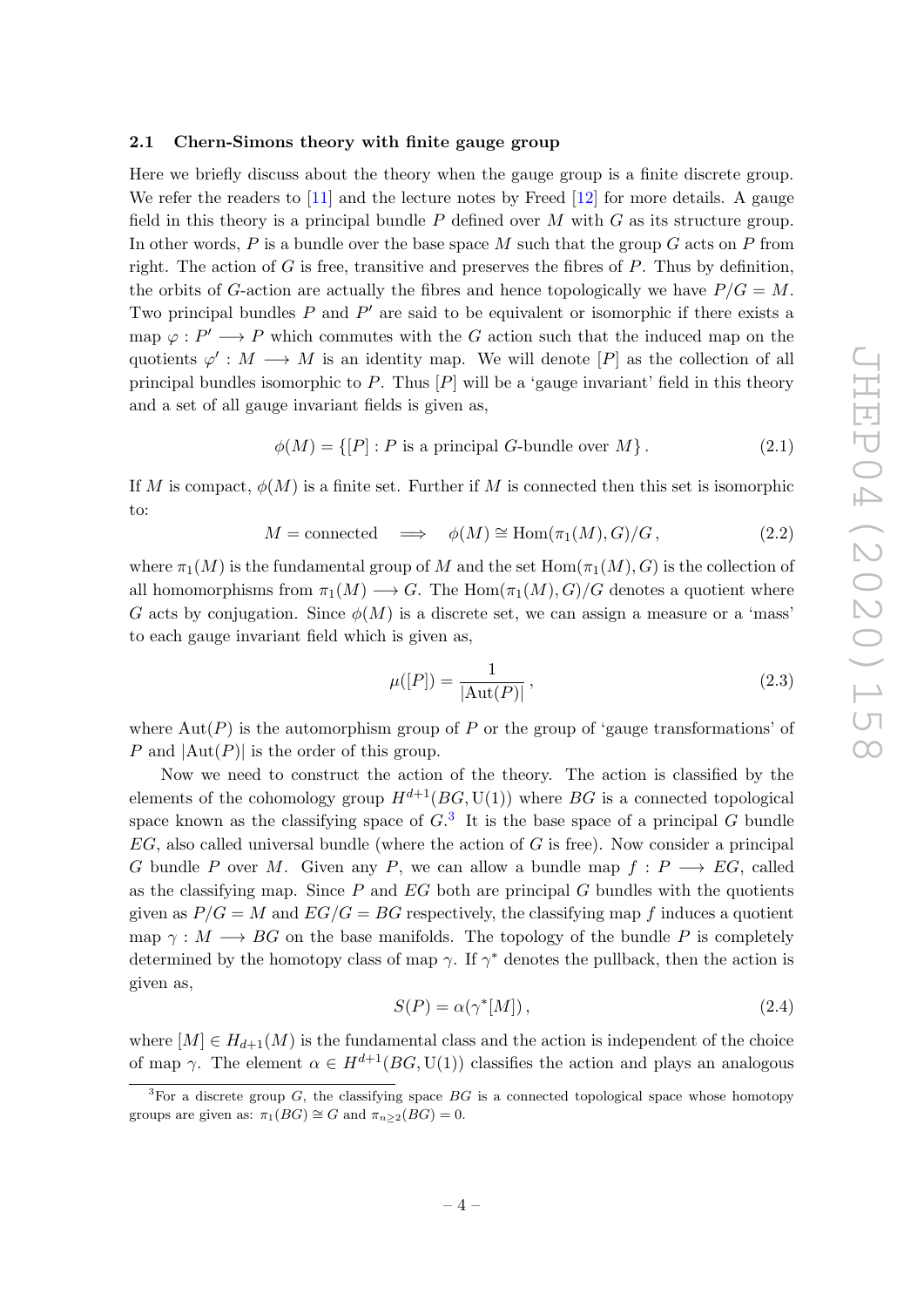role as that of integer k which classifies the action  $(1.2)$  of a  $(2 + 1)$  dimensional Chern-Simons theory with  $SU(N)$  group.<sup>[4](#page-6-0)</sup> Thus each non-identity element  $\alpha$  gives a 'twisted theory'. A huge simplification happens if we consider the class of theories given by  $\alpha = 0$ , the identity element of  $H^{d+1}(BG, U(1))$ . For this class, the action is trivial  $e^{2\pi i S(P)} = 1$ and such theories are called 'untwisted theories':

<span id="page-6-1"></span>Untwisted theory:

\n
$$
\alpha = 0 \quad \Longrightarrow \quad e^{2\pi i S(P)} = 1. \tag{2.5}
$$

With the action and measure defined, one can carry out the path integral in the Chern-Simons theory for any compact manifold M which may or may not have a boundary. If  $M$  is without boundary (i.e closed), the path integral gives a complex number which is a topological invariant of M. This topological quantity is typically known as 'partition function' of  $M$  and is evaluated as,

$$
Z(M) = \int_{P \in \phi(M)} e^{2\pi i S(P)} d\mu(P) = \sum_{P \in \phi(M)} e^{2\pi i S(P)} \mu(P) = \text{vol}(\phi(M)).
$$
 (2.6)

On the other hand, if the manifold M has an oriented boundary  $\partial M$ , then the path integral will be a function of Q where Q is the principal G bundle over base  $\partial M$ . Now fix a Q and define a set  $\phi_Q(M)$  which is the collection of all principal bundles over M whose restriction on  $\partial M$  is Q, up to isomorphisms which are the identity on  $\partial M$ . In other words, define a set  $\phi_Q(M)$  and  $\bar{\phi}_Q(M)$  given below:

$$
\phi_Q(M) = \{ P \longrightarrow M : \partial P \cong Q \}
$$
  

$$
\bar{\phi}_Q(M) = \text{set of isomorphic bundles in } \phi_Q(M).
$$
 (2.7)

Doing the path integral over all the bundles in  $\bar{\phi}_Q(M)$ , we will get the partition function:

$$
Z_Q(M) = \int_{P \in \bar{\phi}_Q(M)} e^{2\pi i S(P)} d\mu(P) = \text{vol}(\bar{\phi}_Q(M)). \tag{2.8}
$$

Thus we see that given a manifold M with boundary  $\Sigma$ , we can associate a quantum state  $|\Psi\rangle$  which is an element of a unique Hilbert space  $\mathcal{H}_{\Sigma}$  associated with the boundary. Note that  $\Sigma$  has an orientation and if we reverse the orientation, we will get an oppositely oriented manifold which we shall denote as  $\Sigma^*$ . In fact, the Hilbert spaces associated with  $\Sigma$  and  $\Sigma^*$  are conjugate to each other, i.e.  $\mathcal{H}_{\Sigma^*} = \mathcal{H}_{\Sigma}^*$ . Thus given two states  $|\Psi\rangle \in \mathcal{H}_{\Sigma}$  and  $\langle \Phi | \in \mathcal{H}_{\Sigma^*}$ , there exists a natural pairing, the inner product, computed as  $\langle \Phi | \Psi \rangle$  which gives a complex number. In fact, this technique can be used to compute the partition functions of complicated manifolds by gluing two disconnected pieces along common boundary whose partition functions are already known. This process is shown in figure [2.](#page-7-1) We can also have a manifold M whose boundary  $\partial M$  has multiple disconnected components. In such a case,

<span id="page-6-0"></span><sup>&</sup>lt;sup>4</sup>Note that for the finite groups  $H^{d+1}(BG, U(1)) \cong H^{d+2}(BG, \mathbb{Z})$ . It also happens that for the connected or simply connected groups G', we have  $H^4(BG', \mathbb{Z}) \cong \mathbb{Z}$ . This is precisely what happens in  $(2 + 1)$ dimensional Chern-Simons theory with  $SU(N)$  gauge group where the action in eq. [\(1.2\)](#page-3-1) was classified by integer  $k \in H^4(BSU(N),\mathbb{Z})$ .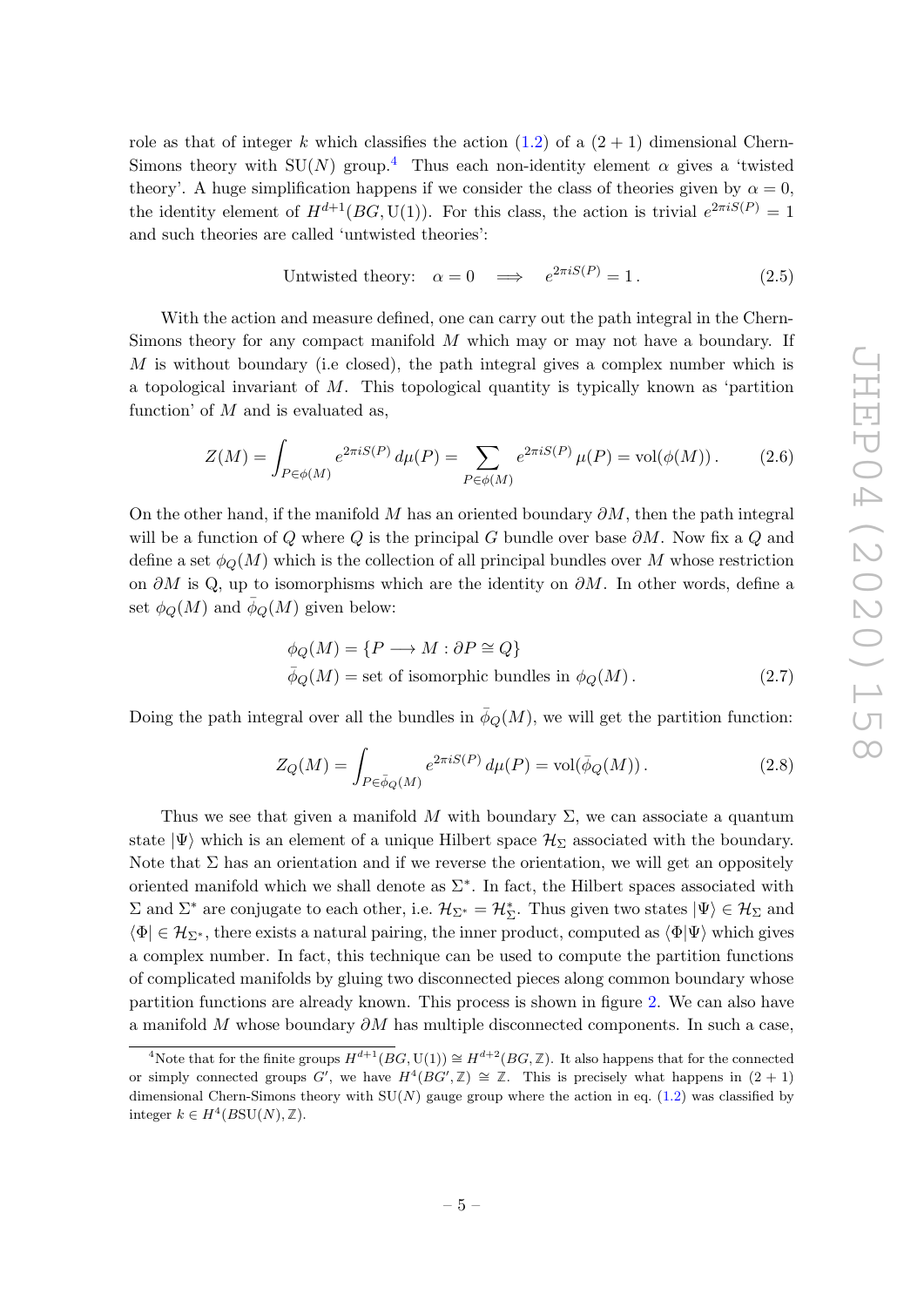

<span id="page-7-1"></span>Figure 2. Two manifolds on left with same boundary but opposite orientation. The path integral on these manifolds give states  $\langle \phi | \in \mathcal{H}_{\Sigma^*}$  and  $|\psi \rangle \in \mathcal{H}_{\Sigma}$ . The inner product  $\langle \phi | \psi \rangle$  will be the partition function of manifold shown in right obtained by gluing the two manifolds along the common boundary.

the Hilbert space associated with  $\partial M$  will be a tensor product of Hilbert spaces associated with each of the disconnected components:

$$
\partial M = \Sigma_1 \sqcup \Sigma_2 \sqcup \ldots \sqcup \Sigma_n \implies \mathcal{H}_{\partial M} = \mathcal{H}_{\Sigma_1} \otimes \mathcal{H}_{\Sigma_2} \otimes \ldots \otimes \mathcal{H}_{\Sigma_n}.
$$
 (2.9)

Thus the path integral for such a manifold will give a quantum state which will be an element of this tensor product of Hilbert spaces:

$$
Z_{Q_1 \sqcup Q_2 \sqcup \ldots \sqcup Q_n}(M) \equiv |\Psi\rangle \in \mathcal{H}_{\Sigma_1} \otimes \mathcal{H}_{\Sigma_2} \otimes \ldots \otimes \mathcal{H}_{\Sigma_n}.
$$
\n(2.10)

Since the Hilbert spaces in these cases are automatically a tensor product space, we can assign an entanglement structure to the states by tracing out a subset of the Hilbert spaces associated with some of the boundary components. In the following, we will discuss how the topological property of Chern-Simons theory enables one to compute the various entanglement measures by using the surgery (cutting and gluing) techniques.

#### <span id="page-7-0"></span>2.2 Multi-boundary entanglement in Chern-Simons theory

Consider the Chern-Simons theory defined on a  $(d+1)$ -dimensional manifold M whose boundary consists of *n* number of disconnected components. As mentioned earlier, to such M, we can associate a state  $|\Psi\rangle$  which lives in a total Hilbert space  $(\mathcal{H})$  that can be written as a tensor product of n Hilbert spaces associated with each of the boundary components. To study the entanglement feature of this state, we bi-partition the total Hilbert space into two parts as following:

$$
\mathcal{H} = \underbrace{\mathcal{H}_1 \otimes \mathcal{H}_2 \otimes \ldots \otimes \mathcal{H}_m}_{m} \otimes \underbrace{\mathcal{H}_{m+1} \otimes \mathcal{H}_{m+2} \otimes \ldots \otimes \mathcal{H}_n}_{n-m} \equiv \mathcal{H}_A \otimes \mathcal{H}_B. \tag{2.11}
$$

We call this bi-partitioning as  $(m|n-m)$ . In order to compute the entanglement measures, we must trace out  $\mathcal{H}_B$  and obtain the reduced density matrix  $\rho_A$  acting on  $\mathcal{H}_A$ . There are two ways of achieving this and depending upon the context, it is easier to use one method or the other. We will discuss both the methods in the following.

The first method is useful when the quantum states can be explicitly computed. For example, in the case of  $(2 + 1)$ -d Chern-Simons theory where M is a link complement manifold whose boundary consists of multiple disconnected tori, the quantum state can be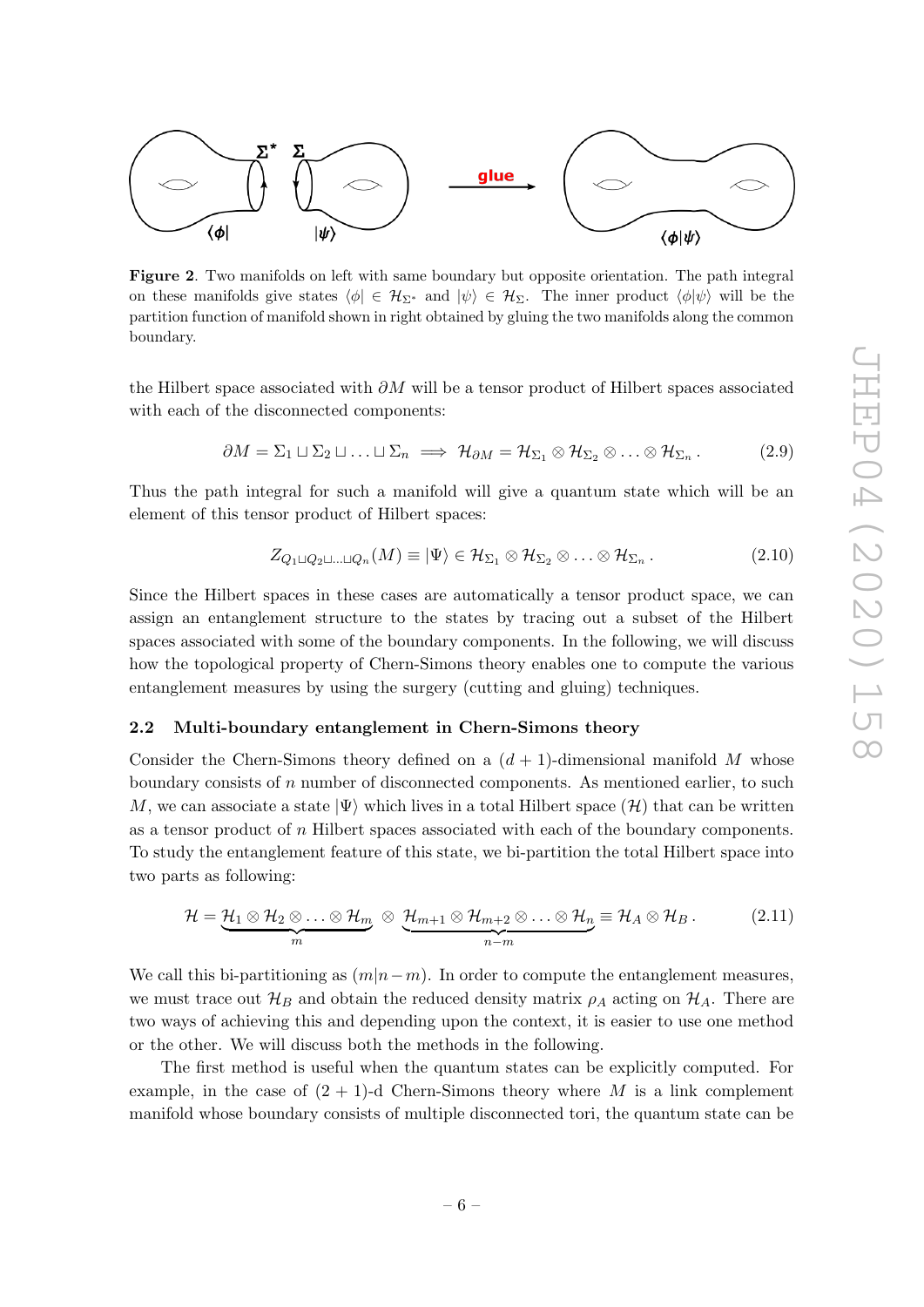explicitly obtained (see [[5](#page-47-5), [6\]](#page-47-6)) and one can continue with this method. Suppose we know the state  $|\Psi\rangle \in \mathcal{H}$  which can be expanded as:

$$
|\Psi\rangle = \sum_{e_1, e_2, ..., e_n} C_{e_1, e_2, ..., e_n} |e_1, e_2, ..., e_n\rangle ,
$$
 (2.12)

where  $|e_i\rangle$  is a basis of  $\mathcal{H}_i$  and the coefficients  $C_{e_1, e_2, ..., e_n}$  are in general complex numbers which are known. Given such a state, one associates a projection operator, denoted as  $\rho_{\text{total}}$  which acts on the total Hilbert space  $\mathcal{H}_A \otimes \mathcal{H}_B$ . Such operator is called as density matrix operator and is given as:

$$
\rho_{\text{total}} = \frac{|\Psi\rangle\langle\Psi|}{\langle\Psi|\Psi\rangle},\tag{2.13}
$$

where  $\langle \Psi | \Psi \rangle$  is the normalization factor obtained by normalizing  $| \Psi \rangle \langle \Psi |$  and it ensures that the density matrix has unit trace. The dual state can be obtained as:

$$
\langle \Psi | = \sum_{f_1, f_2, \dots, f_n} C_{f_1, f_2, \dots, f_n}^* \langle f_1, f_2, \dots, f_n | , \qquad (2.14)
$$

where  $\langle f_j |$  is a basis of the dual Hilbert space  $\mathcal{H}_j^*$ . The coefficients  $C^*$  are the complex conjugates of coefficients C. Next we trace out the Hilbert space  $\mathcal{H}_B$  which means we trace out each of the Hilbert spaces  $\mathcal{H}_{m+1}, \ldots, \mathcal{H}_n$ . This tracing out of  $\mathcal{H}_B$  will give an operator  $\rho_A$  acting on  $\mathcal{H}_A$  which is called as reduced density matrix and is computed as:

$$
\rho_A = \text{Tr}_{\mathcal{H}_B}(\rho_{\text{total}}) = \sum_{e_{m+1}, e_{m+2}, \dots, e_n} \langle e_{m+1}, e_{m+2}, \dots, e_n | \rho_{\text{total}} | e_{m+1}, e_{m+2}, \dots, e_n \rangle.
$$
\n(2.15)

Having obtained this matrix, one can calculate its spectrum  $\{\lambda_i\}$  from which various entanglement measures can be easily computed. For example, the von Neumann entropy, also called the entanglement entropy can be computed as:

$$
EE = -\sum_{i} \lambda_i \ln \lambda_i.
$$
 (2.16)

A non-zero value of the entanglement entropy tells that the quantum state  $|\Psi\rangle$  is entangled on the bi-partition  $\mathcal{H}_A \otimes \mathcal{H}_B$  while vanishing value of EE means the state is separable (non-entangled). Typically it is a difficult problem to find whether the reduced density matrix  $\rho_A$  acting on  $\mathcal{H}_A$  (which now describes a mixed state) is entangled or separable. However there are certain separability criteria, such as positive partial transpose (PPT) criterion [\[13\]](#page-47-10) which provides necessary but not sufficient condition for separability. For this, consider the further bi-partitioning  $\mathcal{H}_A = \mathcal{H}_{A_1} \otimes \mathcal{H}_{A_2}$  and compute the partial transpose of  $\rho_A$  with respect to one of the sub-system (say  $A_2$ ). This partial transpose, denoted as  $\rho_A^{\Gamma(A_2)}$  $A^{(A_2)}$  can be obtained from the density matrix  $\rho_A$  as following:

$$
\langle e_i^A, e_j^B | \rho_A^{\Gamma(A_2)} | e_k^A, e_l^B \rangle = \langle e_i^A, e_l^B | \rho_A | e_k^A, e_j^B \rangle. \tag{2.17}
$$

If  $\rho_A^{\Gamma(A_2)}$  $A^{(A_2)}$  is not positive semidefinite, it necessarily implies that the density matrix  $\rho_A$  is entangled. To capture this information, we define *entanglement negativity*  $N$  as,

<span id="page-8-0"></span>
$$
\mathcal{N} = \frac{||\rho_A^{\Gamma(A_2)}|| - 1}{2} = \sum_{i} \frac{|\mu_i| - \mu_i}{2},
$$
\n(2.18)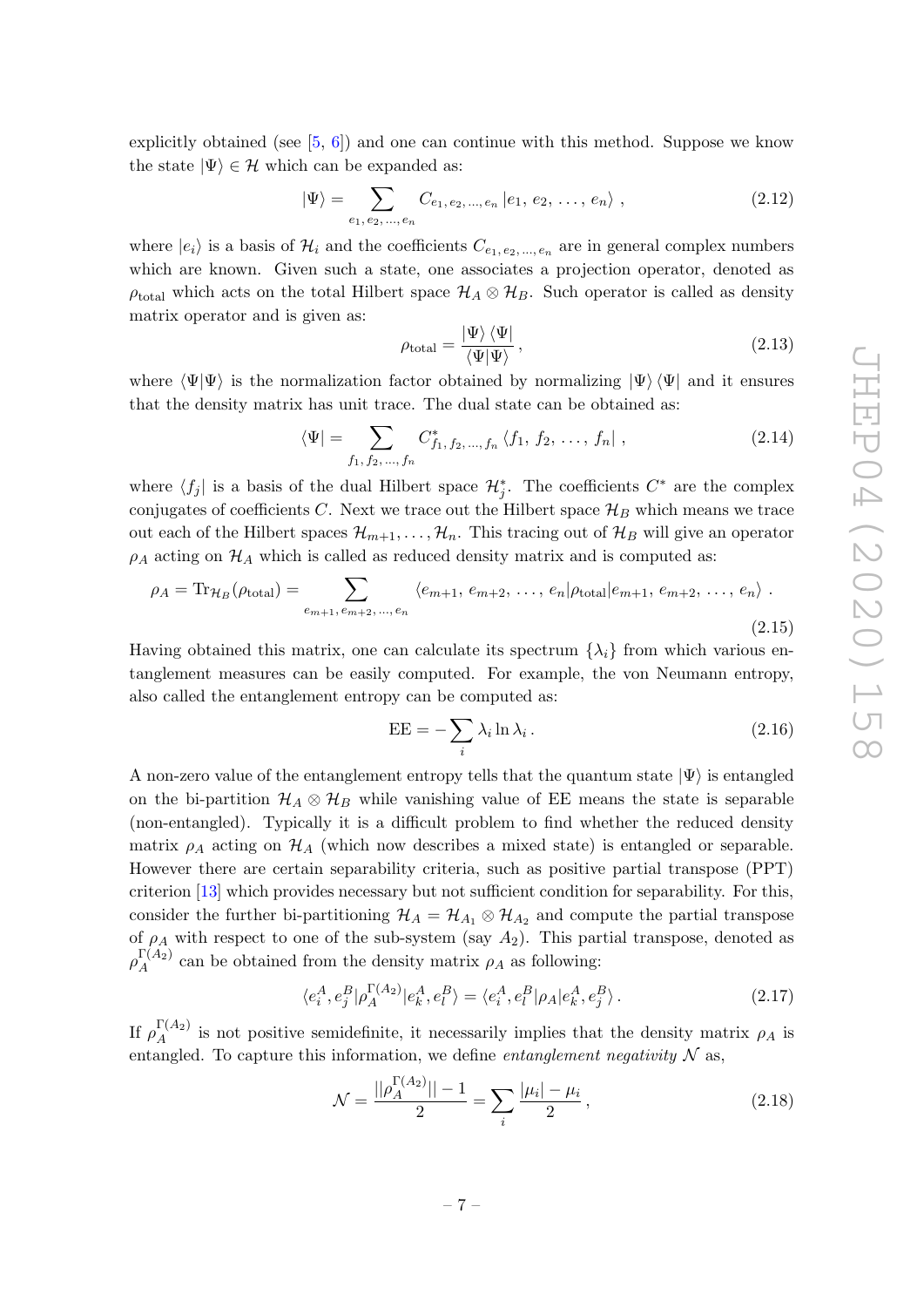where  $\mu_i$  are the eigenvalues of  $\rho_A^{\Gamma(A_2)}$  $\Gamma(A_2)$ . A non-zero value of N means that  $\rho_A^{\Gamma(A_2)}$  $n_A^{(A_2)}$  has negative eigenvalue and is not positive semi-definite. Thus  $\mathcal{N} \neq 0$  implies that  $\rho_A$  is entangled.

So far we have discussed the method of computing the entanglement measures when the quantum state is known and the reduced density matrix can be explicitly obtained. The other method is generally used when the state is not known or it is difficult to compute the state. This method is called the replica trick where the tracing of the Hilbert space is achieved by means of gluing of the manifolds along corresponding boundaries. Let us briefly discuss this method for a simple case when the manifold M has 3 boundary components  $\Sigma_1, \Sigma_2, \Sigma_3$ . There is an associated state  $|\Psi\rangle \in \mathcal{H}$  and a dual state  $\langle \Psi | \in \mathcal{H}^*$  which are given below.



Our first step is to compute the total density matrix

<span id="page-9-0"></span>
$$
\rho_{\text{total}} = \frac{|\Psi\rangle\langle\Psi|}{\langle\Psi|\Psi\rangle} \quad \text{where,} \quad \langle\Psi|\Psi\rangle = \text{Tr}_{\mathcal{H}_1} \text{Tr}_{\mathcal{H}_2} \text{Tr}_{\mathcal{H}_3} |\Psi\rangle \langle\Psi| = Z(M). \tag{2.20}
$$

To compute the normalization factor in the above equation, we have traced out the three Hilbert spaces. Topologically, this is achieved by considering the manifolds represented by  $|\Psi\rangle$  and  $\langle\Psi|$  in eq. [\(2.19\)](#page-9-0) and gluing them along the oppositely oriented boundaries (i.e. boundary j glued to boundary  $j^*$ ). This will result in a closed manifold M shown in the eq. [\(2.19\)](#page-9-0) and hence  $\Psi|\Psi\rangle$  will be simply the partition function of M. Next, let us bi-partition the total Hilbert space as  $(\mathcal{H}_1 \otimes \mathcal{H}_2 | \mathcal{H}_3)$  and trace out  $\mathcal{H}_3$  which means we glue  $\rho_{\text{total}}$  along the boundaries 3 and 3<sup>\*</sup>. This will result in the reduced density matrix  $\rho_{12}$  acting on  $\mathcal{H}_1 \otimes \mathcal{H}_2$ :

$$
\rho_{12} = \text{Tr}_{\mathcal{H}_3}(\rho_{\text{total}}) = \frac{1}{Z(M)} \times \sqrt{\sum_{i=1}^{Z(M)} P_i}
$$
\n(2.21)

Now, we know that the entanglement entropy can be computed from  $\rho_{12}$  as:

<span id="page-9-1"></span>
$$
EE = -\text{Tr}(\rho_{12} \ln \rho_{12}). \qquad (2.22)
$$

However, we can not directly compute  $\ln \rho_{12}$  from this diagrammatic approach. In order to overcome this difficulty, we invoke replica trick. In this trick, we first compute  $\rho_{12}^p$  by taking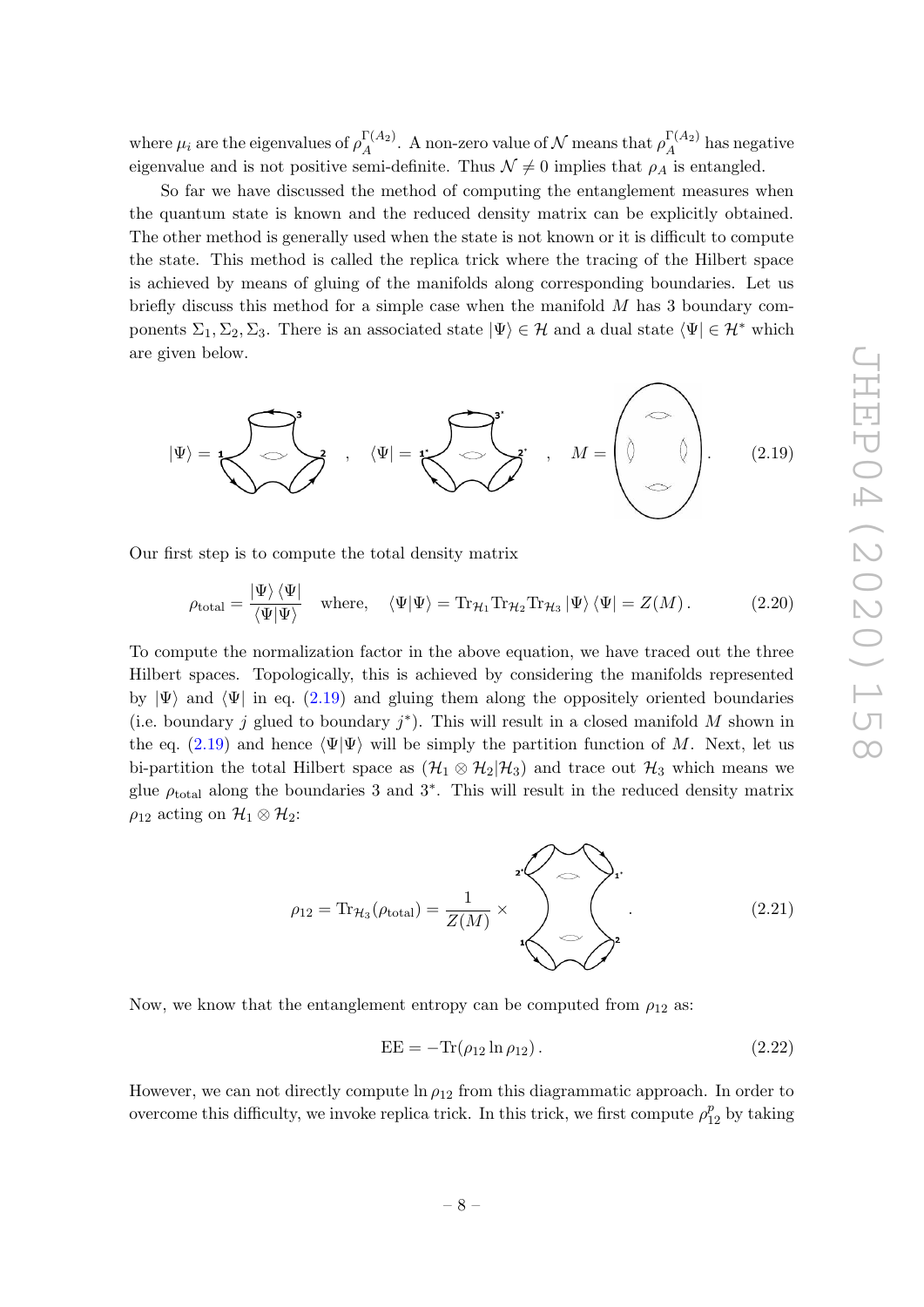p replicas of  $\rho_{12}$  and glue the boundaries  $1^*, 2^*$  of  $i^{\text{th}}$  copy with the boundaries  $1, 2$  of  $(i+1)^{\text{th}}$ copy, i.e.  $(1^*, 2^*)_i \longleftrightarrow (1, 2)_{i+1}$  for  $i = 1, 2, \dots, (p-1)$ . Topologically  $\rho_{12}^p$  will look like this:



where the blue line connecting two boundaries indicates that these boundaries are being glued. Thus resulting manifold  $\rho_{12}^p$  will be a manifold with four boundaries  $(1, 2)_1, (1^*, 2^*)_p$ . Now the trace of  $\rho_{12}^p$  can be simply obtained by gluing  $(1^*, 2^*)_p \longleftrightarrow (1, 2)_1$  which will ultimately result in a closed manifold, say  $M_p$ . Thus the trace can be given as,

$$
\text{Tr}(\rho_{12}^p) = \frac{Z(M_p)}{Z(M)^p} \,. \tag{2.24}
$$

The entanglement entropy can be therefore computed as,

<span id="page-10-0"></span>
$$
EE(\rho_{12}) = \lim_{p \to 1} \frac{\ln \text{Tr}(\rho_{12}^p)}{1 - p} = -\lim_{p \to 1} \frac{d}{dp} \text{Tr}(\rho_{12}^p) = -\lim_{p \to 1} \frac{d}{dp} \left( \frac{Z(M_p)}{Z(M)^p} \right). \tag{2.25}
$$

We can follow the similar steps to compute the entropy for the bi-partition  $(\mathcal{H}_1 | \mathcal{H}_2 \otimes \mathcal{H}_3)$ and trace out  $\mathcal{H}_2 \otimes \mathcal{H}_3$ :

$$
EE(\rho_1) = -\lim_{p \to 1} \frac{d}{dp} \left( \frac{Z(M_p')}{Z(M)^p} \right) ,
$$
 (2.26)

where the manifold  $M'_p$  may be topologically different than manifold  $M_p$ . Another measure which checks the separability criteria of mixed states is the entanglement negativity defined in eq.  $(2.18)$  for which we need the partial transpose of reduced density matrix with respect to one of the subsystem. We can again use the replica trick to compute the logarithmic negativity  $\mathcal{N}_{\text{log}}$  which is related to negativity  $\mathcal{N}$  as:  $\mathcal{N}_{\text{log}} = \ln(2\mathcal{N} + 1)$ . Now let us show how to compute  $\mathcal{N}_{\text{log}}$  for the reduced density matrix  $\rho_{12}$  of eq. [\(2.21\)](#page-9-1). First we want the  $\rho_{12}^{\Gamma_2}$  which is the partial transpose of  $\rho_{12}$  obtained by swapping the boundaries 2 and 2<sup>\*</sup>. Next we compute its  $q^{th}$  power  $(\rho_{12}^{\Gamma_2})^q$  where q is an even integer. It is obtained by stacking q (even) copies of  $\rho_{12}^{\Gamma_2}$  and gluing the boundaries  $(1^*, 2)_i \longleftrightarrow (1, 2^*)_{i+1}$  for  $i = 1, 2, \dots, (q-1)$  which will be:



Thus we obtain  $(\rho_{12}^{\Gamma_2})^q$  with q even which will be a manifold with four boundaries  $(1,2^*)_1$ ,  $(1^*, 2)_q$ . Its trace can be obtained by gluing  $(1^*, 2)_q \longleftrightarrow (1, 2^*)_1$  which will result in a closed manifold, say  $N_q$ . The logarithmic negativity can be obtained as,

$$
\mathcal{N}_{\text{log}} = \lim_{q \to 1} \ln \left( \text{Tr}(\rho_{12}^{\Gamma_2})^q \right) = \lim_{q \to 1} \ln \left( \frac{Z(N_q)}{Z(M)^q} \right) . \tag{2.28}
$$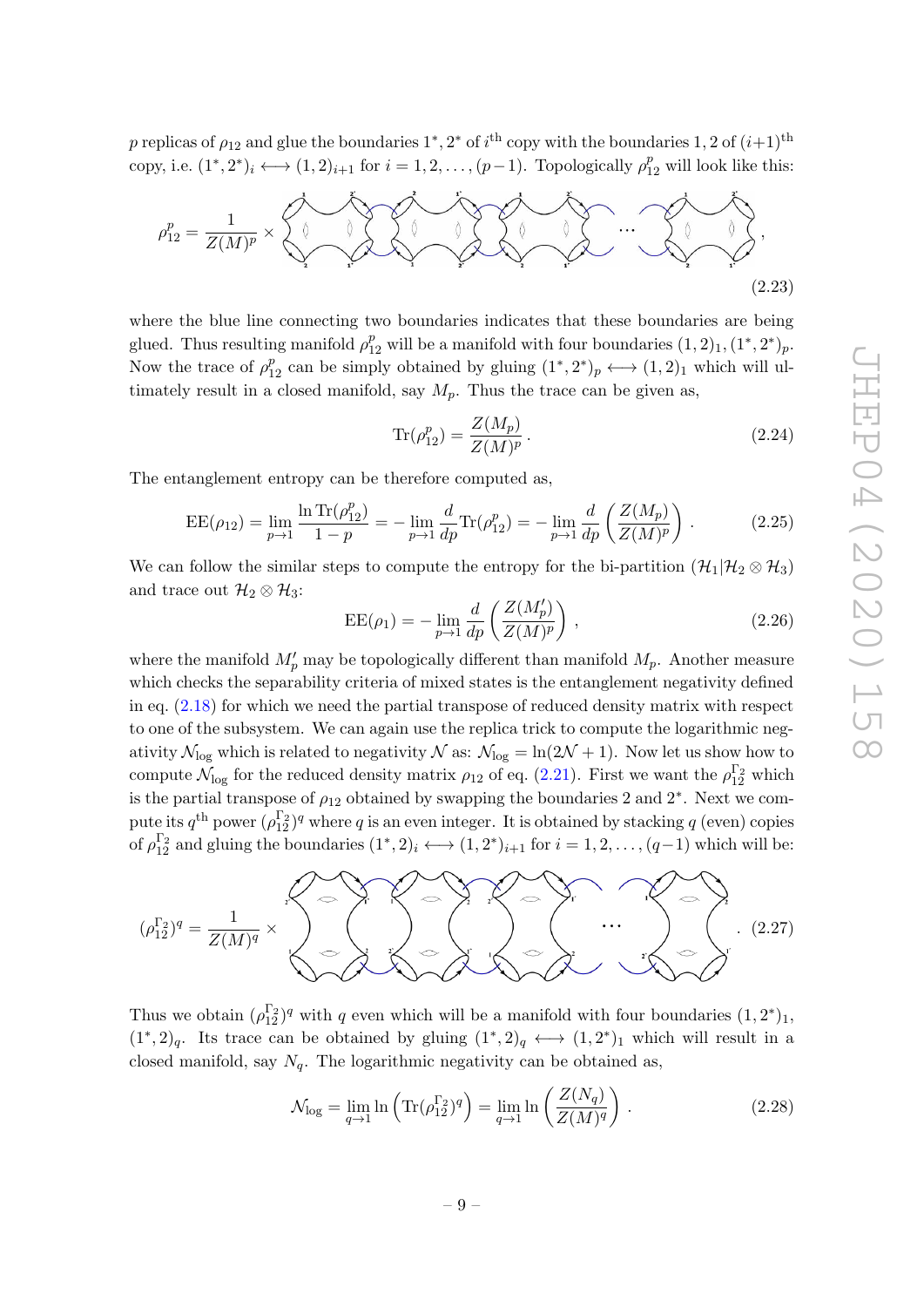Having discussed the preliminaries and the basic set-up, let us move on to the computation of the entanglement structure of the states in Chern-Simons theory with finite groups. In the following section, we will consider the  $(1 + 1)$  dimensional Chern-Simons theory where the states are associated with Riemann surfaces whose boundary consists of multiple disjoint copies of  $S^1$ .

#### <span id="page-11-0"></span>3 Entanglement structure of states in  $(1+1)$ -d Chern-Simons theory

Here we consider closed 2-manifolds which are the Riemann surfaces of genus g without boundaries and are commonly denoted as  $\Sigma_g$ . In order to get compact manifolds with n disjoint boundaries, imagine a Riemann surface with  $n$  disks removed. This will create surfaces with *n* number of  $S^1$  boundaries. We will use the notation  $\Sigma_{g,n}$  to denote the genus g Riemann surfaces with *n* boundaries. Thus,  $\Sigma_g = \Sigma_{g,0}$  in our notation. We further assume that each  $S^1$  boundary is oriented. The boundary of  $\Sigma_{g,n}$  and the associated Hilbert space are given below:

$$
\partial \Sigma_{g,n} = \underbrace{S^1 \sqcup S^1 \sqcup \ldots \sqcup S^1}_{n}; \qquad \mathcal{H}_{\partial \Sigma_{g,n}} = \bigotimes_{j=1}^n \mathcal{H}_{S^1}.
$$
 (3.1)

To each  $\Sigma_{g,n}$ , we can associate a state  $|\Sigma_{g,n}\rangle \in \bigotimes_{j=1}^n \mathcal{H}_{S^1}$ . The Hilbert spaces associated with  $S^1$  are known [\[11\]](#page-47-8) and can be explicitly obtained as (see the lectures [\[12\]](#page-47-9)):

 $\mathcal{H}_{S^1} = \{\text{function } f : G \to \mathbb{C} \mid f \text{ is invariant under conjugation} \}.$  (3.2)

Thus the dimension of each Hilbert space is given as,

$$
\dim \mathcal{H}_{S^1} = \# \text{ of irreps of group } G. \tag{3.3}
$$

The entanglement structure of the state  $|\Sigma_{g,n}\rangle$  associated with  $\Sigma_{g,n}$  can be studied using the replica trick. First consider  $|\Sigma_{g,2}\rangle$ . The state and the corresponding total density matrix are given below:



To obtain the entanglement structure, we trace out the Hilbert space associated with the second boundary. The reduced density matrix  $\rho$  and its power  $\rho^p$  can be computed as:

$$
\rho = \frac{1}{Z(\Sigma_{2g+1})} \times \sum_{\textbf{Z} \text{ is a}} \sum_{\textbf{Z} \text{ is a}} \textbf{I}^* \implies \rho^p = \frac{1}{Z(\Sigma_{2g+1})^p} \times \sum_{\textbf{Z} \text{ is a}} \sum_{\textbf{Z} \text{ is a}} \textbf{I}^* \text{,}
$$

where the normalization factor is  $\langle \Sigma_{g,2} | \Sigma_{g,2} \rangle = Z(\Sigma_{2g+1})$ . Using the replica trick given in eq. [\(2.25\)](#page-10-0), we can compute the entanglement entropy in terms of partition functions of closed manifolds as,

$$
EE = -\lim_{p \to 1} \frac{d}{dp} \left( \frac{Z(\Sigma_{2gp+1})}{Z(\Sigma_{2g+1})^p} \right).
$$
 (3.5)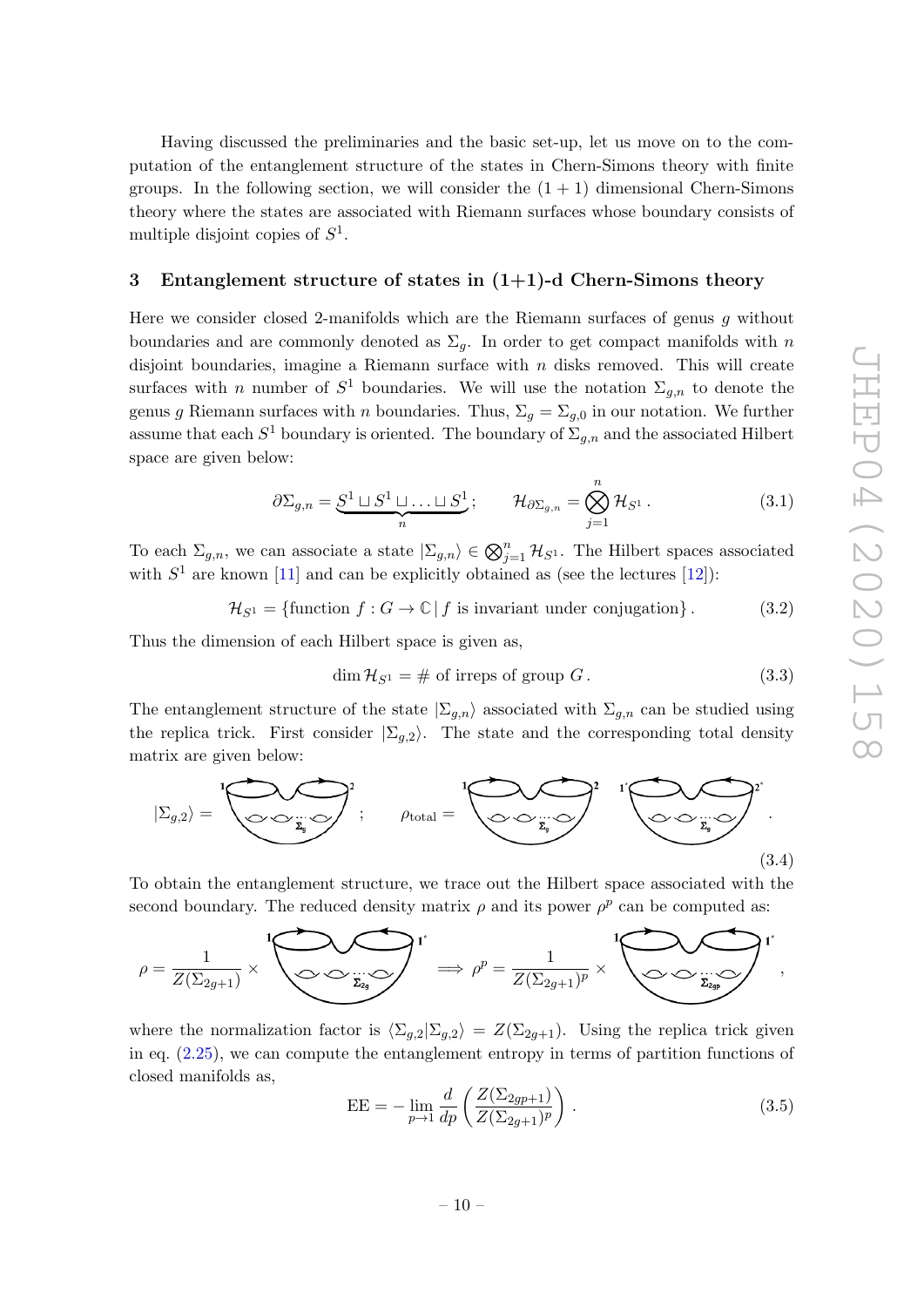Let us compute one more example for the manifold  $\Sigma_{g,3}$  before giving the general result. The corresponding state and the normalization factors are,

$$
|\Sigma_{g,3}\rangle = \begin{bmatrix} 1 & 3 & 3 & 3 \ 0 & 0 & 0 & 0 \ 0 & 0 & 0 & 0 \end{bmatrix}; \qquad \langle \Sigma_{g,3} | \Sigma_{g,3} \rangle = Z(\Sigma_{2g+2}). \qquad (3.6)
$$

Now let us first trace out the Hilbert space associated with boundary 3. The reduced density matrix and its power are given below:



The entanglement entropy can therefore be computed by obtaining the trace of  $\rho^p$  and we get:

$$
EE = -\lim_{p \to 1} \frac{d}{dp} \left( \frac{Z(\Sigma_{2gp+p+1})}{Z(\Sigma_{2g+2})^p} \right).
$$
 (3.7)

Further it can be verified that we will get the same entropy if we trace out the Hilbert spaces associated with boundaries 2 and 3. This is true in general and we find that the entropy is independent of the choice of the bi-partition, i.e. the entropy obtained for the bi-partition  $(m|n-m)$  does not depend on m. Further from the above reduced density matrix, we see that switching the boundaries 2 and 2<sup>∗</sup> does not change the topology of the manifold. Thus the trace of the  $q<sup>th</sup>$  power (where q is even) of the partially transposed reduced density matrix will be same as  $\rho^q$ . Thus the negativity associated with this reduced density matrix will vanish:

$$
\mathcal{N}_{\text{log}} = \lim_{q \to 1} \ln \left( \text{Tr}(\rho_{12}^{\Gamma_2})^q \right) = \lim_{q \to 1} \ln \left( \frac{Z(\Sigma_{2gq+q+1})}{Z(\Sigma_{2g+2})^q} \right) = 0. \tag{3.8}
$$

This will also be true for any reduced density matrix of the general state  $|\Sigma_{g,n}\rangle$  and over partial transpose of any part of the tri-partition. Thus we can now give our general result:

<span id="page-12-0"></span>
$$
EE_{(m|n-m)}(\Sigma_{g,n}) = -\lim_{p \to 1} \frac{d}{dp} \left( \frac{Z(\Sigma_{2gp-2p+np+1})}{Z(\Sigma_{2g+n-1})^p} \right) , \quad \mathcal{N}(\rho_{reduced}) = 0.
$$
 (3.9)

This is the entanglement entropy for the states prepared in  $(1+1)-d$  Chern-Simons theory. The state  $|\Sigma_{0,2}\rangle \in \mathcal{H}_{S^1} \otimes \mathcal{H}_{S^1}$  is maximally entangled and hence a Bell state:

$$
EE(\Sigma_{0,2}) = \ln Z(\Sigma_1) = \ln \dim \mathcal{H}_{S^1} \quad \Longrightarrow \quad |\Sigma_{0,2}\rangle = \text{Bell state.} \tag{3.10}
$$

To quantify the entropy given in the formula in eq. [\(3.9\)](#page-12-0), we have to compute the partition functions of closed Riemann surfaces of genus g. In the case of untwisted Chern-Simons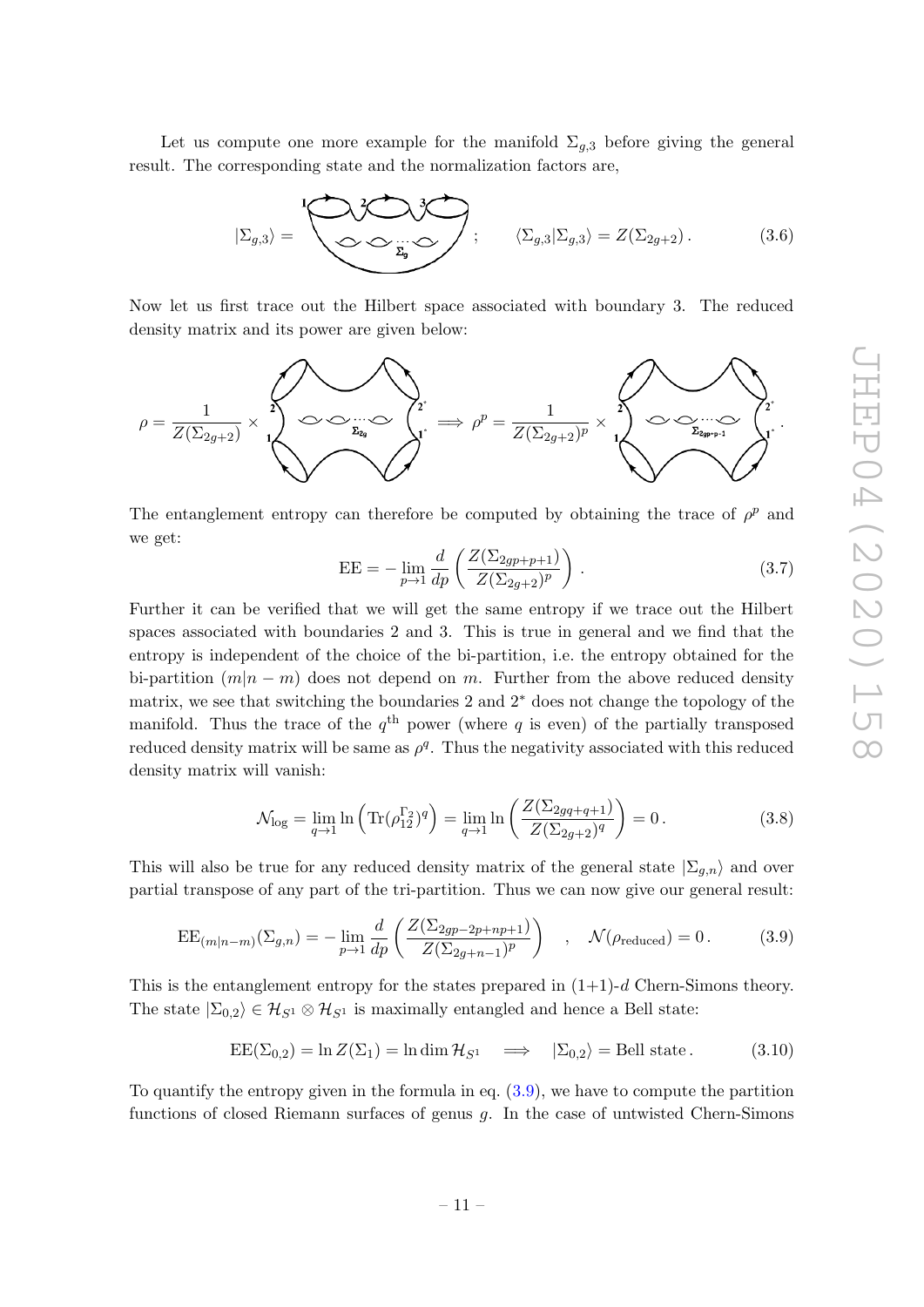theory, i.e.  $\alpha = 0$ , these partition functions can be obtained in terms of the group theoretic properties of the finite gauge group  $G$  as  $[12]$ :

<span id="page-13-2"></span>
$$
Z(\Sigma_g) = |G|^{2g-2} \sum_{i} (\dim R_i)^{2-2g}, \qquad (3.11)
$$

where  $R_i$  denote the irreducible representations of the group G and dim  $R_i$  are their dimensions. Using this, the entropy can be explicitly computed as,

<span id="page-13-3"></span>
$$
EE(\Sigma_{g,n}) = \ln\left(\sum_{i} (\dim R_i)^{2\chi}\right) - 2\chi \frac{\sum_{i} (\dim R_i)^{2\chi} \ln(\dim R_i)}{\sum_{i} (\dim R_i)^{2\chi}},\tag{3.12}
$$

where  $\chi \equiv (2-2g-n)$  is the Euler characteristic of  $\Sigma_{g,n}$  and is a negative integer, i.e.  $\chi \leq 0$ (since we are dealing with  $g \geq 0$  and  $n \geq 2$ ). This entanglement entropy only depends on the coarser group theoretic details of the gauge group, the dimensions of irreducible representations. For various finite groups considered in this paper, we find that when the Euler characteristic  $\chi \ll -1$  (with finite order of the group), the entropy converges and the limiting value is given as,

$$
\lim_{|\chi| \to \infty} EE = \ln c(G), \tag{3.13}
$$

where  $|\chi|$  denotes the absolute value of Euler characteristic and the constant  $c(G)$  is an integer whose value depends on the choice of the gauge group. We give some examples in the following subsections.

#### <span id="page-13-0"></span>3.1 Abelian group

For abelian groups, all the irreducible representations have dimension 1, hence the entropy is simply given as:

<span id="page-13-4"></span>
$$
EE(\Sigma_{g,n}) = \ln |G| = \ln(\text{# of irreps of abelian group } G) = \ln \dim \mathcal{H}_{S^1}.
$$
 (3.14)

This is the maximum possible entropy and is equal to logarithm of the dimension of the Hilbert space  $\mathcal{H}(S^1)$ . Further, the entropy does not capture the topological information (the Euler characteristic  $\chi$ ) and is same for all Riemann surfaces. In the case of non-abelian groups, the entropy depends on the topological information of the 2-manifold as well as the irreducible representations of the gauge group. Some examples of non-abelian groups are given below.

#### <span id="page-13-1"></span>3.2 Non-abelian group

Let us first consider the symmetric group  $S_N$  which is a non-abelian group for  $N \geq 3$ . The group theoretical details of  $S_N$  can be found in the appendix. Unfortunately the close form formula for the dimensions of irreducible representation of  $S_N$  are not known and hence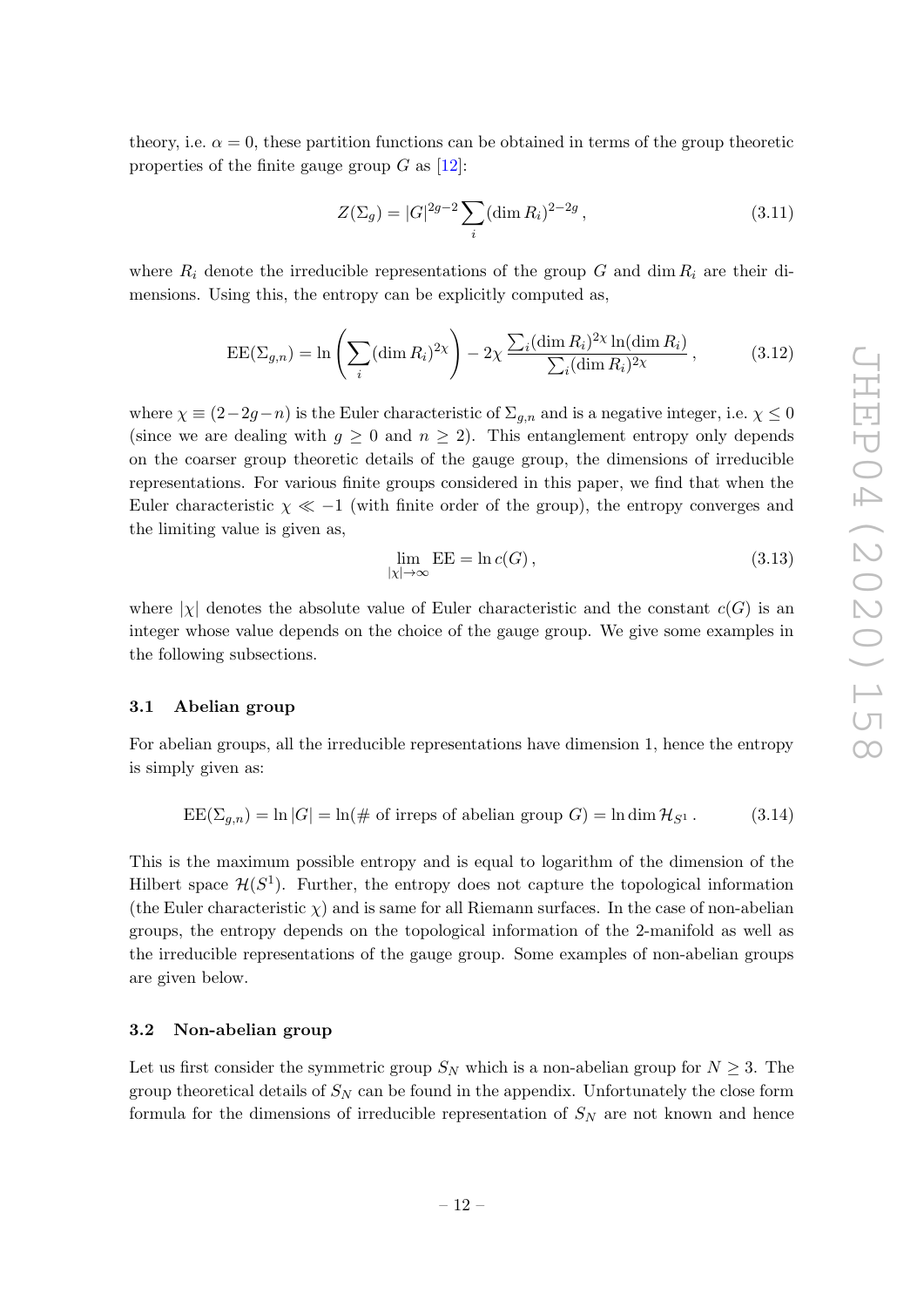we only present the entanglement entropy for some small values of  $N$ :

$$
EE(S_5) = \ln (2^{1+4\chi} + 2 \times 5^{2\chi} + 6^{2\chi} + 2) - \frac{2\chi (2^{4\chi} \ln 16 + 5^{2\chi} \ln 25 + 6^{2\chi} \ln 6)}{2^{1+4\chi} + 2 \times 5^{2\chi} + 6^{2\chi} + 2}
$$
  
\n
$$
EE(S_4) = \ln (4^{\chi} + 2 \times 9^{\chi} + 2) - \frac{2\chi (9^{-\chi} \ln 2 + 4^{-\chi} \ln 9)}{9^{-\chi} (2^{-2\chi+1} + 1) + 2^{-2\chi+1}}
$$
  
\n
$$
EE(S_3) = \ln (4^{\chi} + 2) - \frac{2\chi \ln 2}{2^{-2\chi+1} + 1}.
$$
\n(3.15)

Checking for several values of  $N$ , we find that:

$$
\lim_{|\chi| \to \infty} \text{EE}(S_N) = \ln 2. \tag{3.16}
$$

The variation of entanglement entropy with Euler characteristic  $\chi$  and with N are shown in the figure [3.](#page-15-0) Next consider the dihedral groups  $D_N$  of order  $2N$  (see appendix for more details). The entropy results are given as:

$$
EE(D_N) = \begin{cases} \ln\left(\frac{N}{2} + 4^{-\chi+1} - 1\right) + \left(\frac{4^{-\chi+2}\chi}{N + 2^{-2\chi+3} - 2}\right) \ln 2, & \text{for even } N\\ \ln\left(N + 4^{-\chi+1} - 1\right) - \left(\frac{N + 4^{-\chi+1} - 2^{-2\chi+3}\chi - 1}{N + 4^{-\chi+1} - 1}\right) \ln 2, & \text{for odd } N \end{cases}
$$
(3.17)

From here, we can also find that,

<span id="page-14-1"></span>
$$
\lim_{N \to \infty} \left( \frac{\text{EE}(D_N)}{\ln 2N} \right) = 1; \qquad \lim_{|\chi| \to \infty} \text{EE}(D_N) = \begin{cases} \ln 4, & \text{for even } N \\ \ln 2, & \text{for odd } N \end{cases}.
$$
 (3.18)

The variation of entanglement entropy with  $\chi$  and with N is shown in the figure [4](#page-15-1).

#### <span id="page-14-0"></span>3.3 Entropy for direct product of groups

If the gauge group is a direct product of two finite discrete groups, i.e.  $G = G_1 \times G_2$ , then the irreducible representations of  $G$  are the tensor products of various irreducible representations of  $G_1$  and  $G_2$  respectively. In such a case, the partition functions evaluated for the group G can be written as product of the partition functions computed for the individual groups. This can be directly seen from eq. [\(3.11\)](#page-13-2):

$$
Z_{G_1 \times G_2}(\Sigma_g) = Z_{G_1}(\Sigma_g) \; Z_{G_2}(\Sigma_g) \,, \tag{3.19}
$$

where  $Z_G(\Sigma_g)$  denotes the partition function of closed Riemann surface of genus  $g$  computed for group  $G$ . As a consequence, any Rényi entropy of order  $p$  for the direct product of groups can be written as sum of the corresponding Rényi entropies for individual groups:

$$
RE_p(G_1 \times G_2) = \frac{1}{(1-p)} \ln \left( \frac{Z_{G_1 \times G_2}(\Sigma_{2gp+1})}{Z_{G_1 \times G_2}(\Sigma_{2g+1})^p} \right) = RE_p(G_1) + RE_p(G_2).
$$
 (3.20)

Thus, the entanglement entropy will also follow this additive property:

$$
EE(G_1 \times G_2) = EE(G_1) + EE(G_2).
$$
 (3.21)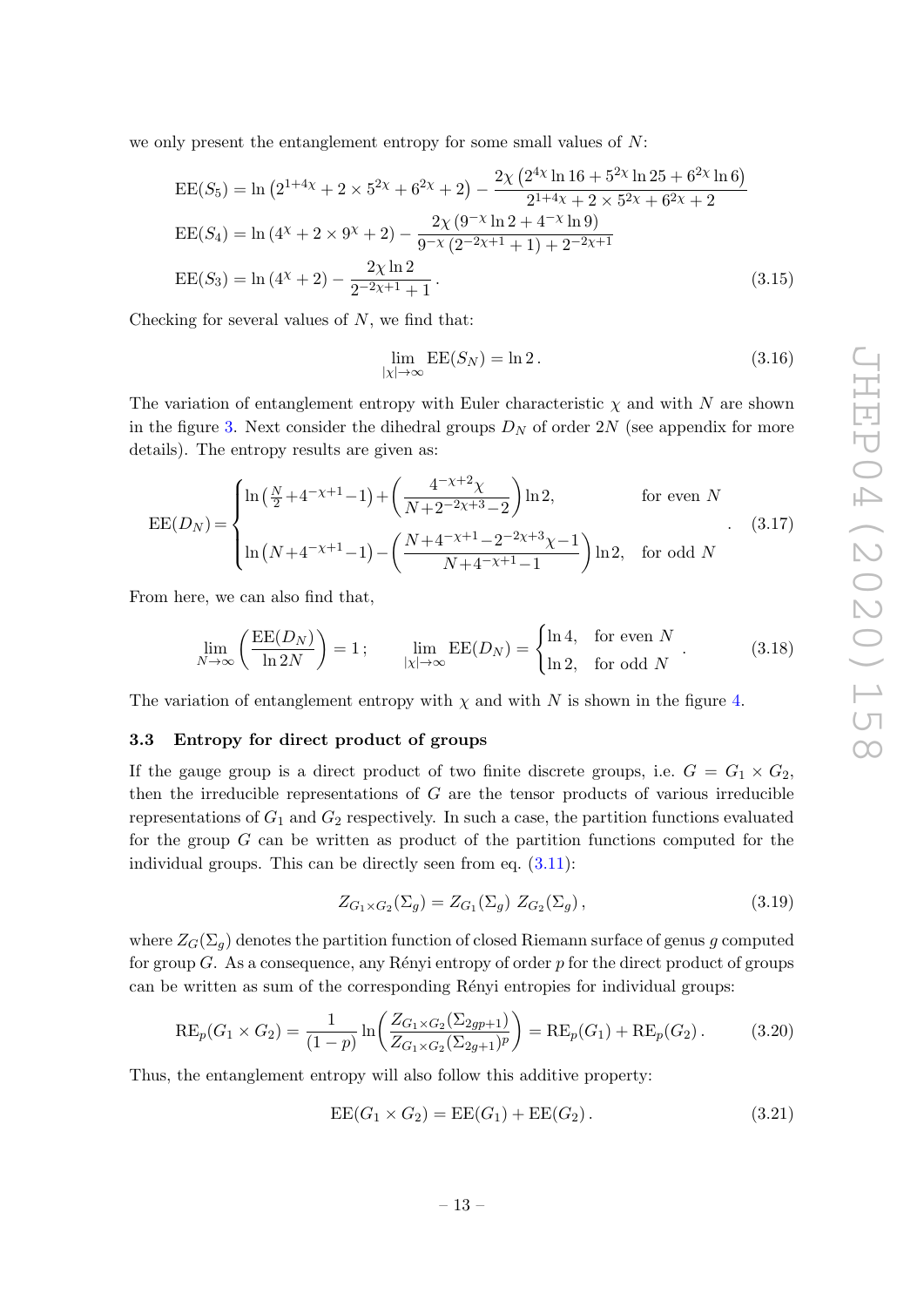

<span id="page-15-0"></span>**Figure 3.** The variation of entropy for  $S_N$  groups. For finite N, the entropy monotonically decreases and converge to ln 2 as  $|\chi| \to \infty$ . The other two plots show the variation of entropy with N for finite  $\chi$ . The  $\chi = 0$  corresponds to maximum entropy.



<span id="page-15-1"></span>**Figure 4**. The variation of entropy with Euler characteristic  $\chi$  and with N for the dihedral group  $D_N$ . The asymptotic values follow the limits given in eq.  $(3.18)$ .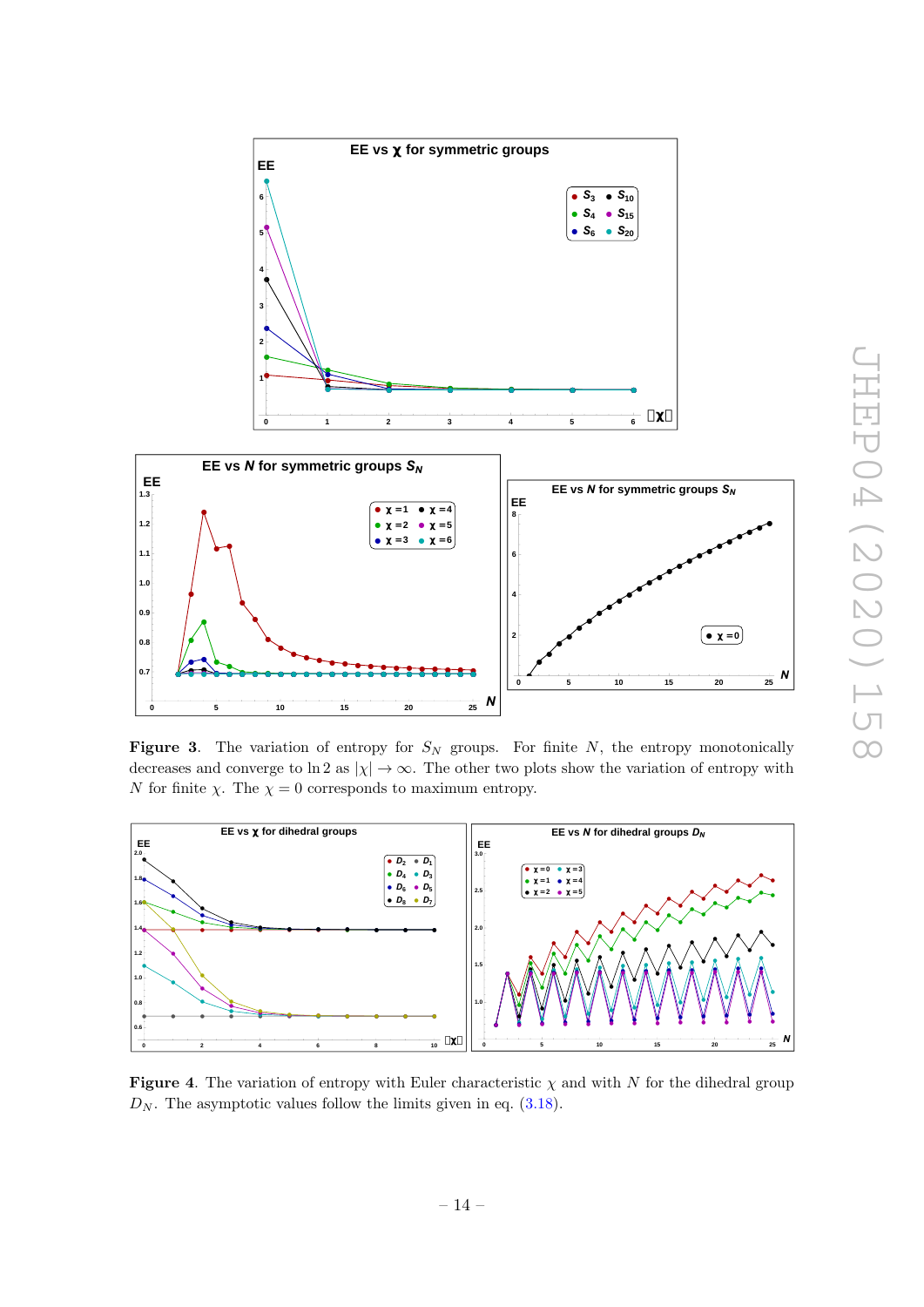So far we discussed the entanglement in  $(1+1)$ -d Chern-Simons theory where the entanglement measures only depend on the dimensions of the irreps of the finite group. In the next section, we will consider the  $(2+1)-d$  Chern-Simons theory where the states are associated with 3-manifolds whose boundaries are the Riemann surfaces. In this case, the entropy depends on the finer group theoretical details of the gauge group.

#### <span id="page-16-0"></span>4 Entanglement structure of states in (2+1)-d Chern-Simons theory

Let us now study the entanglement structure of the states in  $(2+1)$  dimensional Chern-Simons theory defined on 3-manifolds M whose boundary  $\partial M$  consists of multiple disjoint Riemann surfaces, i.e.

$$
\partial M = \Sigma_{g_1} \sqcup \Sigma_{g_2} \sqcup \ldots \sqcup \Sigma_{g_n}, \qquad (4.1)
$$

where according to our notations  $\Sigma_g$  is a genus g Riemann surface without boundary. Further we consider these surfaces to be oriented. The quantum state associated with such a manifold, which we denote as  $|M\rangle$ , lives in the tensor product of the Hilbert spaces associated with each boundary:

$$
|M\rangle \in \mathcal{H}_{\Sigma_{g_1}} \otimes \mathcal{H}_{\Sigma_{g_2}} \otimes \ldots \otimes \mathcal{H}_{\Sigma_{g_n}}.
$$
\n
$$
(4.2)
$$

Unlike the  $\mathcal{H}_{S^1}$  which only depends on the irreducible representations of finite group  $G$ , the Hilbert spaces  $\mathcal{H}_{\Sigma_g}$  capture more refined details of G, namely the conjugacy classes and the irreducible representations of centralizers of each conjugacy class. The dimensions of these Hilbert spaces are given as [\[10](#page-47-7) , [14\]](#page-47-11):

$$
\dim \mathcal{H}_{\Sigma_g} = \sum_{A,i} \left( \frac{|C_A|}{\dim R_i^A} \right)^{2g-2},\tag{4.3}
$$

where A labels the conjugacy class of  $G$  and  $C_A$  denotes the centralizer of some representative element  $a \in A$ <sup>[5](#page-16-1)</sup>. The irreducible representations of  $C_A$  are given by  $R_i^A$ . Note that the Hilbert space associated with  $S^2$  (genus 0 surface) is one dimensional. So introducing  $S^2$ boundaries in the manifold will be equivalent to taking tensor products of one dimensional Hilbert spaces which will not affect the entanglement structures.<sup>[6](#page-16-2)</sup> The Hilbert space  $\mathcal{H}_{T^2}$ associated with the torus  $T^2$  however, is non trivial and in the later subsections we will study the states which live in the tensor product of multiple copies of  $\mathcal{H}_{T^2}$ . We leave the discussion of entanglement of states living in higher genus Hilbert spaces to future work.

The simplest state which can be prepared in this set-up is a state which can be defined on two identical boundaries related by cobordism, i.e. the manifold under consideration is  $M = \Sigma_q \times [0, 1]$ . The entanglement entropy for this state can be obtained for any genus g using the replica trick which we discuss in the following.

<span id="page-16-1"></span><sup>&</sup>lt;sup>5</sup>The conjugacy class A of an element  $a \in G$  is defined as:  $A = \{b \in G \mid b = gag^{-1} \text{ for some } g \in G\}.$ The centralizer  $C_a$  on the other hand is a subgroup of G defined as:  $C_a = \{g \in G \mid ga = ag\}$ . For any two elements  $a, a' \in A$  in the same conjugacy class, the centralizers  $C_a$  and  $C_{a'}$  are isomorphic. Hence instead of  $C_a$ , we will simply denote  $C_A$  to be the centralizer corresponding to any element in the conjugacy class A.

<span id="page-16-2"></span><sup>&</sup>lt;sup>6</sup>It is possible to get non-trivial Hilbert spaces if one considers  $S^2$  with punctures where the punctures are connected by Wilson lines embedded in the bulk of M. See for example [ [8\]](#page-47-2).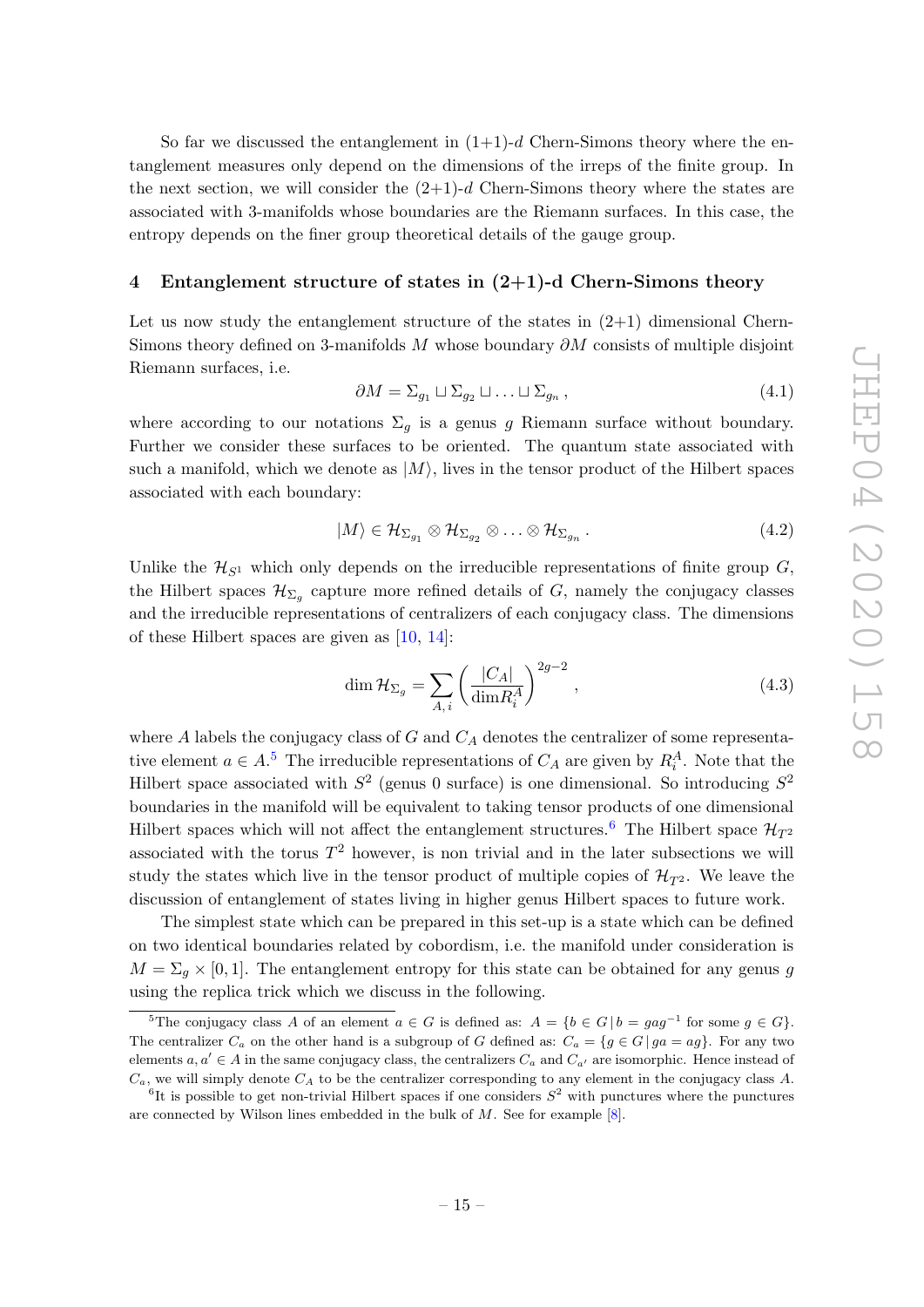#### <span id="page-17-0"></span>4.1 Cobordant boundaries as maximally entangled state

The simplest example is to have two identical boundaries related by cobordism, i.e. we are dealing with a manifold which is of the form:

$$
M = \Sigma_g \times I; \qquad \partial M = \Sigma_g \sqcup \Sigma_g^*, \tag{4.4}
$$

where  $I = [0, 1]$  is an interval. This manifold has two identical boundary components differing in their orientations. Topologically this 3-manifold is a cylinder whose two ends have boundaries  $\Sigma_g$  and  $\Sigma_g^*$ . The corresponding state and the normalization factor are given below:

$$
|\Sigma_g \times I\rangle = \sum_{\{S,g\}} \sum_{i} \langle \Sigma_g \times I | \Sigma_g \times I \rangle = Z(\Sigma_g \times S^1) = \dim \mathcal{H}_{\Sigma_g}.
$$
 (4.5)

Following the earlier examples, it is a trivial exercise to trace out the Hilbert space of one of the boundaries and get the following entanglement entropy:

$$
EE = \ln \dim \mathcal{H}_{\Sigma_g} \,. \tag{4.6}
$$

For various finite groups considered in this paper, we find that when the order of the group is very large (with finite genus), the entropy goes as logarithm of the order of the group. However when genus  $g$  is very large (with finite order of the group), the entropy goes linearly with g. The limiting values according to our observations are given as,

<span id="page-17-1"></span>
$$
\lim_{|G| \to \infty} \left( \frac{\text{EE}}{\ln |G|} \right) = 2g \, ; \qquad \lim_{g \to \infty} \left( \frac{\text{EE}}{g} \right) = 2 \ln |G| \, . \tag{4.7}
$$

For abelian groups, the entropy is,

$$
EE(\text{abelian}) = 2g \ln |G| \,. \tag{4.8}
$$

For the dihedral groups  $D_N$ , the entropy can be given in a close form as,

$$
EE(D_N) = \begin{cases} \ln\left(\frac{N^{2g} + 4^{g+1}N^{2g-2} - 4N^{2g-2} + 16^g}{2}\right), & \text{for even } N\\ \ln\left(\frac{N^{2g} + 4^gN^{2g-2} - N^{2g-2} + 4^g}{2}\right), & \text{for odd } N \end{cases}
$$
(4.9)

For the symmetric group  $S_N$ , we do not have a close form for a general N. For lower order, the values are:

$$
EE(S_5) = \ln\left(\frac{2250 \times 16^g + 450 \times 64^g + 1440 \times 25^g + 200 \times 144^g + 2800 \times 36^g + 18 \times 400^g + 16 \times 900^g + 25 \times 576^g + 14400^g}{7200}\right)
$$
  
\n
$$
EE(S_4) = \ln\left(\frac{162 \times 16^g + 96 \times 9^g + 2 \times 144^g + 27 \times 64^g + 576^g}{288}\right); \qquad EE(S_3) = \ln\left(\frac{9 \times 4^g + 8 \times 9^g + 36^g}{18}\right).
$$
\n(4.10)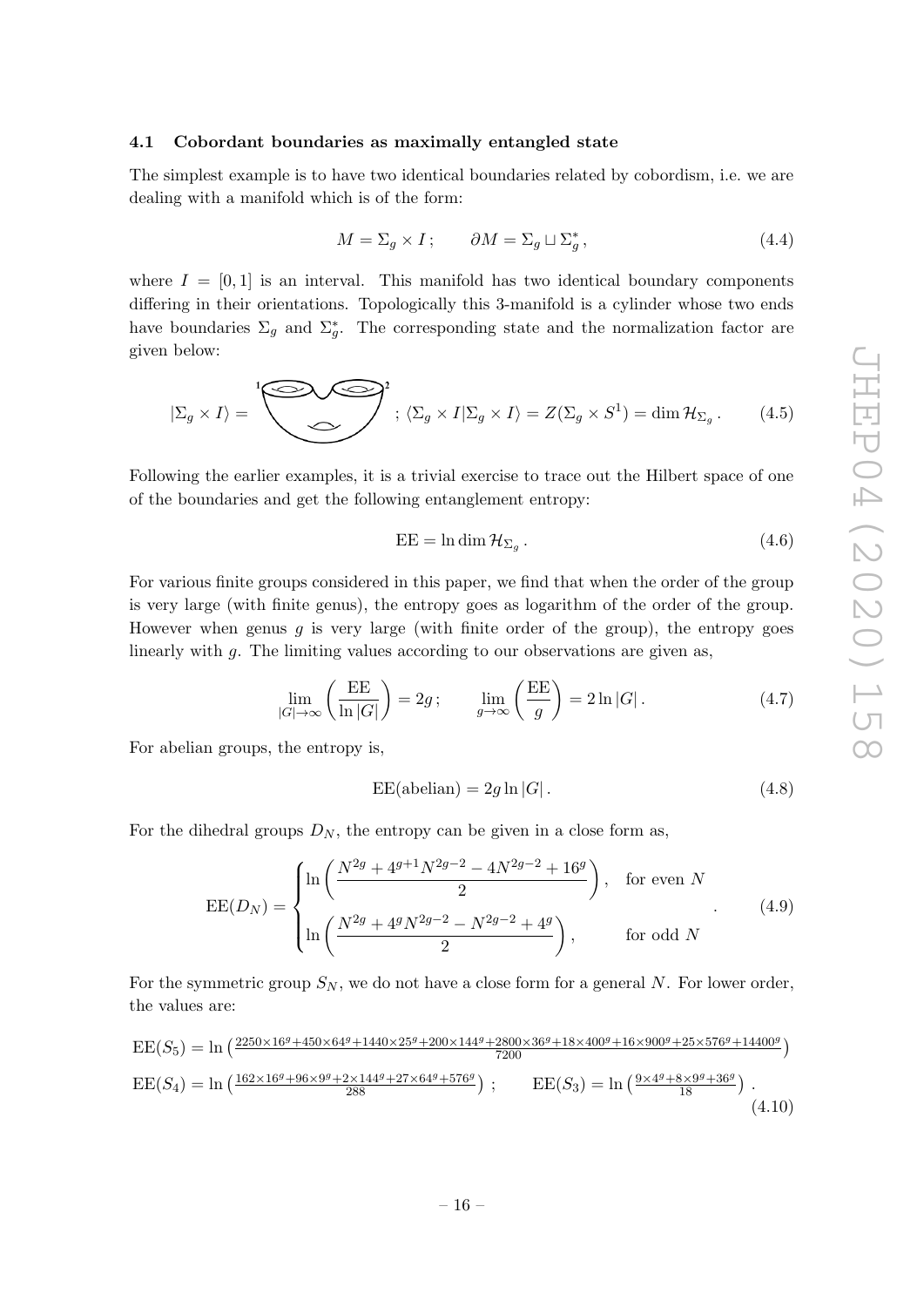Moreover, using the group theory, we can show that the dimension of the Hilbert space for a direct product of groups is the product of dimensions of Hilbert spaces for individual groups:

$$
\dim \mathcal{H}_{\Sigma_g}(G_1 \times G_2) = \dim \mathcal{H}_{\Sigma_g}(G_1) \dim \mathcal{H}_{\Sigma_g}(G_2).
$$
\n(4.11)

Using this, we can again see that the entropy follows:

$$
EE(G_1 \times G_2) = EE(G_1) + EE(G_2).
$$
 (4.12)

Note that the state  $|\Sigma_g \times [0,1]\rangle$  is a maximally entangled state and is analogous to the Bell pair of quantum information theory. In the following sections, we will study the entanglement structures of more general states in which the boundaries are not related by cobordisms. We will also consider the multi-party state defined on three or more disjoint boundaries where we can study the finer entanglement features corresponding to bi-partitioning and tri-partitioning of the total Hilbert space. We will restrict to the case where each boundary is torus. Thus, let us pause for a moment and discuss briefly about the Hilbert space  $\mathcal{H}_{T^2}$  associated with a torus and its basis elements which will be used later on to construct the explicit states.

## <span id="page-18-0"></span>4.2 Basis of  $\mathcal{H}_{T^2}$  and irreps of quantum double group

The basis states of  $\mathcal{H}_{T^2}$  for a given gauge group G are given by the irreducible representations of a quantum group  $Q(G)$  associated with G. The irreps of  $Q(G)$  are in one-to-one correspondence with the primary fields of certain two-dimensional conformal field theories (CFT). For example, when G is a simply connected Lie group (for example  $SU(N)$  group), we get a 2d WZW (Wess-Zumino-Witten) model whose symmetry algebra is the affine Lie algebra  $\hat{\mathfrak{g}}_k$  built from the Lie algebra  $\mathfrak g$  associated with G. The quantum group is therefore  $Q(G) = \hat{\mathfrak{g}}_k$  where the level k of the algebra is a non-negative integer k. The basis of Hilbert space  $\mathcal{H}_{T^2}$  in this case is given by the integrable representations of  $\hat{\mathfrak{g}}_k$ . For example, when  $\mathfrak{g} = A_r$ , the integrable representations of  $\hat{\mathfrak{g}}_k$  are given by those  $R = (a_1, a_2, \ldots, a_r)$  of  $\mathfrak{g}$ which satisfy  $a_1 + a_2 + \ldots + a_r \leq k$  where  $a_i$  are the Dynkin labels of the highest weight of representation R. The integrable representations for all affine classical and exceptional Lie algebras are known (see the appendix of [ [6\]](#page-47-6) for an explicit counting). Thus in this case, a basis of  $\mathcal{H}_{T^2}$  will be simply  $|R\rangle$  labeled by the integrable representation R of  $\hat{\mathfrak{g}}_k$ . This basis has a topological definition and is given by the Chern-Simons partition function of a solid torus with a Wilson line transforming under  $R$  placed in the bulk of solid torus along its non-contractible homology cycle. It is shown in eq. [\(4.13\)](#page-18-1).

<span id="page-18-1"></span>basis
$$
(\mathcal{H}_{T^2}) = \{|R\rangle : R \text{ is integrable rep of } \hat{\mathfrak{g}}_k\}; \qquad |R\rangle = \boxed{\phantom{B}} \qquad (4.13)
$$

 $\mathbb{R}$ 

The collection of all such states for various possible integrable representations of  $\hat{\mathfrak{g}}_k$  will form an orthonormal basis of the  $\mathcal{H}_{T^2}$  as mentioned in eq. [\(4.13\)](#page-18-1).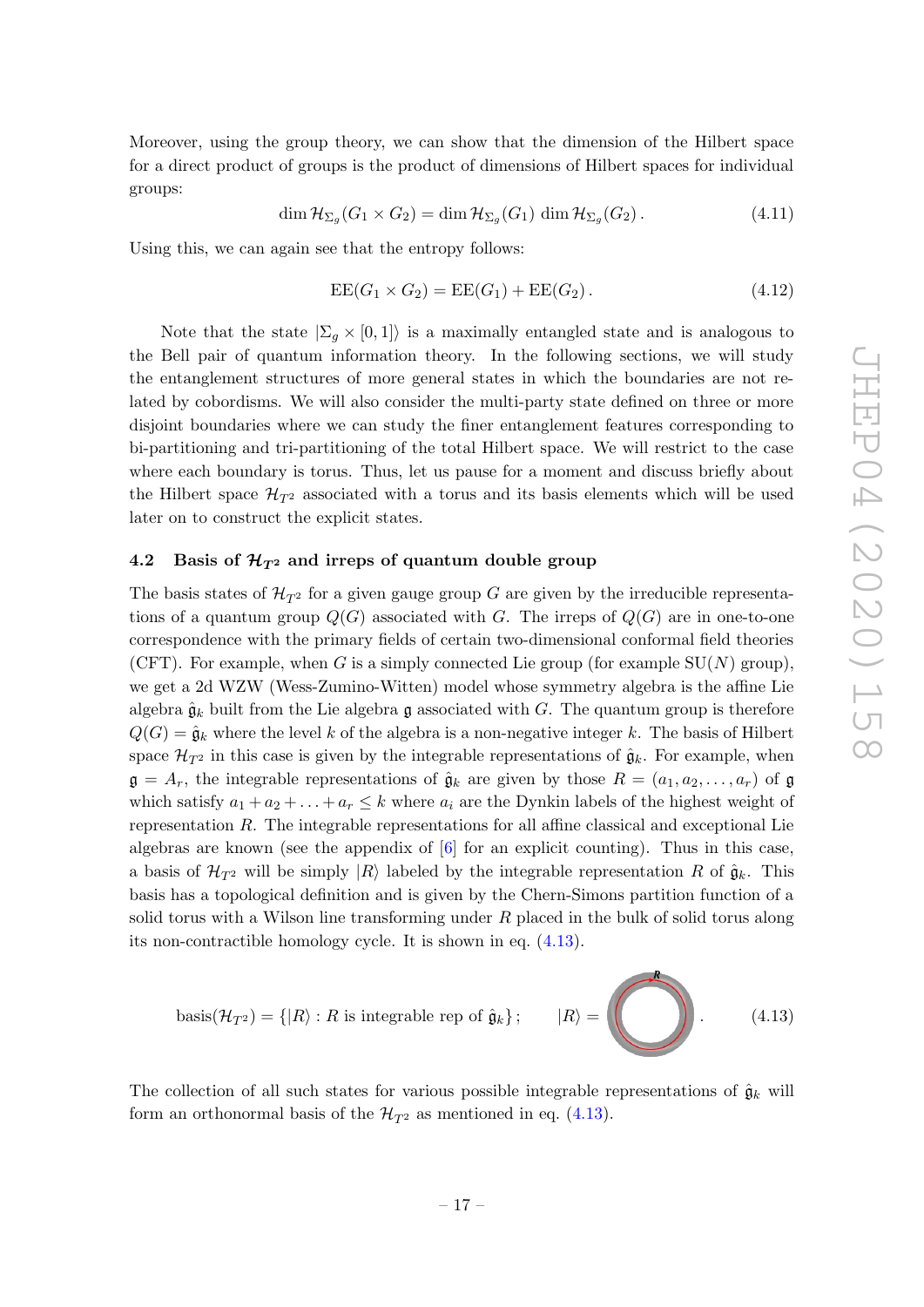Since we are dealing with a finite discrete gauge group  $G$  in the present work, it will be useful to know the irreducible representations of the associated quantum group. It is known that (2+1)- d Chern-Simons theory with finite gauge group corresponds to 2d rational CFT and the quantum group in this case is  $D(G)$ , the Drinfeld double group  $\left[ 15\right]$  or the quantum double group.<sup>[7](#page-19-1)</sup> The irreducible representations of  $D(G)$  are labeled by pairs  $(A, R_A)$  where A is the conjugacy class of G and  $R_A$  is the irreducible representation of the centralizer  $C_A$ of any representative element  $a \in A$ . Hence, in our set-up of finite group, a basis element of the Hilbert space  $\mathcal{H}_{T^2}$  is labeled as  $|(A, R_A)\rangle$ . The collection of all such basis elements will form an orthonormal basis of the  $\mathcal{H}_{T^2}$ :

basis $(\mathcal{H}_{T^2}) = \{ |(A, R_A) \rangle : A$  is conjugacy class of G and  $R_A$  is an irrep of  $C_A\}$  $(4.14)$ 

We further believe that this basis can be given a topological description similar to that given in eq.  $(4.13)$  with the representation R now playing the role of irrep of  $D(G)$  and the topological machinery of gluing oppositely oriented boundaries can be carried out as usual. The Hilbert space  $\mathcal{H}_{T^2}$  is finite dimensional with the dimension being given as:

$$
\dim(\mathcal{H}_{T^2}) = \sum_A \#(\sigma_A),\tag{4.15}
$$

where the sum is over all the conjugacy classes of G and  $\#(\sigma_A)$  is the number of irreps of  $C_A$ . For an abelian group, it is trivial to see that  $\dim(\mathcal{H}_{T^2}) = |G|^2$ .

In order to compute the entanglement structure of the quantum states in our set-up, we also need the modular data, i.e. the generators  $S$  and  $T$  of the unitary representation of the modular group  $SL(2, \mathbb{Z})$ . We briefly discuss them in the following:

## <span id="page-19-0"></span>4.2.1 Mapping class group of torus and the generators  $S$  and  $T$

It is known that the Chern-Simons partition function of any 3-manifold can be obtained from  $S<sup>3</sup>$  via a specific surgery. In such a surgery, we first perform the Heegaard splitting of  $S^3$  by cutting  $S^3$  along a Riemann surface  $\Sigma_g$ . This decomposes  $S^3$  into two handle-bodies of genus g. For example, the splitting of  $S<sup>3</sup>$  into two solid tori is shown in the figure [5](#page-20-0). Next, we act on the boundary of one of the handle-body by a diffeomorphism operator

$$
\hat{O}: \Sigma_g \longrightarrow \Sigma_g \tag{4.16}
$$

and then glue back the two handle-bodies along  $\Sigma_g$ . This will result in a closed manifold whose topology will depend on the choice of the operator  $\hat{O}$ . These operators are given in terms of the generators of the mapping class group  $\mathrm{MCG}(\Sigma_g)$  of  $\Sigma_g$ . In the present case, we are interested in  $\Sigma_g = T^2$  for which the mapping class group is  $MCG(T^2) = SL(2, \mathbb{Z})$ . The unitary representation of  $SL(2, \mathbb{Z})$  has two modular generators  $S$  and  $\mathcal{T}$  which act as

<span id="page-19-1"></span><sup>&</sup>lt;sup>7</sup>The group  $D(G)$  here is for the untwisted  $(2+1)-d$  Chern-Simons theory, i.e. for  $\alpha = 0$  case as given in eq. [\(2.5\)](#page-6-1). For more general theories, the quantum group will be the 'twisted' quantum double group denoted as  $D_{\alpha}(G)$  where the cohomological twist  $\alpha \in H^3(BG, \mathrm{U}(1))$  is analogous to the level  $k \in \mathbb{Z}$  for the quantum groups  $\mathfrak{g}_k$  associated with simply connected Lie groups. For our present work, we will restrict to  $D(G)$ .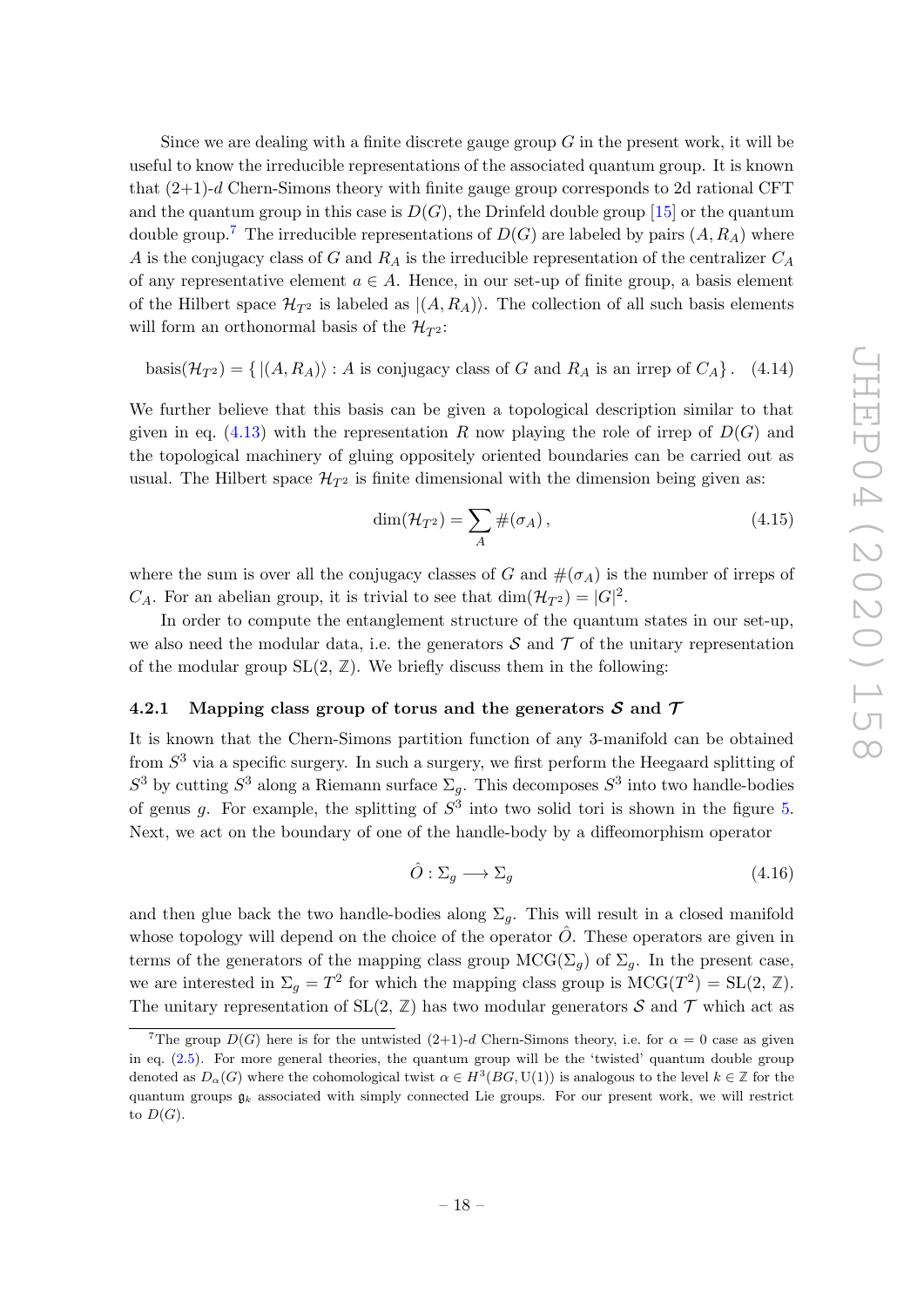

<span id="page-20-0"></span>Figure 5. Heegaard splitting of  $S^3$  into two solid tori shown on the left. The figure on the right shows the two cycles of a torus which form its homology basis.

diffeomorphism operators for  $T^2$  by acting on its homology basis (which consists of the two cycles  $a$  and  $b$  as shown in the figure  $5$ ) as following:

$$
S: (a, b) \longrightarrow (b, -a); \qquad \mathcal{T}: (a, b) \longrightarrow (a, a+b).
$$
 (4.17)

These generators satisfy  $S^2$ :  $(a, b) \longrightarrow (-a, -b)$  and  $(S\mathcal{T})^3$ :  $(a, b) \longrightarrow (-a, -b)$  which simply reverses the orientations of the two cycles of the torus. Thus they satisfy the relation  $S^2 = (ST)^3 = C$ , where C is commonly known as charge conjugation in physics literature which obeys  $C^2 = \mathbb{1}$ . For finite discrete groups, these generators can be explicitly written in a matrix form in the basis  $|(A, R_A) \rangle$  of  $\mathcal{H}_{T^2}$ . Following [\[16\]](#page-47-13), their matrix elements are given as: [8](#page-20-1)

$$
S_{(A,R_A)(B,R_B)} = \frac{1}{|C_A||C_B|} \sum_{g \in Y_{AB}} \chi R_A(gbg^{-1})^* \chi R_B(g^{-1}ag)^*
$$
  

$$
\mathcal{T}_{(A,R_A)(B,R_B)} = \delta_{AB} \delta_{R_A R_B} \frac{\chi R_A(a)}{\chi R_A(e)}.
$$
 (4.18)

Here  $(A, R_A)$  and  $(B, R_B)$  are the irreducible representations of  $D(G)$  and label the row and column respectively of S and T matrices. The symbols  $\chi R_A$  and  $\chi R_B$  denote the characters of irreps  $R_A$  and  $R_B$  of centralizers  $C_A$  and  $C_B$  respectively with '\*' being the complex conjugation. The elements  $a \in A$  and  $b \in B$  where A and B are the conjugacy classes of G. The notation  $\chi R(x)$  simply means the character of the representation R being evaluated for an element x. The set  $Y_{AB}$  is defined as:

<span id="page-20-2"></span>
$$
Y_{AB} = \left\{ g \in G \, | \, gbg^{-1} \in C_A \text{ and } g^{-1}ag \in C_B \right\}.
$$
 (4.19)

In appendix [A,](#page-32-0) we have computed and tabulated these modular matrices for various finite groups. We will use these data to compute the states on the tensor product of  $\mathcal{H}_{T^2}$  Hilbert spaces and to determine their entanglement measures. In the following sections, let us study the entanglement properties of the state associated with a 3-manifold which is the torus link complement.

<span id="page-20-1"></span><sup>&</sup>lt;sup>8</sup>We would like to again remind the readers that these matrix elements are given for the untwisted Chern-Simons theory, i.e. for  $\alpha = 0$ . For a non-trivial twist  $\alpha$ , the matrix elements have to be modified as prescribed in [\[10](#page-47-7), [16\]](#page-47-13). For the present work, we only consider  $\alpha = 0$  case.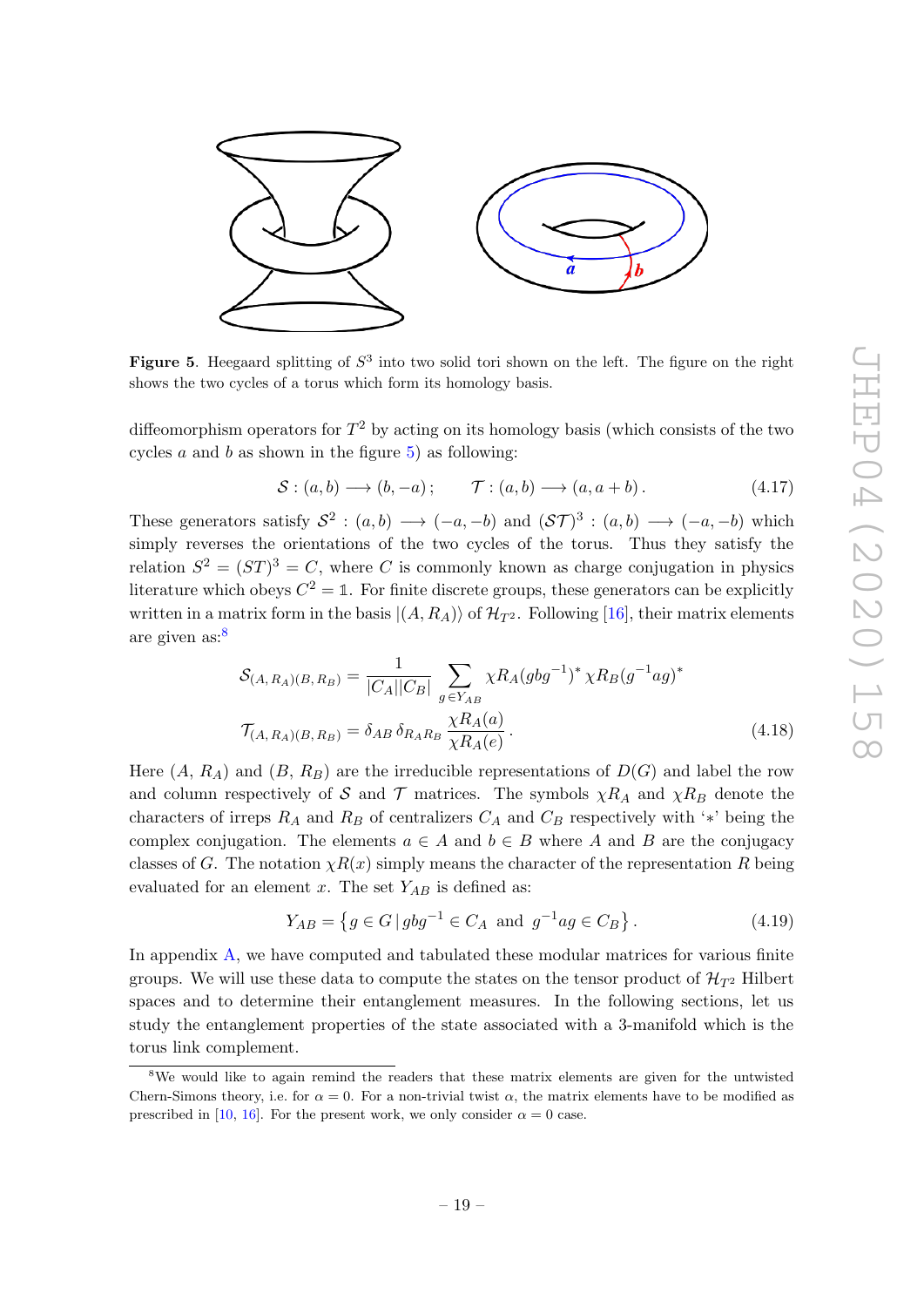

<span id="page-21-1"></span>Figure 6. Figure showing the construction of Hopf link complement. Removing a tubular neighborhood around Hopf link embedded in  $S<sup>3</sup>$  results in Hopf link complement which is a manifold with two torus boundaries.

#### <span id="page-21-0"></span>4.3 State associated with torus link complement

In  $[5, 6, 17]$  $[5, 6, 17]$  $[5, 6, 17]$  $[5, 6, 17]$  $[5, 6, 17]$  $[5, 6, 17]$ , the entanglement structure of the states were studied for the link complements. These are three dimensional manifolds obtained by removing a tubular neighborhood of a link  $\mathcal L$  from  $S^3$  and are usually denoted as  $S^3/\mathcal L$ . A typical manifold is shown in figure [6](#page-21-1) which is the Hopf link complement. We will denote the quantum state associated with  $S^3/\mathcal{L}$  as  $|\mathcal{L}\rangle$  which will depend upon the topology of the link involved. If the link  $\mathcal{L}$ consists of n number of knot components, then the corresponding link state lives in the following Hilbert space:

$$
|\mathcal{L}\rangle \in \bigotimes_{i=1}^{n} \mathcal{H}_{T^2}.
$$
 (4.20)

It was further shown in [ [5\]](#page-47-5) that these states can be explicitly constructed by doing surgery along  $\mathcal L$  and are given as:

$$
|\mathcal{L}\rangle = \sum_{a_1, a_2, ..., a_n} Z(S^3; \mathcal{L}[a_1, a_2, ..., a_n]) |a_1, a_2, ..., a_n\rangle ,
$$
 (4.21)

where  $|a_i\rangle$  is the basis of the *i*<sup>th</sup> Hilbert space and  $Z(S^3; \mathcal{L}[a_1, a_2, \ldots, a_n])$  is the Chern-Simons partition function of  $S^3$  in presence of link  $\mathcal L$  whose  $i^{\text{th}}$  knot component carries representation  $a_i$ .

One special class of links is the so-called torus link for which the partition function can be determined in terms of modular generators  $S$  and  $T$ . We will use the notation  $T_{p,q}$  to denote a generic torus link. This link consists of  $n = \gcd(p,q)$  number of linked circles and each circle winds  $\frac{p}{n}$  and  $\frac{q}{n}$  number of times along the two homology cycles of  $T^2$ . Topologically  $T_{p,q}$  and  $T_{q,p}$  are equivalent, hence without loss of generality we will assume  $q \geq p$ . The partition function of  $S^3$  in presence of a torus link is known in the literature for simply connected Lie groups  $[18, 19]$  $[18, 19]$ . For example, for  $SU(N)$  gauge group, it is given as:

$$
Z(S^3; T_{p,q}[a_1, a_2, \dots, a_n]) = \sum_{\alpha, \beta, \gamma} \frac{\mathcal{S}_{\alpha\beta}^* \mathcal{S}_{0\gamma}}{(\mathcal{S}_{0\alpha})^{n-1}} (\mathcal{T}_{\gamma\gamma})^{q/p} \left(\prod_{i=1}^n \mathcal{S}_{a_i\alpha}\right) X_{\beta\gamma}(p/n), \qquad (4.22)
$$

where  $a_1, \ldots, a_n$  and  $\alpha, \beta, \gamma$  are the integrable representations of  $\hat{su}(N)_k$ . The coefficients  $X_{\beta\gamma}(y)$  are unique integers which can be obtained by expanding the traces of powers of holonomy operator  $U$ :

$$
\operatorname{Tr}_{\beta}(U^m) = \sum_{\gamma} X_{\beta\gamma}(m) \operatorname{Tr}_{\gamma}(U). \tag{4.23}
$$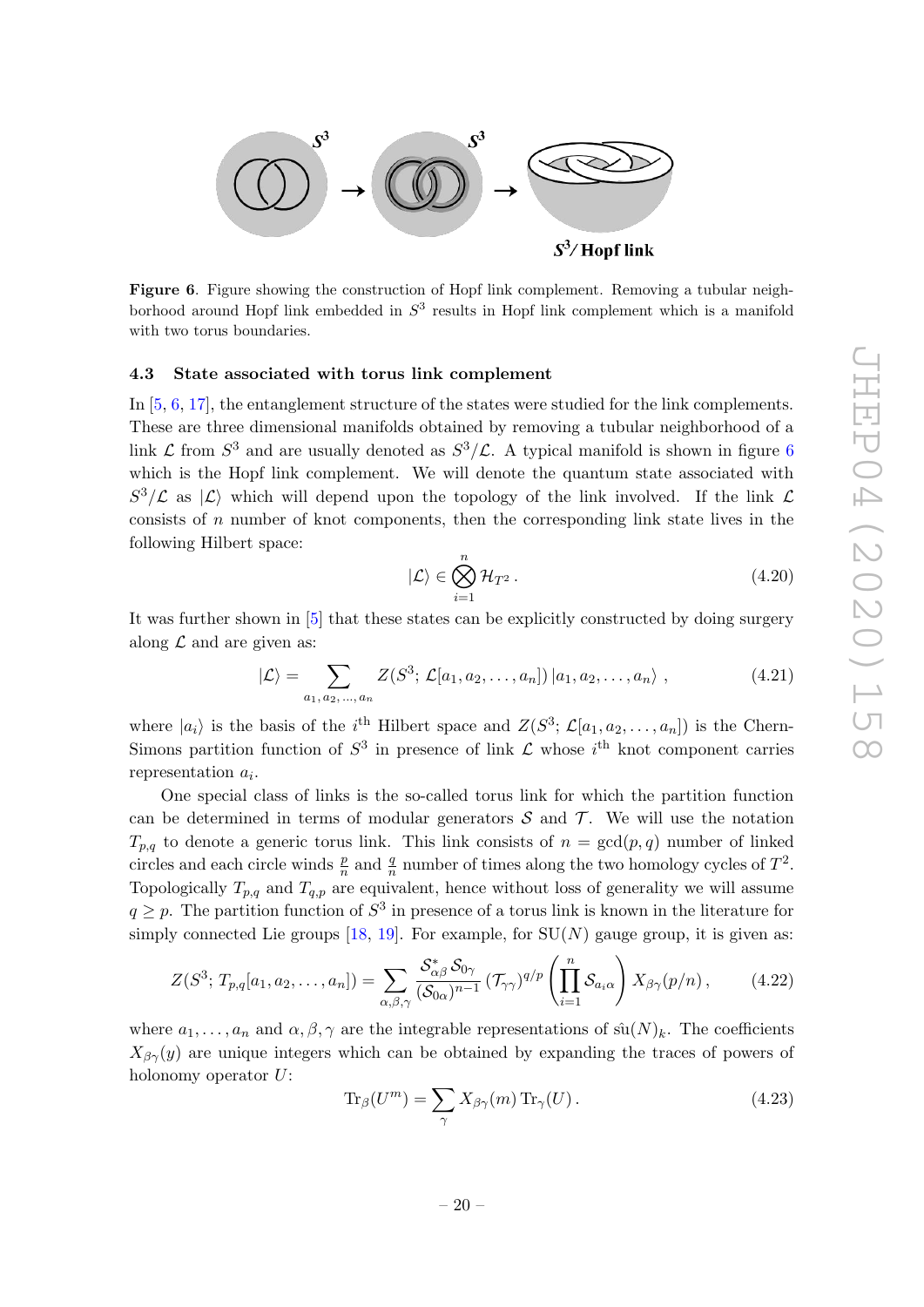For  $SU(N)$ , these coefficients can be obtained by performing the Adams operation on the characters associated with the irreps of  $SU(N)$  group (see [\[20\]](#page-47-17) and references therein). Performing the surgery on the link  $T_{p,q}$  following [[5\]](#page-47-5), the corresponding link state on tensor product of *n* copies of  $\mathcal{H}_{T^2}$  can be given as,

$$
|T_{p,q}\rangle = \sum_{a_1,\dots,a_n} Z(S^3; T_{p,q}[a_1,a_2,\dots,a_n]) |a_1,\dots,a_n\rangle.
$$
 (4.24)

Since the entanglement properties of a state does not change under the unitary transformation of basis states, we can further simplify this state by changing the  $i<sup>th</sup>$  basis state as:  $|a_i\rangle = \sum_{y_i} S^*_{a_i y_i} |y_i\rangle$ . In this basis, the state can be written as,

$$
|T_{p,q}\rangle = \sum_{a_1,\dots,a_n} \sum_{y_1,\dots,y_n} \left( \prod_{i=1}^n S^*_{a_i y_i} \right) Z(S^3; T_{p,q}[a_1, a_2, \dots, a_n]) | y_1,\dots,y_n \rangle . \tag{4.25}
$$

Using the symmetric and unitary property of  $S$  matrix, the state can be simplified as,

$$
|T_{p,q}\rangle = \sum_{\alpha,\beta,\gamma} \frac{\mathcal{S}_{\alpha\beta}^* \mathcal{S}_{0\gamma}}{(\mathcal{S}_{0\alpha})^{n-1}} \, (\mathcal{T}_{\gamma\gamma})^{q/p} \, X_{\beta\gamma}(p/n) \, |\alpha,\alpha,\ldots,\alpha\rangle \; . \tag{4.26}
$$

In the context of finite gauge group, we can write an analogous state by taking the representations  $\alpha, \beta, \gamma$  to be the irreps of quantum double group  $D(G)$  and replace the S and T matrices by the modular S and T matrices of finite group given in eq.  $(4.18)$ . Moreover since the basis of  $\mathcal{H}_{T^2}$  is determined by the irreps of the centralizer  $C_A$  associated with a conjugacy class A of the finite group  $G$ , we can obtain the unique integer coefficients  $X_{\beta\gamma}(m)$  by performing the Adams operation within the centralizer subgroup of a particular conjugacy class:

<span id="page-22-0"></span>
$$
X_{\beta\gamma}(m) = Y_{R_i, R_j}(m) \, \delta_{A_\beta A_\gamma} \,. \tag{4.27}
$$

In the above equation, the representations  $R_i$  and  $R_j$  are the irreps of centralizer  $C_{A_\beta}$  associated with the conjugacy class  $A_{\beta}$ , i.e. we have labeled the irreps  $\beta$  and  $\gamma$  as  $\beta = (A_{\beta}, C_{A_{\beta}})$ and  $\gamma = (A_{\gamma}, C_{A_{\gamma}})$ . With this definition, we can now compute  $Y_{R_i, R_j}(m)$  which are determined by the Adams operation in  $C_{A_{\beta}}$  defined as:

$$
\Psi^{m} \chi_{i}(a) = \chi_{i}(a^{m}) = \sum_{j} Y_{R_{i},R_{j}}(m) \chi_{j}(a), \qquad (4.28)
$$

where the Adams operation is  $\Psi^m$  defined on the character  $\chi_i$  of irrep  $R_i$  of  $C_{A_\beta}$  and is evaluated at a representative element  $a \in A_{\beta}$ . Using the inner product

$$
\langle f_1 | f_2 \rangle = \frac{1}{|G|} \sum_{g \in G} f_1(g)^* f_2(g), \qquad (4.29)
$$

defined for any two class functions  $f_1$  and  $f_2$  of a group G and using the fact that the irreducible characters form an orthonormal basis, the coefficients  $Y_{R_i,R_j}(m)$  can be uniquely determined which turns out to be integers and are given as:

$$
Y_{R_i,R_j}(m) = \frac{1}{|C_{A_\beta}|} \sum_{g \in C_{A_\beta}} \chi_i(g^m) \chi_j(g^{-1}). \tag{4.30}
$$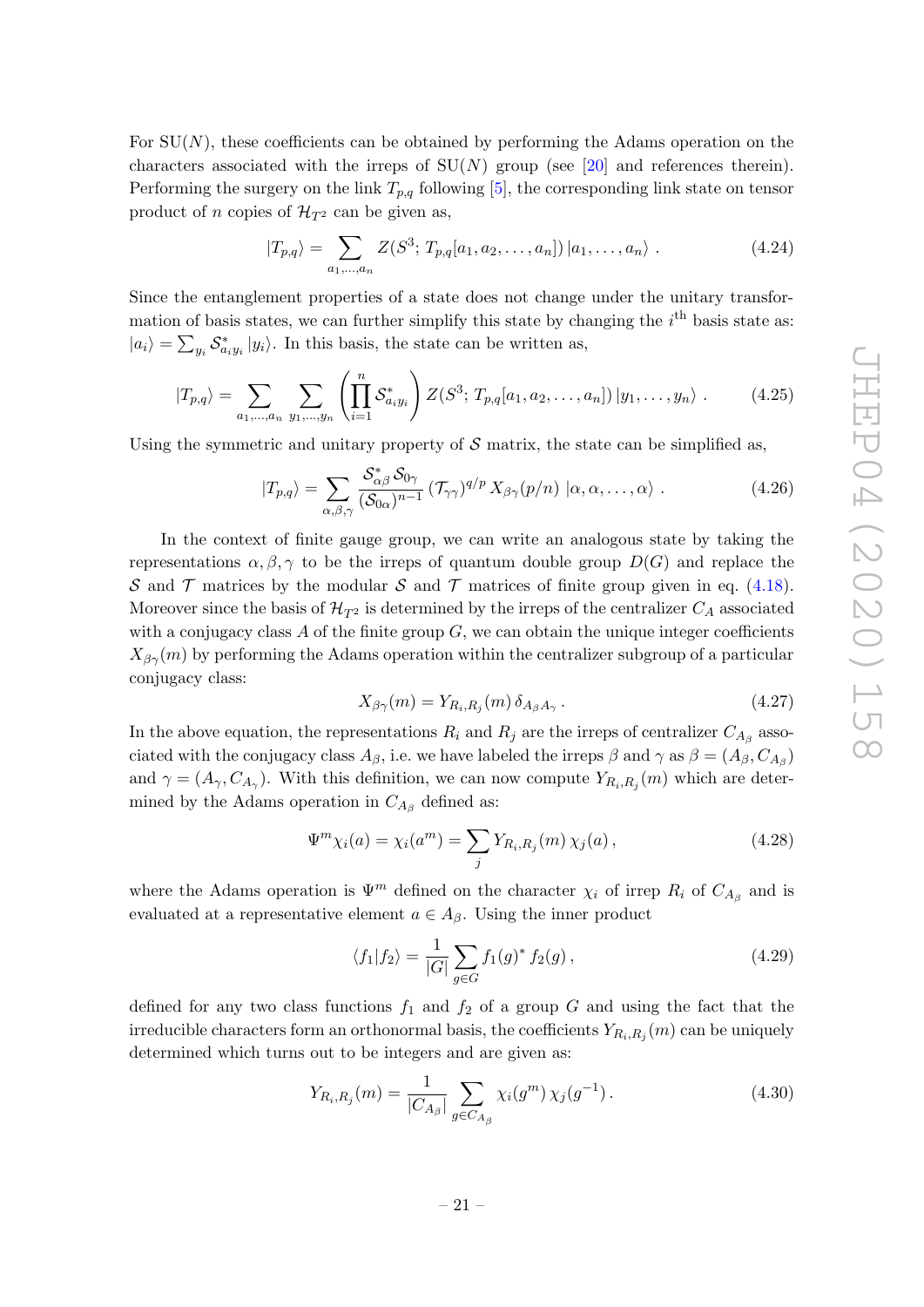With this choice, the state can be written as,

$$
|T_{p,q}\rangle = \sum_{\alpha} \sum_{A} \sum_{R_i, R_j} \frac{\mathcal{S}_{\alpha\beta_i}^* \mathcal{S}_{0\beta_j}}{(\mathcal{S}_{0\alpha})^{n-1}} (\mathcal{T}_{\beta_j\beta_j})^{q/p} Y_{R_i, R_j}(p/n) | \alpha, \alpha, \dots, \alpha \rangle, \tag{4.31}
$$

where  $\alpha$  is an irrep of  $D(G)$ . Similarly,  $\beta_i = (A, R_i)$  and  $\beta_j = (A, R_j)$  are the irreps of  $D(G)$  with A denoting a conjugacy class and  $R_i, R_j$  being the irreps of centralizer  $C_A$ . This is a state defined on disjoint torus boundaries and lives in the tensor product of  $n$  copies of  $\mathcal{H}_{T^2}$ . We can write this state in a compact fashion as following. Collect all the coefficients  $X_{\beta\gamma}(m)$  in eq. [\(4.27\)](#page-22-0) into a matrix  $X(m)$  whose rows and columns are labeled by the irreps β and γ. Note that in obtaining  $X(m)$ , we must use the same ordering of the basis which was used to define the modular  $S$  and  $T$  matrices. This will enable us to perform matrix algebra between these matrices. With our choice of coefficients, it is also clear that the matrix  $X(m)$  will be block diagonal where each block will contain the Adams coefficients for various centralizer subgroups. Thus the state can be written as:

$$
|T_{p,q}\rangle = \sum_{\alpha} \frac{\left(\mathcal{S}^* X(p/n) \mathcal{T}^{\frac{q}{p}} \mathcal{S}\right)_{\alpha 0}}{(\mathcal{S}_{0\alpha})^{n-1}} \, |\alpha, \alpha, \dots, \alpha\rangle \; . \tag{4.32}
$$

Using the steps prescribed in section 2, we can obtain the spectrum of the reduced density matrix and the entanglement entropy. We can clearly see that this state has a GHZ-like structure in the sense that the partial transpose of the reduced density matrix along any tripartition is positive semi-definite and hence the reduced density matrix computed for any bi-partition is always separable. The entanglement entropy is independent of the number of Hilbert spaces being traced out and can be obtained as:

<span id="page-23-0"></span>
$$
EE = -\sum_{\alpha} \lambda_{\alpha} \ln \lambda_{\alpha}; \qquad \lambda_{\alpha} = \frac{1}{\text{trace}} \left| \frac{\left( \mathcal{S}^* X(p/n) \mathcal{T}^{\frac{q}{p}} \mathcal{S} \right)_{\alpha 0}}{(\mathcal{S}_{0\alpha})^{n-1}} \right|^2, \tag{4.33}
$$

where the symbol  $|x|^2$  is used to denote the modulus square of x, i.e.  $|x|^2 = xx^*$  and the factor 'trace' is defined as,

$$
\text{trace} = \sum_{\alpha} \left| \frac{\left( \mathcal{S}^* X(p/n) \mathcal{T}^{\frac{q}{p}} \mathcal{S} \right)_{\alpha 0}}{(\mathcal{S}_{0\alpha})^{n-1}} \right|^2. \tag{4.34}
$$

Note that for the torus links of type  $T_{p, pn}$ , the matrix  $X(1)$  will be an identity matrix and the state can be simply computed with the knowledge of  $S$  and  $T$  matrices:

$$
|T_{p, pn}\rangle = \sum_{\alpha} \frac{(\mathcal{S}^* \mathcal{T}^n \mathcal{S})_{\alpha 0}}{(\mathcal{S}_{0\alpha})^{p-1}} \, |\alpha, \alpha, \dots, \alpha\rangle \,.
$$
 (4.35)

For example, the simplest non-trivial torus link is  $T_{2,2}$ , the Hopf link. The state associated with Hopf link can be given as,

$$
|T_{2,2}\rangle = \sum_{\alpha} \frac{(\mathcal{S}^* \mathcal{T} \mathcal{S})_{\alpha 0}}{\mathcal{S}_{0\alpha}} | \alpha, \alpha \rangle = \sum_{\alpha} \frac{(\mathcal{T}^* \mathcal{S}^* \mathcal{T}^*)_{\alpha 0}}{\mathcal{S}_{0\alpha}} | \alpha, \alpha \rangle = \sum_{\alpha} \mathcal{T}^*_{\alpha \alpha} | \alpha, \alpha \rangle . \tag{4.36}
$$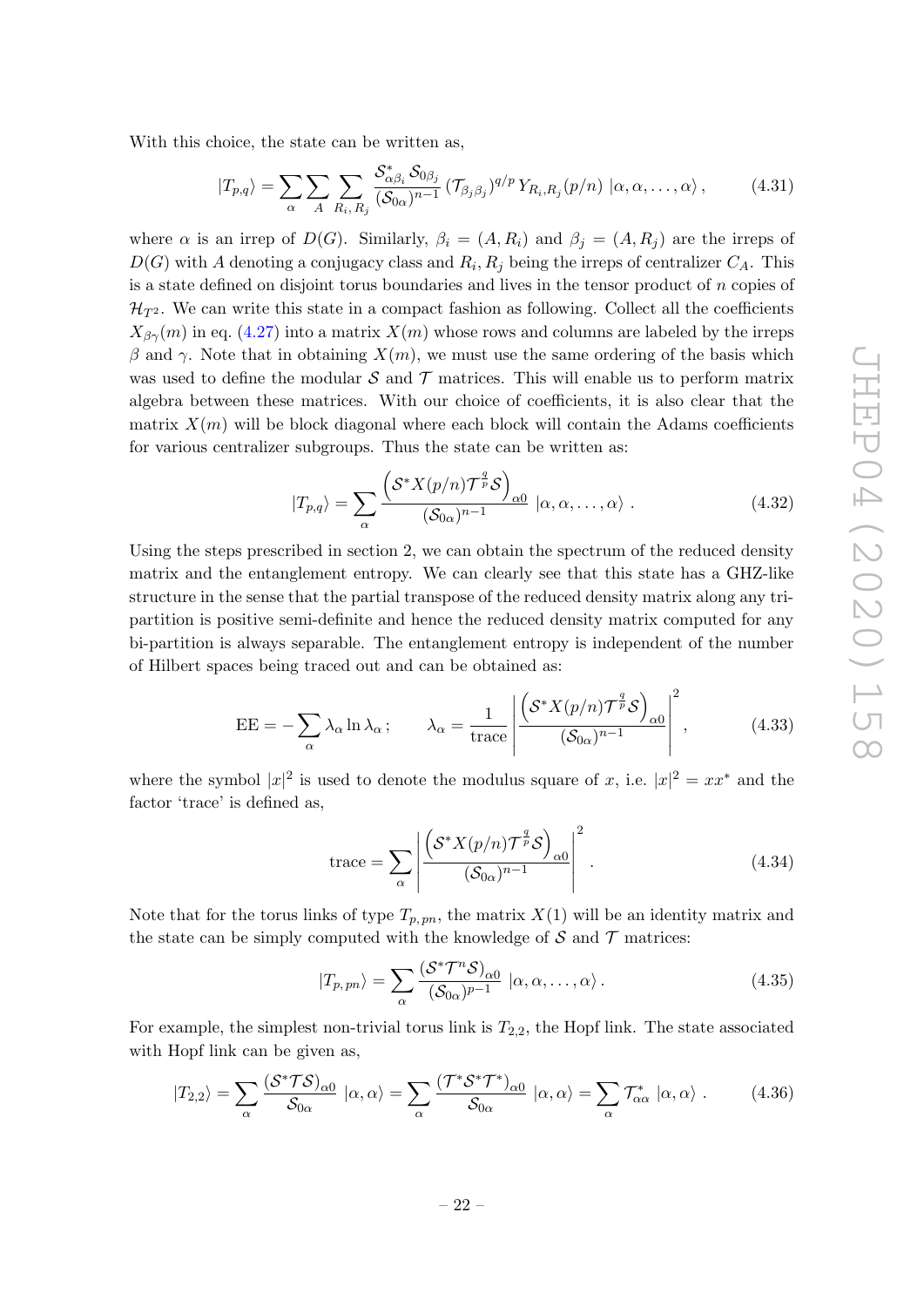Since  $\mathcal{T}_{\alpha\alpha}$  is just a phase, it will not affect the entanglement structure and thus we see that the Hopf link state is precisely a maximally entangled Bell state and hence has the same entropy as that of the state  $|T^2 \times [0,1] \rangle$  already discussed in earlier sections.

The entanglement structure of the torus link states shows some interesting features. For a given value of p, the entanglement structure of the state  $|T_{p,q}\rangle$  shows a periodic behavior as we increase q. The fundamental period of this periodicity is determined by the positive integer  $e(G)$ , which is the exponent of the group.<sup>[9](#page-24-0)</sup> We find that the entropy satisfies:

<span id="page-24-2"></span>
$$
EE(T_{p,q}) = EE(T_{p,q+p e(G)}).
$$
\n(4.37)

It also exhibits a nice symmetric property:

$$
EE(T_{p,q}) = EE(T_{p,pe(G)-q}).
$$
\n(4.38)

For a fixed  $p$ , the entropy fluctuates between maximum and minimum values as we vary  $q$ . Our numerical computations for various gauge groups show that the maxima and minima usually occur only when q is a multiple of p, i.e for the states of the form  $|T_{p, pn}\rangle$  where n is an integer. The entropy for the state  $|T_{p, pn}\rangle$  vanishes whenever n is a multiple of  $e(G)$ and obtain a maximum value whenever n is coprime to  $e(G)$ . We observe the following:

$$
EE(T_{p, pn}) = \begin{cases} EE_{\min} = 0, & \text{when } n = 0 \text{ modulo } e(G) \\ EE_{\max} = EE(T_{p, p}), & \text{when } \gcd\{n, e(G)\} = 1 \end{cases}
$$
 (4.39)

Recalling that a torus link  $T_{p,q}$  can be drawn on the surface of a torus in which each circle component winds around the two homology cycles of  $T^2$  with winding numbers  $\frac{p}{gcd}$  $\frac{p}{\gcd(p,q)}$  and q  $\frac{q}{\gcd(p,q)}$  respectively, we can interpret the above result as following. Amongst the class of torus links  $T_{p,q}$  with a fixed value of p, the entropy is maximum for those links in which each circle winds exactly once along the two homology cycles of the torus. These are precisely the links  $T_{p,p}$ . When the winding number along any of the two cycles exceeds 1, the entropy corresponding to those links will be generically smaller.<sup>[10](#page-24-1)</sup> We have already encountered one special case of this result. For two component links, the Hopf link  $(T_{2,2})$ is maximally entangled and as we increase the winding number (links of type  $T_{2,2n}$ ), the entropy usually decreases. Further, when winding number along any of the homology cycle becomes a multiple of  $e(G)$ , the entropy will vanish. Thus we can rewrite the above result as following:

Link with both winding numbers  $1 \Longrightarrow EE =$  maximum

Link with any of the two winding number equal to multiple of  $e(G) \Longrightarrow EE = 0$ .

Let us quantify the above discussion by calculating the entropy for various groups in the following sections.

<span id="page-24-0"></span><sup>&</sup>lt;sup>9</sup>The exponent of a discrete group is the smallest positive integer x such that  $g^x = e$  for all  $g \in G$ . In other words, it is the least common multiple of the orders of various elements of the group.

<span id="page-24-1"></span> $10$ It may happen that the entropy for two different links become equal for certain gauge group. All we claim here is that the torus links in which each component has winding number 1 (along both homology cycles of torus), will have maximum value of entropy.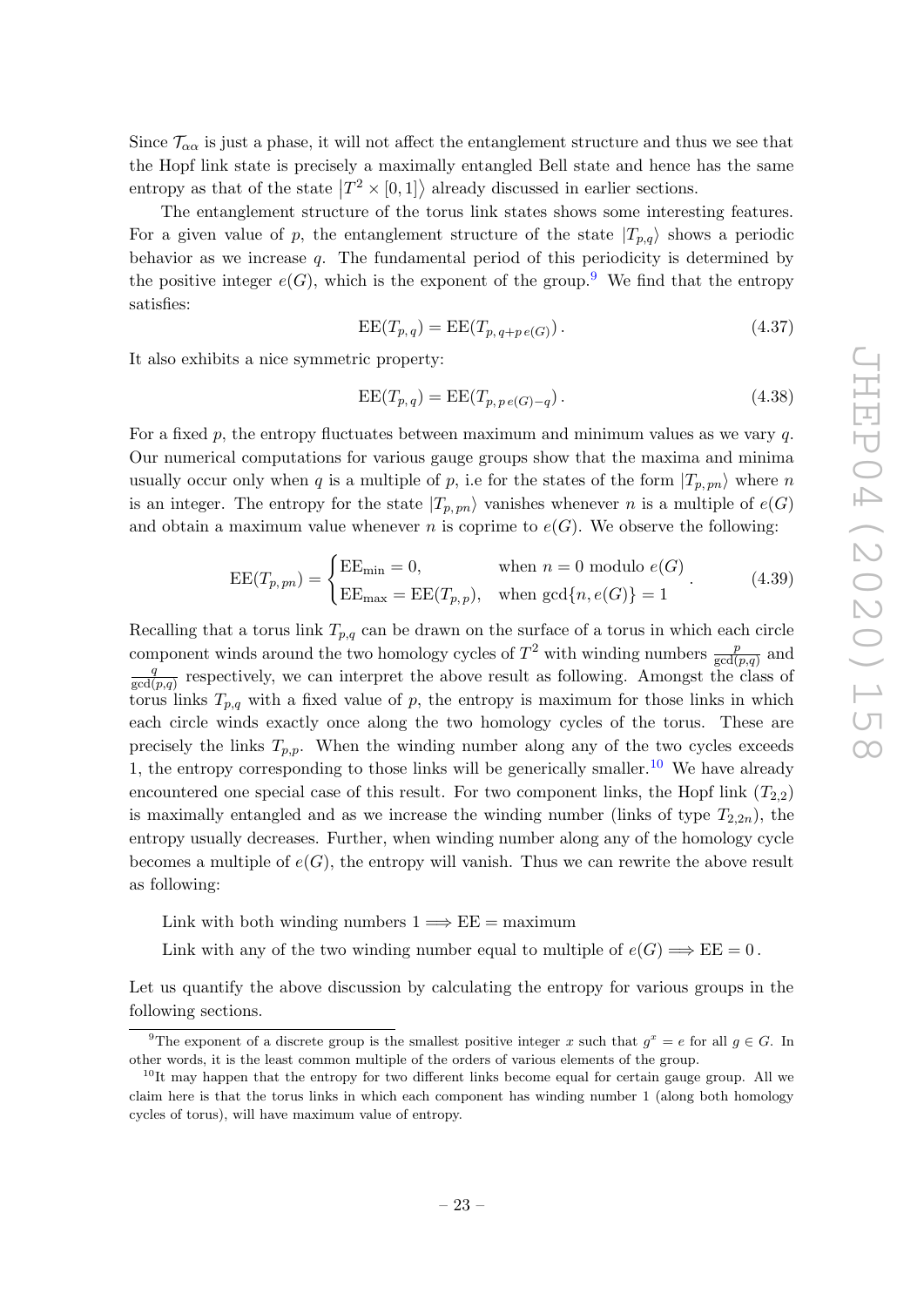#### <span id="page-25-0"></span>4.3.1 Entropy for abelian group

For  $\mathbb{Z}_N$  group, the centralizers associated with each of the conjugacy classes are again  $\mathbb{Z}_N$ . The characters along with modular S and T matrices are given in appendix-[A](#page-32-0) and the Adams operation on centralizers is performed in appendix-[B.](#page-42-0) Using these details, the spectrum of the reduced density matrix for the state  $|T_{p,q}\rangle$  can be computed as:

$$
\lambda_{ab} = \frac{1}{\text{trace}} \left( \sum_{A=0}^{N-1} \sum_{x=0}^{N-1} \sin Y \right)^2 + \frac{1}{\text{trace}} \left( \sum_{A=0}^{N-1} \sum_{x=0}^{N-1} \cos Y \right)^2, \tag{4.40}
$$

where the eigenvalues are labeled by integers  $a$  and  $b$  each taking values from 0 to  $(N-1)$ . The factor 'trace' ensures that the reduced density matrix is normalized to have unit trace and the variable  $Y$  in above equation is given as,

$$
Y = \frac{2\pi \left( Aq \left[ \frac{px}{\gcd(p,q)} \right]_N + apx + Abp \right)}{Np}, \qquad (4.41)
$$

where the symbol  $[\alpha]_N \equiv \alpha \pmod{N}$ . Hence the entanglement entropy can be obtained as,

$$
EE(T_{p,q}) = -\sum_{a=0}^{N-1} \sum_{b=0}^{N-1} \lambda_{ab} \ln \lambda_{ab}.
$$
 (4.42)

From the eigenvalues given above, the following properties are evident:

$$
EE(T_{p,q+pN}) = EE(T_{p,q}); \qquad EE(T_{p,q}) = EE(T_{p,pN-q}), \qquad (4.43)
$$

where we note that being a cyclic group we have  $e(\mathbb{Z}_N) = N$ . The minimum and maximum values of entropy are given below:

$$
EE(T_{p,pn}) = \begin{cases} EE_{\min} = 0, & \text{when } \gcd(n, N) = N \\ EE_{\max} = \ln N^2, & \text{when } \gcd(n, N) = 1 \end{cases} .
$$
 (4.44)

In fact, one can write a close form expression for the entropy of the states  $|T_{p, pn}\rangle$  as following:

<span id="page-25-1"></span>
$$
EE(T_{p,pn}) = \ln\left(\frac{N}{\gcd(n,N)}\right)^2.
$$
\n(4.45)

Thus the spectrum for  $|T_{p, pn}\rangle$  state consists of all equal eigenvalues. For general links however, the spectrum of the reduced density matrix usually breaks into several degenerate sectors. For example, for  $\mathbb{Z}_2$  group, the spectrum for a generic link is given as:

$$
\lambda(T_{p,q}\,;\,\mathbb{Z}_2)=\{\lambda_1,\lambda_2,\lambda_2,\lambda_2\}\,;\qquad \text{EE}(T_{p,q}\,;\,\mathbb{Z}_2)=-\lambda_1\ln\lambda_1-3\,\lambda_2\ln\lambda_2\,,\tag{4.46}
$$

where we have:

$$
\lambda_1 = \frac{5}{8} + \frac{3}{8} \cos \left( \frac{\pi q \left[ \frac{p}{\gcd(p,q)} \right]_2}{p} \right) , \quad \lambda_2 = \frac{1}{8} - \frac{1}{8} \cos \left( \frac{\pi q \left[ \frac{p}{\gcd(p,q)} \right]_2}{p} \right).
$$
 (4.47)

From the above discussion, one can infer that the entropy computed for abelian groups does not capture the complete information about the topology of link complements. For example, the entropy of  $|T_{p, pn}\rangle$  comes out to be independent of the value of p. So let us study the entanglement features of these states for some non-abelian groups.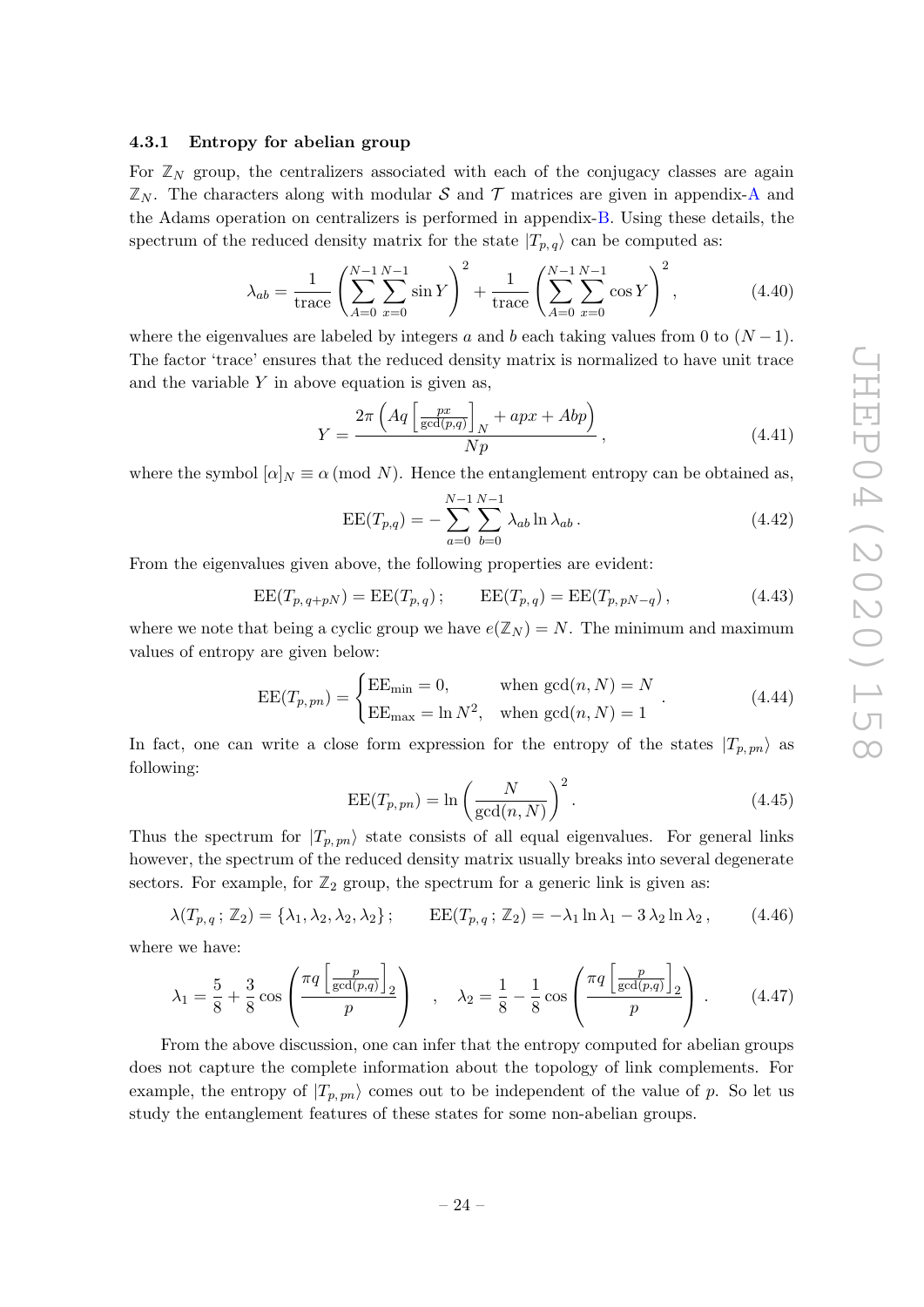#### <span id="page-26-0"></span>4.3.2 Entropy for dihedral group

Here we compute the entanglement entropy for the dihedral group  $D_N$  which has  $2N$ elements. The characters along with modular  $S$  and  $T$  matrices are given in appendix-[A](#page-32-0) and the Adams operation on centralizers is performed in appendix-[B.](#page-42-0) The dimension of each Hilbert space, which is also the number of irreps of Drinfeld double of  $D_N$  is given as:

$$
\dim(\mathcal{H}_{T^2}) = \begin{cases} \left(\frac{N^2 + 28}{2}\right), & \text{when } N \text{ is even} \\ \left(\frac{N^2 + 7}{2}\right), & \text{when } N \text{ is odd} \end{cases}
$$
 (4.48)

The entanglement structure has a periodic behavior as we increase  $q$  for a given value of p. Further there is a symmetry in  $q$  as given by the following:

$$
EE(T_{p,q+p e(D_N)}) = EE(T_{p,q}); \qquad EE(T_{p,p e(D_N)-q}) = EE(T_{p,q}), \qquad (4.49)
$$

where the exponent for the dihedral group is  $e(D_N) = \text{lcm}(2, N)$ . Similar to the abelian case, the minimum and maximum values of entropy usually happens for those links where  $q$  is a multiple of  $p$ :

$$
EE(T_{p, pn}) = \begin{cases} EE_{\min} = 0, & \text{when } n = 0 \text{ modulo } e(D_N) \\ EE_{\max} = \ln \dim(\mathcal{H}_{T^2}), & \text{when } \gcd(n, N) = 1 \end{cases} . \tag{4.50}
$$

For the link states  $|T_{p, pn}\rangle$ , the spectrum of the reduced density matrix can be given as:

<span id="page-26-1"></span>
$$
\lambda(T_{p, pn}) = \begin{cases} \frac{1}{\text{trace}_1} \{ (x+1)^2, (x-1)^2, \underbrace{1, 1, \dots, 1}_{\alpha(x)} \} & , \text{ when } n = \text{even} \\ \frac{1}{\text{trace}_2} \{ \underbrace{\frac{N^2}{x^2}, \frac{N^2}{x^2}, \dots, \frac{N^2}{x^2}}_{\beta(x)}, \underbrace{1, 1, \dots, 1}_{\gamma(x)} \} & , \text{ when } n = \text{odd} \end{cases}
$$
(4.51)

where  $x = \frac{N}{\gcd(N)}$  $\frac{N}{\gcd(N,n)}$  and the factors trace<sub>1</sub> and trace<sub>2</sub> are given as,

trace<sub>1</sub> = 
$$
2x^2 + 2 + \alpha(x)
$$
, trace<sub>2</sub> =  $\frac{N^2}{x^2}\beta(x) + \gamma(x)$ . (4.52)

The integers  $\alpha(x)$  and  $\beta(x)$  are defined as following:

$$
\alpha(x) = \begin{cases} (x^2 + 8)/2 & , \text{ when } x = \text{even} \\ (x^2 - 1)/2 & , \text{ when } x = \text{odd} \end{cases}; \qquad \beta(x) = \begin{cases} (x^2 + 12)/2 & , \text{ when } x = \text{even} \\ (x^2 + 3)/2 & , \text{ when } x = \text{odd} \end{cases}
$$

and the integer  $\gamma(x) = 8$  for  $x =$  even and  $\gamma(x) = 2$  for  $x =$  odd respectively.

We see that the spectrum for the state  $|T_{p, pn}\rangle$  breaks into several degenerate parts unlike the abelian case, but the entropy is still independent of  $p$ . As a last example, we will study the symmetric groups where the entropy captures the topology of different  $T_{p,\,pn}$  links.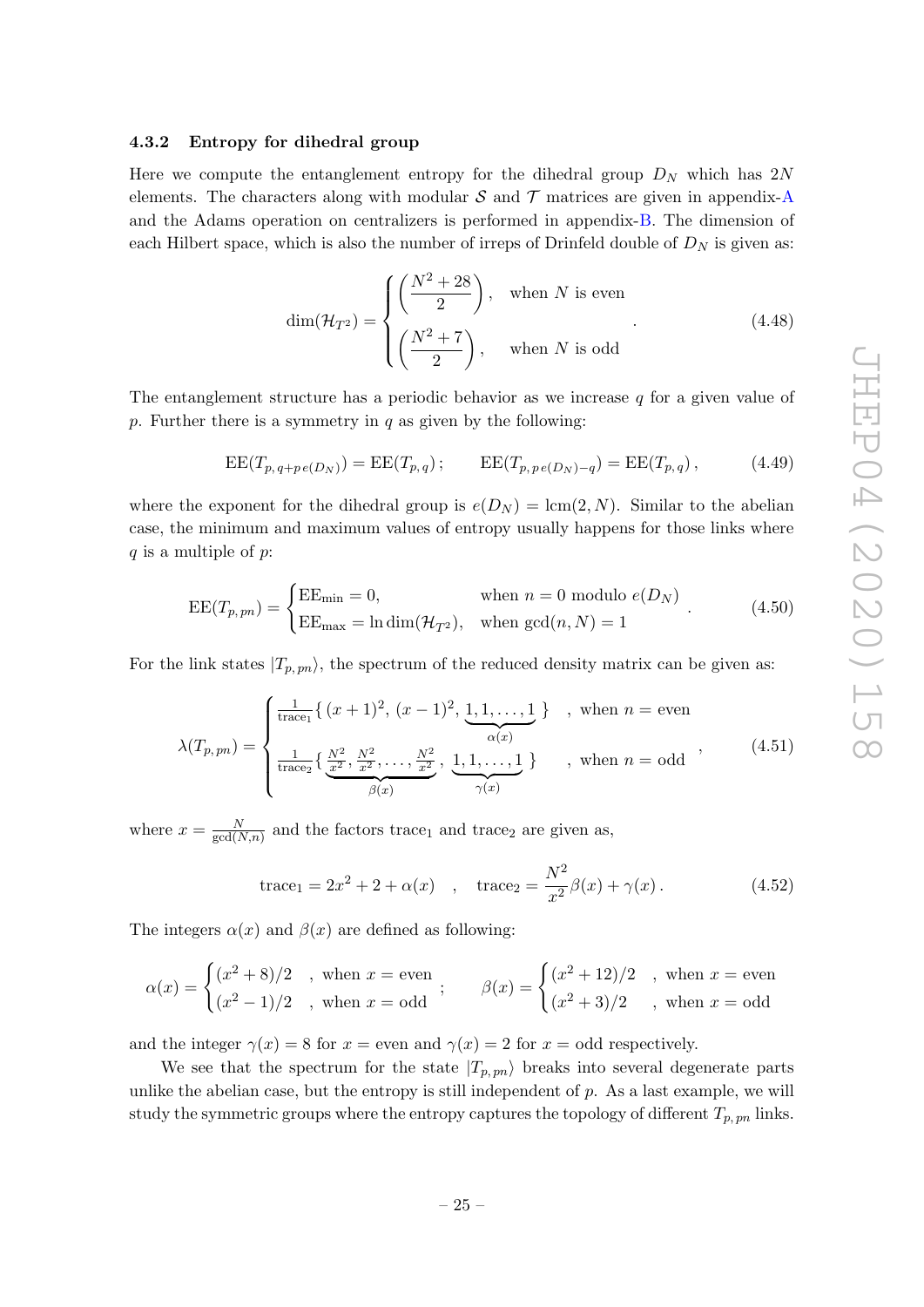#### <span id="page-27-0"></span>4.3.3 Entropy for symmetric group

Unlike the abelian and dihedral groups where the entanglement structure of the  $|T_{p, pn}\rangle$ states was the same for all values of  $p$ , the symmetric groups can distinguish the affect of  $p$ on the entropy. Though we could not analyze these states for generic  $S_N$ , the computation for lower order groups show that the entropy decreases as  $p$  increases for a fixed value of  $n$ . When  $p \to \infty$  for a fixed n, the entropy converges to some finite value. Our calculations for the lower order  $S_N$  groups also confirm that the entanglement structure has the following periodic behavior:

$$
EE(T_{p,q+p e(S_N)}) = EE(T_{p,q}); \qquad EE(T_{p,p e(S_N)-q}) = EE(T_{p,q}), \qquad (4.53)
$$

where the exponent for the symmetric groups is given as:

$$
e(S_N) = \text{lcm}(1, 2, \dots, N). \tag{4.54}
$$

The minimum and maximum values of entropy for the  $S_N$  group and the values at which it happens are given below:

<span id="page-27-1"></span>
$$
EE(T_{p, pn}) = \begin{cases} EE_{\min} = 0, & \text{when } n = 0 \text{ modulo } e(S_N) \\ EE_{\max} = EE(T_{p, p}), & \text{when } \gcd(n, N!) = 1 \end{cases} . \tag{4.55}
$$

In the following, we present results for lower order groups supporting our observations. The groups  $S_2$  and  $S_3$  are isomorphic to  $\mathbb{Z}_2$  and  $D_3$  groups respectively which we have already discussed. For S<sup>4</sup> group, we present plots in figure [7](#page-28-1) showing the variation of entropy as a function of *n* for various  $T_{p, pn}$  links. The entropy for the  $T_{p, p}$  link for  $S_4$  group can be obtained from the following spectrum of the reduced density matrix:

$$
\lambda(T_{p,p}) = \frac{1}{\text{trace}(p)} \left\{ 576^{p-2}, 576^{p-2}, 144^{p-2}, 64^{p-2}, 64^{p-2}, 64^{p-2}, 64^{p-2}, 64^{p-2}, 64^{p-2}, \right. \\
\left. 16^{p-2}, 16^{p-2}, 16^{p-2}, 16^{p-2}, 16^{p-2}, 16^{p-2}, 16^{p-2}, 16^{p-2}, 9^{p-2}, 9^{p-2}, 9^{p-2}, 9^{p-2} \right\},\n \tag{4.56}
$$

where  $trace(p)$  is defined as,

trace(p) = 
$$
\frac{243 \times 16^p (4^p + 24) + 9^p (2^{4p+3} + 64^p + 6144)}{165888}
$$
 (4.57)

Further we see that as  $p \to \infty$  the entropy converges:

$$
\lim_{p \to \infty} \text{EE}(T_{p,p}) = \ln 2. \tag{4.58}
$$

In general, the entropy of the state  $|T_{p, pn}\rangle$  converges as  $p \to \infty$  as shown in the figure [7](#page-28-1).

We have also given the variation of the entropy for various  $|T_{p, pn}\rangle$  states for the group S<sub>5</sub> in the figure [8.](#page-29-0) The last plot in figure [8](#page-29-0) shows that the entropy converges as  $p \to \infty$ .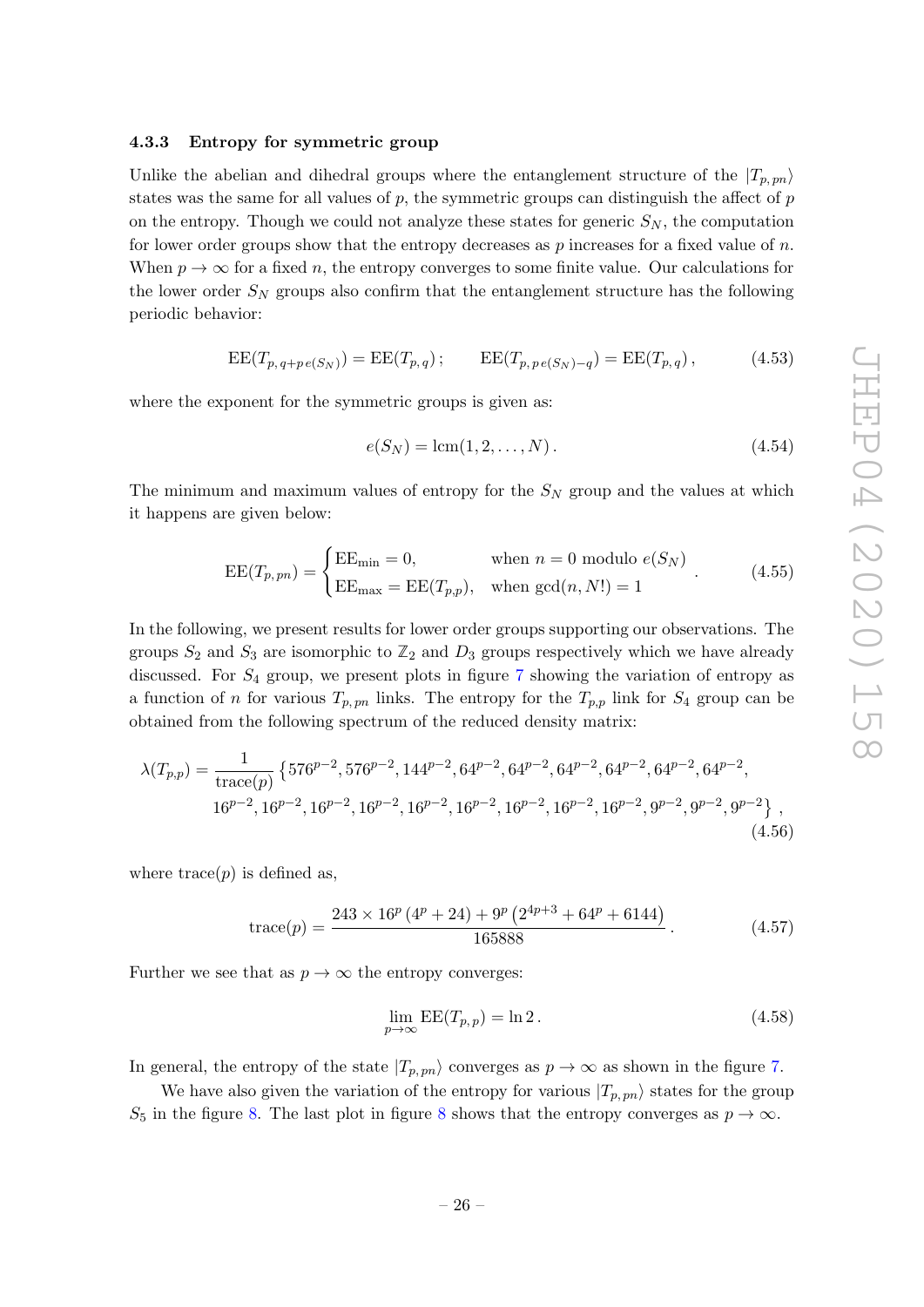

<span id="page-28-1"></span>**Figure 7.** The variation of entropy of  $|T_{p, pn}\rangle$  states computed for the  $S_4$  group. The entropy fluctuates as *n* increases and reaches maximum and minimum values according to eq.  $(4.55)$ . We also show the entropy of  $|T_{p, pn}\rangle$  state as  $p \to \infty$ .

#### <span id="page-28-0"></span>4.3.4 Entropy for direct product of groups

Consider the direct product of two groups:  $G = G_1 \times G_2$ . The centralizer  $C_A$  corresponding to the conjugacy class  $A$  of the group  $G$  is obtained as:

$$
C_A \equiv C_a = C_{(a_1, a_2)} = C_{a_1} \times C_{a_2} = C_{A_1} \times C_{A_2}, \qquad (4.59)
$$

where  $a_1, a_2$  and  $a = (a_1, a_2)$  are the representative elements of the conjugacy classes  $A_1, A_2$  and A respectively of the groups  $G_1, G_2$  and G. Thus the Adams operation on the centralizer  $C_A$  would be given as:

$$
\Psi^{m} \text{char}_{R}(a) = \text{char}_{R}(a^{m}) = \text{char}_{R_{1} \otimes R_{2}}(a_{1}^{m}, a_{2}^{m}) = \text{char}_{R_{1}}(a_{1}^{m}) \text{char}_{R_{2}}(a_{2}^{m})
$$
\n
$$
= \sum_{S_{1}, S_{2}} Y_{R_{1}S_{1}}^{(1)}(m) Y_{R_{2}S_{2}}^{(2)}(m) \text{char}_{S_{1}}(a_{1}) \text{char}_{S_{2}}(a_{2})
$$
\n
$$
= \sum_{S=S_{1} \otimes S_{2}} Y_{RS}(m) \text{char}_{S}(a_{1}, a_{2}), \qquad (4.60)
$$

where R and S are the irreps of the group G which can be written as tensor products  $R_1 \otimes R_2$ and  $S_1 \otimes S_2$  of the irreps associated with  $G_1$  and  $G_2$ . The  $Y^{(1)}(m)$  and  $Y^{(2)}(m)$  are the matrices containing the Adams coefficients corresponding to the centralizer subgroups  $C_{A_1}$ and  $C_{A_2}$  of the groups  $G_1$  and  $G_2$ . Moreover, from the above argument, we can also see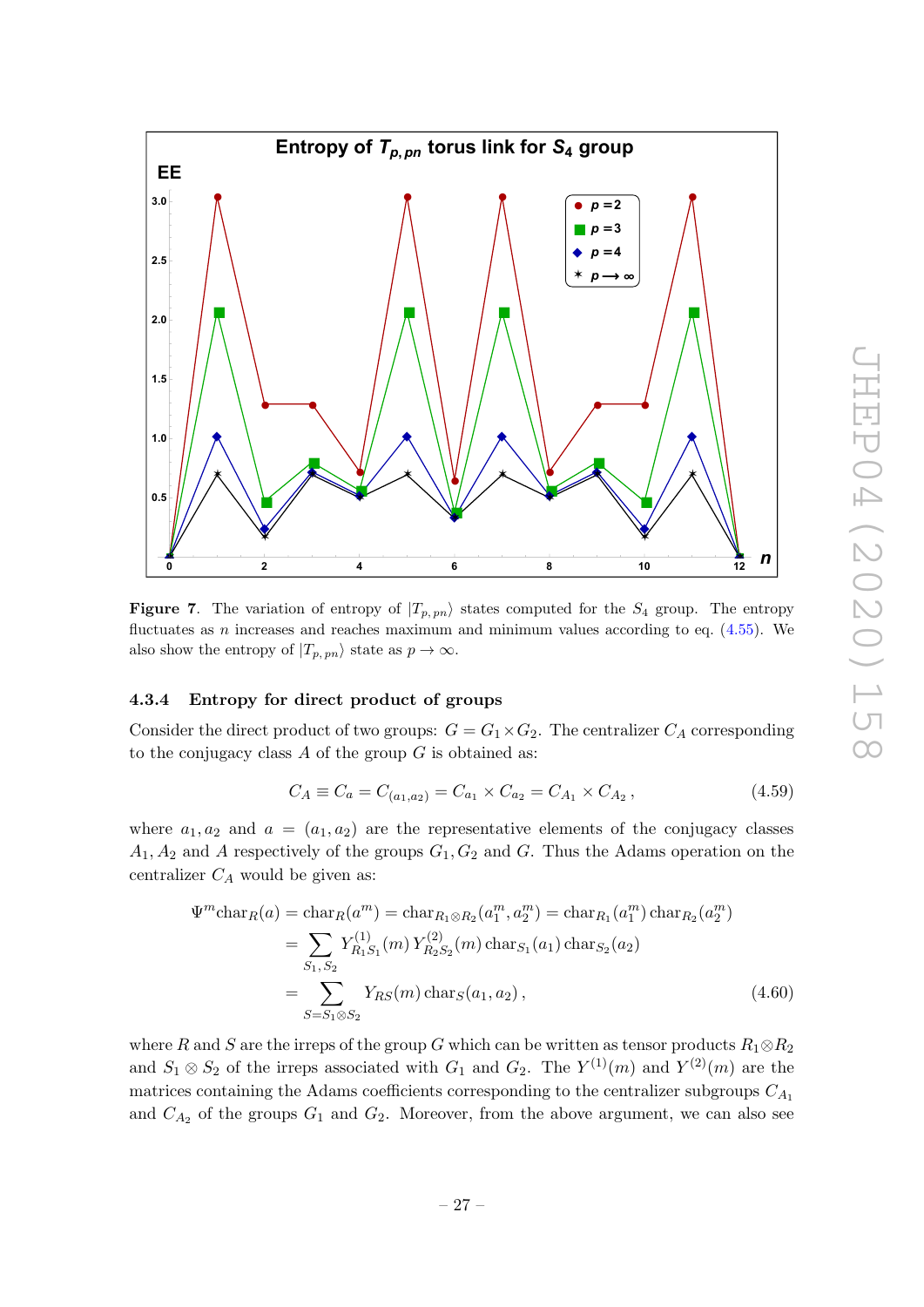

<span id="page-29-0"></span>**Figure 8.** The variation of entropy of  $|T_{p, pn}\rangle$  states computed for the  $S_5$  group. The entropy fluctuates as *n* increases and reaches maximum and minimum values according to eq.  $(4.55)$ . We also show the entropy of  $|T_{p, pn}\rangle$  state as  $p \to \infty$  in the last plot.

that the matrix  $Y(m)$  for the centralizer  $C_A$  of the group G will be the Kronecker product of the matrices of individual groups, i.e. for any centralizer subgroup, we will have:

$$
Y(m) = Y_1(m) \otimes Y_2(m). \tag{4.61}
$$

On the other hand, we also know that the primaries (i.e. the irreps) associated with the Drinfeld double  $D(G)$  can be simply obtained from the primaries of  $D(G_1)$  and  $D(G_2)$  and thus the basis of the Hilbert space  $\mathcal{H}_{T^2}$  can be given as:

$$
|\Phi_{ij}\rangle = |\Phi_i^{(1)}\rangle \otimes |\Phi_j^{(2)}\rangle, \qquad (4.62)
$$

where  $|\Phi_{ij}\rangle$  is the basis of  $\mathcal{H}_{T^2}$  in the context of group G which can be written as a tensor product of the basis elements of  $\mathcal{H}_{T^2}$  for the groups  $G_1$  and  $G_2$  respectively. With a proper ordering of the basis  $|\Phi_{ij}\rangle$ , we can also write the matrix  $X(m)$  defined in eq. [\(4.27\)](#page-22-0) for the group  $G$  as the Kronecker product of the matrices for the individual groups:

$$
X(m) = X_1(m) \otimes X_2(m). \tag{4.63}
$$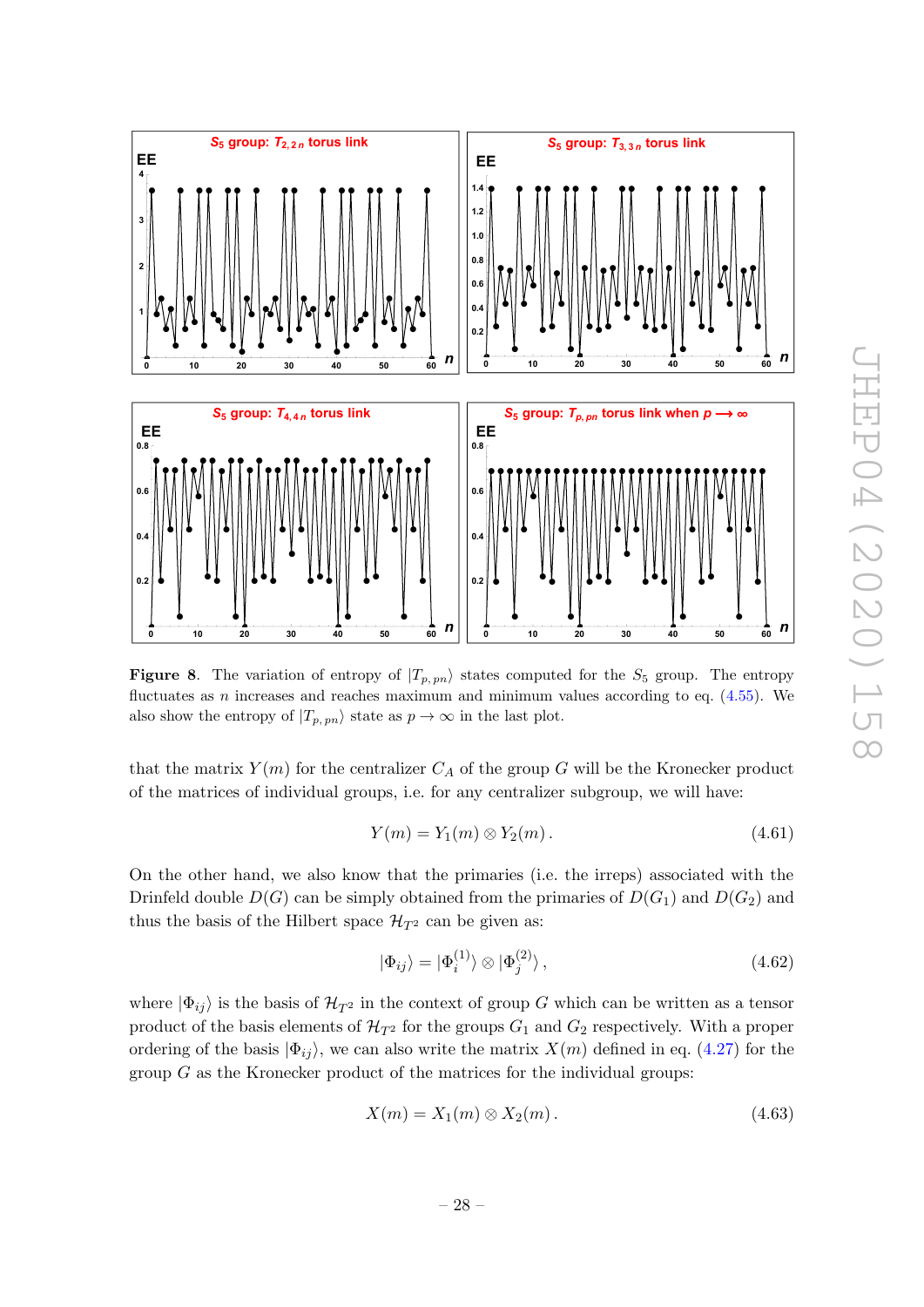Further, maintaining the same ordering of the basis, the modular matrices  $\mathcal S$  and  $\mathcal T$  can be simply written as the Kronecker product of matrices corresponding to the two groups [\[16\]](#page-47-13):

$$
S = S_1 \otimes S_2; \qquad \mathcal{T} = \mathcal{T}_1 \otimes \mathcal{T}_2. \tag{4.64}
$$

Using the mixed-product property of the Kronecker product and the fact that  $\mathcal T$  is a diagonal matrix, we will have:

$$
\mathcal{S}^* X(p/n) \mathcal{T}^{\frac{q}{p}} \mathcal{S} = \left( \mathcal{S}_1^* X_1(p/n) \mathcal{T}_1^{\frac{q}{p}} \mathcal{S}_1 \right) \otimes \left( \mathcal{S}_2^* X_2(p/n) \mathcal{T}_2^{\frac{q}{p}} \mathcal{S}_2 \right).
$$
 (4.65)

Thus it is not difficult to see from eq. [\(4.33\)](#page-23-0) that the eigenvalues of the reduced density matrix of the state  $|T_{p,q}\rangle$  for the group G can be written as product of the eigenvalues computed for the individual groups  $G_1$  and  $G_2$ , i.e.,

$$
\lambda_{ij}^G = \lambda_i^{G_1} \lambda_j^{G_2} \,. \tag{4.66}
$$

Hence the entanglement entropy for the direct product of two groups is simply the sum of the entropies corresponding to individual groups:

$$
EE(G_1 \times G_2) = EE(G_1) + EE(G_2).
$$
 (4.67)

#### <span id="page-30-0"></span>5 Conclusion

In this work, we studied the entanglement structure of multi-boundary states prepared in Chern-Simons theory with a finite discrete gauge group. The path integral of the Chern-Simons theory on a manifold M with boundary defines a state  $|\Psi\rangle$  in the Hilbert space  $\mathcal{H}_{\partial M}$  associated with the boundary. If the boundary consists of multiple disconnected components, then  $\mathcal{H}_{\partial M}$  can be decomposed into the tensor product of the Hilbert spaces associated with each component. Throughout this work, we have restricted to the untwisted case  $(\alpha = 0 \text{ in eq. } (2.5))$  $(\alpha = 0 \text{ in eq. } (2.5))$  $(\alpha = 0 \text{ in eq. } (2.5))$  where the action is trivial  $(e^{2\pi i S} = 1)$ .

In section [3,](#page-11-0) we considered the states associated with Riemann surfaces of genus g having *n* number of circle boundaries. The state  $|\Sigma_{g,n}\rangle$  thus lives in the tensor product of n copies of  $\mathcal{H}_{S^1}$ . We study the entanglement features of these states by using the replica trick. The entanglement entropy does not depend on the choice of the bi-partition which is evident from eq. [\(3.9\)](#page-12-0). Moreover the reduced density matrix obtained by tracing out a subset of the total Hilbert space has a positive semidefinite partial transpose over any bi-partition of the remaining Hilbert space. We verified this by computing entanglement negativity which vanishes (eq. [\(3.9\)](#page-12-0)). We gave an explicit expression for the entanglement entropy in eq.  $(3.12)$  which depends on the dimension of the irreducible representations of the finite group G and the Euler characteristic  $\chi$  of the manifold  $\Sigma_{g,n}$ . We presented concrete results of the entropy for various abelian and non-abelian groups and find that the entropy converges to a constant value as  $\chi \to -\infty$ . Moreover, eq. [\(3.14\)](#page-13-4) and eq. [\(3.18](#page-14-1)) also show that the entropy has a logarithmic asymptotic behavior and goes as  $\ln |G|$  as the order of the group  $|G| \to \infty$  for a fixed  $\chi$ . However, we could not verify this for  $S_N$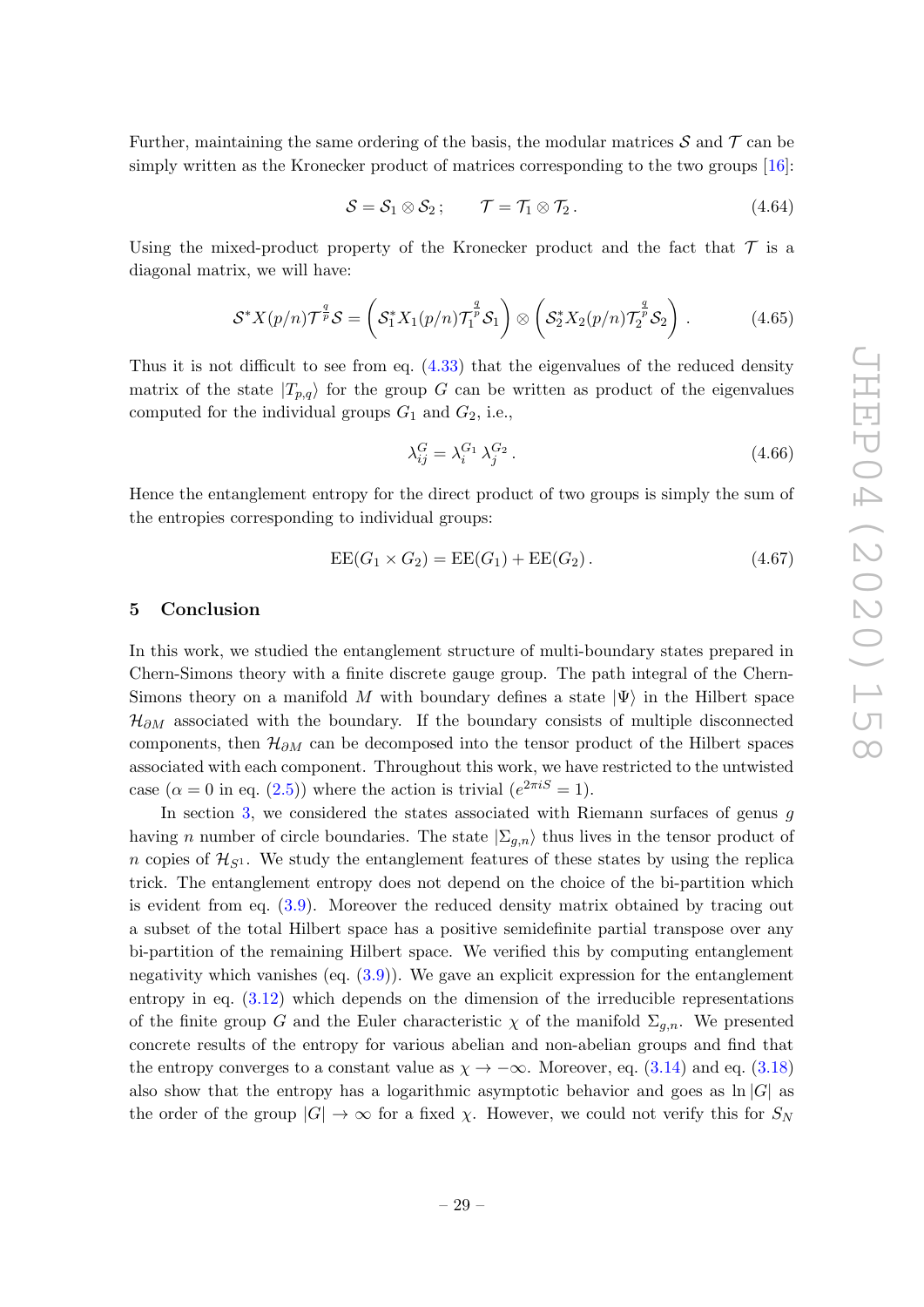group due to the lack of an analytical expression for a generic  $N$ . We further show that the entropy is additive for a direct product of groups, i.e.  $\text{EE}(G_1 \times G_2) = \text{EE}(G_1) + \text{EE}(G_2)$ .

In section [4,](#page-16-0) we studied the entanglement properties of states associated with 3 manifolds. In particular, we focused on the torus link complements  $S^3/T_{p,q}$ , which are obtained by cutting out a tubular neighborhood around the torus link  $T_{p,q}$  from  $S^3$ . These manifolds have 'gcd $(p, q)$ ' number of torus boundaries and hence the corresponding state  $|T_{p,q}\rangle$  lives in the tensor product of 'gcd $(p,q)$ ' copies of  $\mathcal{H}_{T^2}$ . The entanglement entropy, given in eq. [\(4.33\)](#page-23-0), is independent of the choice of bi-partition and depends on finer group theoretic details of G like the conjugacy classes and the centralizer subgroup associated with an element of each conjugacy class. We show that these states have a GHZ-like entanglement structure where the reduced density matrix (obtained after tracing out a subset of the total Hilbert space) is separable over any bi-partition. The state  $|T_{p,q}\rangle$  has a periodic entanglement structure in the sense that the entropy shows a periodic behavior as we increase q for a fixed value of  $p$  as given in eq.  $(4.37)$ . The fundamental period of this periodicity is controlled by the positive integer  $e(G)$ , which is the exponent of the group G. Based on our analysis for various groups, we also find that amongst the class of torus links  $T_{p,q}$  for a fixed value of p, the entropy is maximum when  $q=p$ , i.e for those torus links which can be drawn on the surface of a torus such that each component winds exactly once along the two homology cycles of the torus. When the winding number along any of the homology cycle exceeds 1 (i.e. when  $q > p$ ), the entropy is generically smaller and vanishes whenever any of the two winding numbers is a multiple of  $e(G)$ . This is evident from eq.  $(4.45)$ , eq.  $(4.51)$  and the plots shown in figure [7](#page-28-1) and figure [8](#page-29-0) respectively. We also show that the entanglement entropies corresponding to torus links evaluated for a direct product of groups satisfy  $\text{EE}(G_1 \times G_2) = \text{EE}(G_1) + \text{EE}(G_2)$ . It is known that the entanglement entropy associated with torus link can also be used to detect one-form anomalies as shown in [\[21](#page-47-18) , [22\]](#page-47-19) for semi-simple Lie groups. It would be interesting to carry out a similar study in the context of current set-up. Further, it will be an important exercise to extend this work to study the entanglement features of the states associated with hyperbolic link complements. We hope to report these in near future.

We also studied the states prepared on cobordant boundaries associated with manifolds of type  $\Sigma_g \times [0,1]$  which are maximally entangled states. The entanglement entropy computed in this case goes as  $\ln |G|$  as the order of the group  $|G| \to \infty$  for a fixed value of g. Further it shows a linear behavior in g as  $g \to \infty$  for a finite order of the group. The limiting values are given in eq. [\(4.7\)](#page-17-1). These entropies also obey the property  $\text{EE}(G_1 \times G_2) = \text{EE}(G_1) + \text{EE}(G_2).$ 

In the present work, we restricted to the case where the Chern-Simons action is trivial, i.e.  $e^{2\pi i S} = 1$ . It would be interesting to extend the study to the cases where the action in eq. [\(2.4\)](#page-5-2) is classified by the elements of the cohomology group. In such a case, the partition functions and hence the entanglement structure will depend on the cohomological twists  $\alpha$ . This requires an elaborate study and we leave this analysis for future work.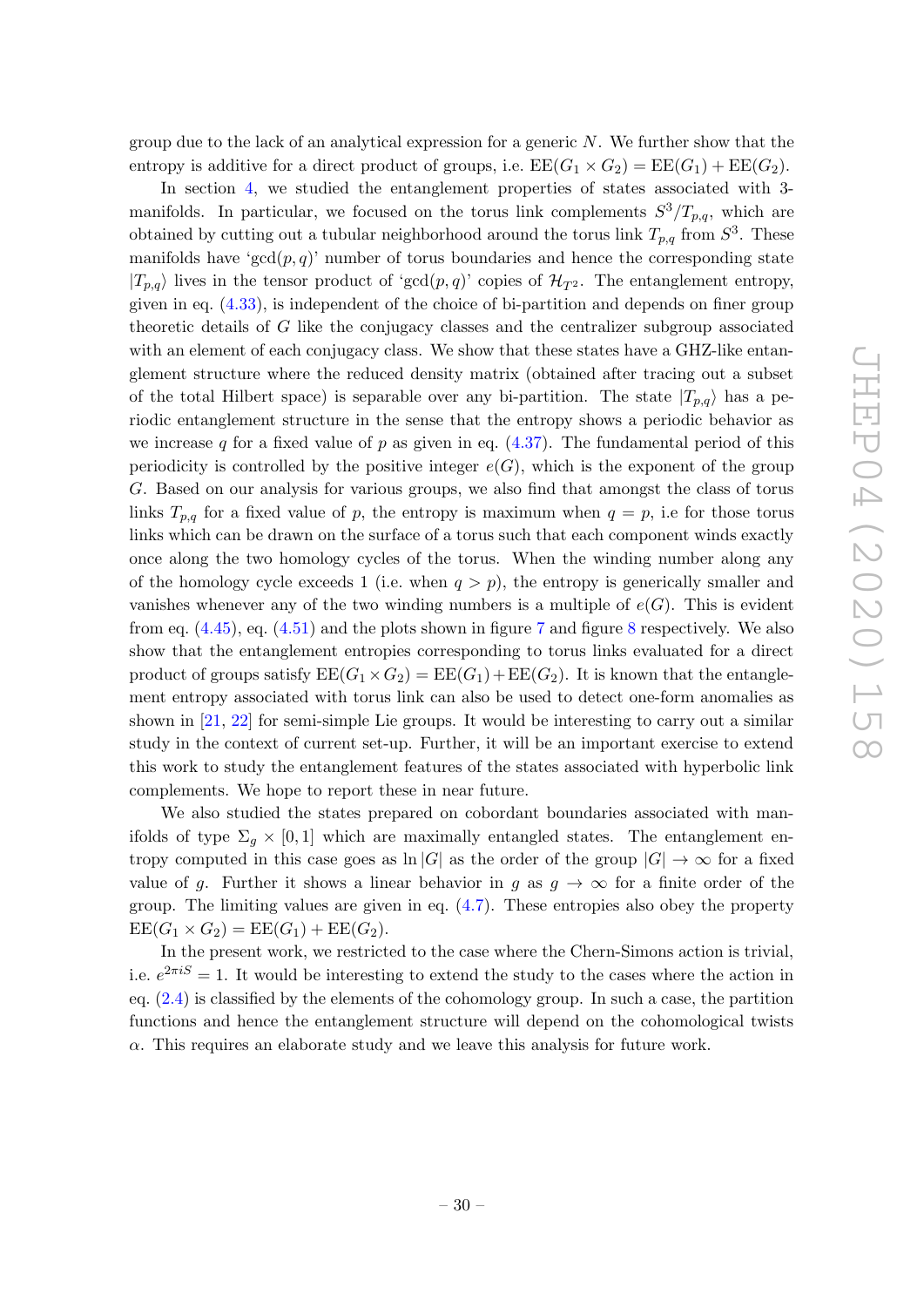## <span id="page-32-0"></span>A Modular data for finite group G

Here we tabulate the modular data, i.e. the matrix elements of generators  $\mathcal S$  and  $\mathcal T$  of SL(2,  $\mathbb{Z}$ ). These matrices are written in the basis of irreps of the untwisted (i.e.  $\alpha = 0$ ) quantum double group  $D(G)$  associated with the finite group G. As discussed in section [4](#page-16-0), these matrix elements are given as,

$$
S_{(A,R_A)(B,R_B)} = \frac{1}{|C_A||C_B|} \sum_{g \in Y_{AB}} \chi R_A(gbg^{-1})^* \chi R_B(g^{-1}ag)^*
$$
  

$$
\mathcal{T}_{(A,R_A)(B,R_B)} = \delta_{AB} \delta_{R_A R_B} \frac{\chi R_A(a)}{\chi R_A(e)},
$$
 (A.1)

where  $(A, R_A)$  and  $(B, R_B)$  are the irreducible representations of  $D(G)$  and label the row and column respectively of S and T matrices. The symbols  $\chi R_A$  and  $\chi R_B$  denote the characters of irreps  $R_A$  and  $R_B$  of centralizers  $C_A$  and  $C_B$  respectively with '\*' being the complex conjugation. The elements  $a \in A$  and  $b \in B$  where A and B are the conjugacy classes of G. The notation  $\chi R(x)$  simply means the character of the representation R being evaluated for an element x. The set  $Y_{AB}$  is defined as:

<span id="page-32-2"></span>
$$
Y_{AB} = \{ g \in G \mid gbg^{-1} \in C_A \text{ and } g^{-1}ag \in C_B \}.
$$
 (A.2)

From their structure, it is clear that  $S$  and  $T$  are block matrices, i.e. their  $AB$  element labeled by conjugacy classes  $A$  and  $B$  is a matrix whose rows and columns are generated by various irreducible characters of  $C_A$  and  $C_B$  respectively. For example, if  $\{A_1, A_2, A_3, \ldots\}$ are the conjugacy classes of G, then  $S$  and  $T$  will be of the following form:

$$
S = \begin{pmatrix} M_{A_1A_1} & M_{A_1A_2} & M_{A_1A_3} & \cdots \\ M_{A_2A_1} & M_{A_2A_2} & M_{A_2A_3} & \cdots \\ M_{A_3A_1} & M_{A_3A_2} & M_{A_3A_3} & \cdots \\ \vdots & \vdots & \vdots & \vdots \end{pmatrix} , \quad \mathcal{T} = \begin{pmatrix} N_{A_1A_1} & 0 & 0 & \cdots \\ 0 & N_{A_2A_2} & 0 & \cdots \\ 0 & 0 & N_{A_3A_3} & \cdots \\ \vdots & \vdots & \vdots & \vdots \end{pmatrix} , \quad (A.3)
$$

where  $M_{A_iA_j}$  and  $N_{A_iA_j}$  are matrices. If  $\{\sigma_A^{(1)}\}$  $\overset{(1)}{A},\overset{(2)}{\sigma_A^{\left( 2 \right)}}$  $\overset{(2)}{A},\overset{(3)}{\sigma_A^{\left( 3 \right)}}$  $\{A^{(5)}, \ldots\}$  denote the irreps of  $C_A$  for a given class A, then the  $(k, l)$ <sup>th</sup> element of  $M_{A_i A_j}$  or  $N_{A_i A_j}$  are computed using  $\sigma_{A_i}^{(k)}$  $\frac{d}{A_i}^{(k)}$  and  $\sigma_{A_j}^{(l)}$  $A_j$ respectively in the eq.  $(A.1)$ . In the following, we will compute these matrices for abelian and non-abelian finite groups.

## <span id="page-32-1"></span>A.1 Modular S and T matrices for finite cyclic group:  $G = \mathbb{Z}_N$

The group  $\mathbb{Z}_N$  is an abelian group. Each element is a conjugacy class in itself. Thus we can label the conjugacy class by an integer a such that  $0 \le a \le (N-1)$ . The centralizer associated with each class is  $C_a = \mathbb{Z}_N$  which is again abelian and has only one dimensional irreducible representations which we label by another integer b which takes values  $0 \leq b \leq$ ( $N-1$ ). Hence we can label the irreps of quantum double group associated with  $\mathbb{Z}_N$  by a pair of integers  $(a, b)$ . The character of the representation 'b' evaluated for the element  $a \in \mathbb{Z}_N$  can be taken as following:

$$
\chi_b(a) = \exp\left(2\pi i \frac{ab}{N}\right). \tag{A.4}
$$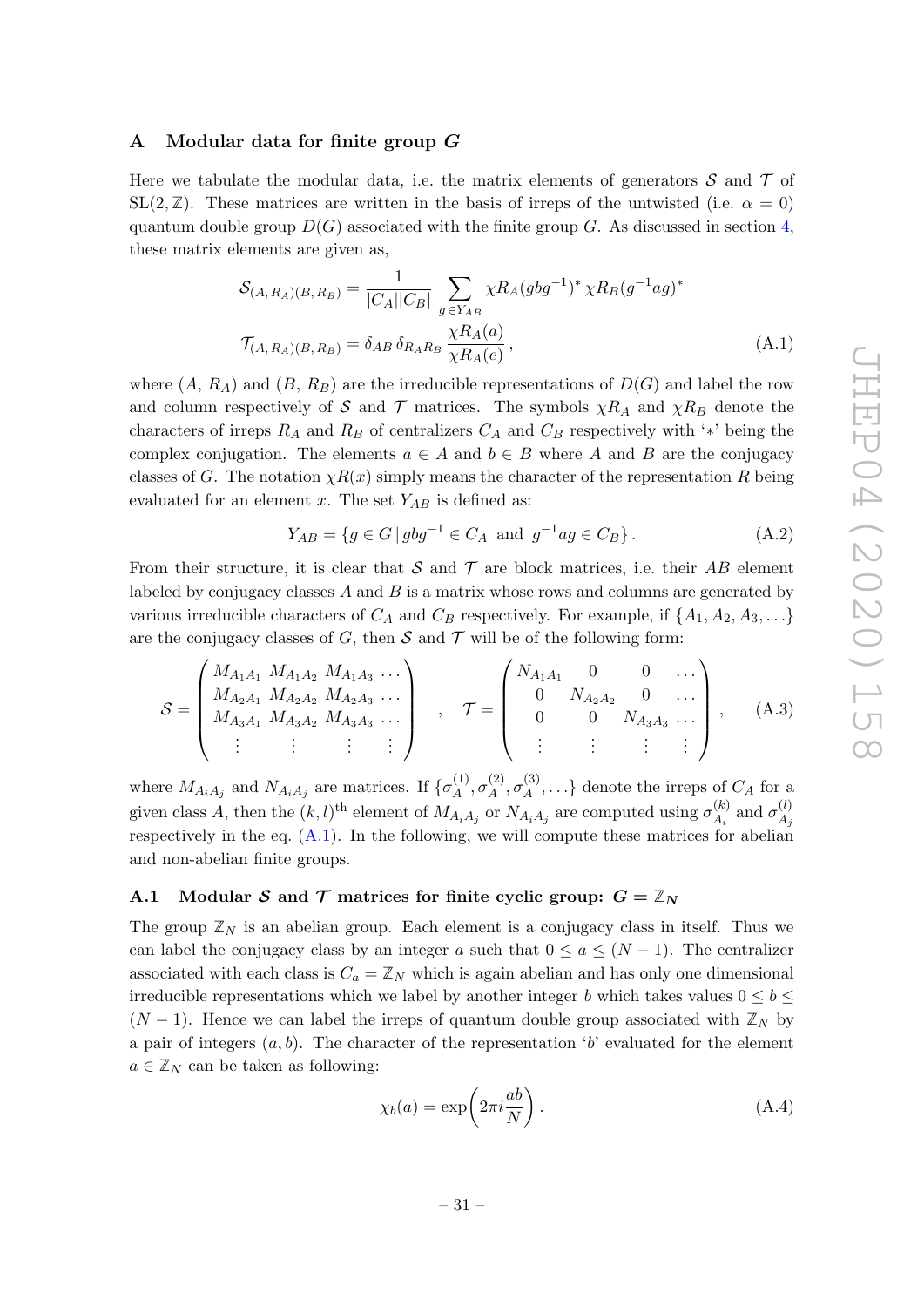Thus the modular elements can be easily obtained from eq.  $(A.1)$ :

$$
S_{(a,b)(a',b')} = \frac{1}{N} \exp\left[-\frac{2\pi i}{N}(ab' + a'b)\right]
$$

$$
\mathcal{T}_{(a,b)(a',b')} = \exp\left[\frac{2\pi i}{N}(ab)\right] \delta_{aa'} \delta_{bb'}.
$$
(A.5)

The values of a and a' label the location of each block inside  $S$  and  $T$ . Each block is a matrix whose rows and columns are labeled by  $b$  and  $b'$  respectively. Hence the modular matrices S and T will be of the order  $N^2$ . We give the matrices for  $\mathbb{Z}_2$  and  $\mathbb{Z}_3$  in the following:

$$
\mathcal{S}(\mathbb{Z}_2) = \frac{1}{2} \begin{pmatrix} 1 & 1 & 1 & 1 \\ 1 & 1 & 1 & 1 \\ 1 & 1 & -1 & -1 \\ 1 & -1 & 1 & -1 \end{pmatrix}, \quad \mathcal{S}(\mathbb{Z}_3) = \frac{1}{3} \begin{pmatrix} 1 & 1 & 1 & 1 & 1 & 1 & 1 \\ 1 & 1 & 1 & x & x & x^2 & x^2 & x^2 \\ 1 & x^2 & x & 1 & x^2 & x & 1 & x^2 & x^2 \\ 1 & x^2 & x & x^2 & x & 1 & x & 1 & x^2 \\ 1 & x^2 & x & x & 1 & x^2 & x & 1 \\ 1 & x & x^2 & 1 & x & x^2 & 1 & x & x^2 \\ 1 & x & x^2 & 1 & x & x^2 & 1 & x & x^2 \\ 1 & x & x^2 & x^2 & 1 & x & x^2 & 1 \\ 1 & x & x^2 & x & x^2 & 1 & x & x^2 \\ 1 & x & x^2 & x & x^2 & 1 & x^2 & 1 \\ 1 & x & x^2 & x & x^2 & 1 & x^2 & 1 \\ 1 & x & x^2 & x & x^2 & 1 & x^2 & 1 \\ 1 & x & x^2 & x & x^2 & 1 & x^2 & 1 \\ 1 & x & x^2 & x & x^2 & 1 & x^2 & 1 \\ 1 & x & x^2 & x & x^2 & 1 & x^2 & 1 \\ 1 & x & x^2 & x & x^2 & 1 & x^2 & 1 \\ 1 & x & x^2 & x & x^2 & 1 & x^2 & 1 \\ 1 & x & x^2 & x & x^2 & 1 & x^2 & 1 \\ 1 & x & x^2 & x & x^2 & 1 & x^2 & 1 \\ 1 & x & x^2 & x & x^2 & 1 & x^2 & 1 \\ 1 & x & x^2 & x & x^2 & 1 & x^2 & 1 \\ 1 & x & x^2 & x & x^2 & 1 & x^2 & 1 \\ 1 & x & x^2 & x & x^2 & 1 & x^2 & 1 \\ 1 & x & x^2 & x & x^2 & 1 & x^2 & 1 \\ 1 & x & x^2 & x & x^2 & 1 & x^2 & 1 \\ 1 & x & x^2 & x & x^2 & 1 & x^2
$$

where  $x = \exp\left(\frac{2\pi i}{3}\right)$  $\frac{\pi i}{3}$ .

## <span id="page-33-0"></span>A.2 Modular S and T matrices for dihedral group:  $G = D_N$

This is an example of non-abelian group. The dihedral group  $D<sub>N</sub>$  has  $2N$  elements which are given as,

$$
D_N = \{e \equiv r_0, r_1, r_2, \dots, r_{N-1}, s_0, s_1, s_2, \dots, s_{N-1}\}.
$$
 (A.6)

The composition rule is given as,

$$
r_i r_j = r_{i+j}, \quad r_i s_j = s_{i+j}, \quad s_i r_j = s_{i-j}, \quad s_i s_j = r_{i-j}, \tag{A.7}
$$

where the addition or subtraction of the indices are performed modulo N. The even and odd dihedral groups corresponding to even and odd values of N have different character tables. So we will have to deal them separately.

## <span id="page-33-1"></span>A.2.1 Even dihedral group:  $D_{2M}$

It has  $(M+3)$  number of conjugacy classes given by their representative elements as:

conjugacy classes = 
$$
[r_0], [r_1], \ldots, [r_{M-1}], [r_M], [s_0], [s_{2M-1}].
$$
 (A.8)

The  $D_{2M}$  group has 4 one-dimensional irreps and  $(M-1)$  number of two-dimensional irreps. If we denote  $\theta_i$  and  $\phi_j$  as the irreducible characters of one-dimensional and two-dimensional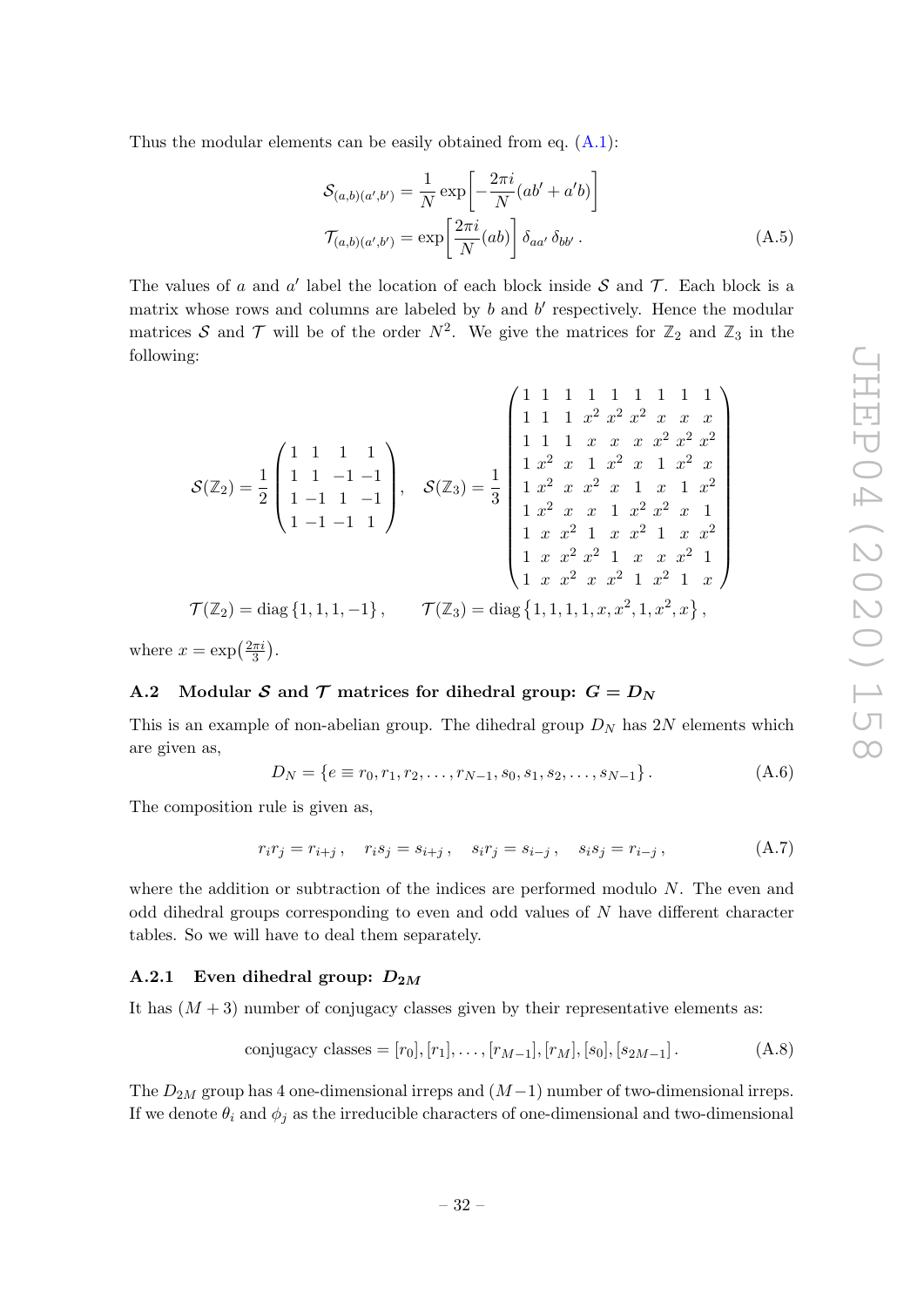$(A.9)$ 

<span id="page-34-0"></span>

|            | $[r_0]$        | $[r_k]$                                                         | $\lfloor r_M \rfloor$ | $[s_0]$                                                               | $\left\lfloor s_{2M-1} \right\rfloor$ |
|------------|----------------|-----------------------------------------------------------------|-----------------------|-----------------------------------------------------------------------|---------------------------------------|
| $\theta_1$ |                |                                                                 | 1                     |                                                                       |                                       |
| $\theta_2$ |                |                                                                 |                       |                                                                       |                                       |
| $\theta_3$ |                | $(-1)^k$                                                        | $(-1)^{M}$            |                                                                       |                                       |
| $\theta_4$ |                | $(-1)^k$                                                        | $(-1)^{M}$            |                                                                       |                                       |
| $\phi_j$   | $\overline{2}$ | $\left  2 \cos \left( \frac{\pi jk}{M} \right) \right  2(-1)^j$ |                       |                                                                       |                                       |
| $C_g$      | $D_{2M}$       | $\mathbb{Z}_{2M}$                                               | $D_{2M}$              | $\mathbb{Z}_2 \times \mathbb{Z}_2$ $\mathbb{Z}_2 \times \mathbb{Z}_2$ |                                       |

irreps respectively, the character table for  $D_{2M}$  can be given as following:

Here each value of k forms a conjugacy class where  $k = 1, 2, ..., (M - 1)$ . The  $\phi_j$  is the character of the  $j^{\text{th}}$  two-dimensional irrep where  $j = 1, 2, ..., (M - 1)$ . The last row of this table gives the centralizer of representative element for each conjugacy class which can be easily obtained using the composition rules. Since  $r_0$  and  $r_M$  commute with all the elements of  $D_{2M}$ , we immediately get  $C_{r_0} = C_{r_M} = D_{2M}$ . Further each  $r_k$  commutes only with  $r_i$  giving  $C_{r_k} = \{r_0, r_1, \ldots, r_{2M-1}\} \cong \mathbb{Z}_{2M}$ . The centralizers for the remaining two classes  $[s_0]$  and  $[s_{2M-1}]$  are isomorphic to  $\mathbb{Z}_2 \times \mathbb{Z}_2$  which can be checked from their elements:

$$
C_{s_0} = \{r_0, r_M, s_0, s_M\} \quad , \quad C_{s_{2M-1}} = \{r_0, r_M, s_{M-1}, s_{2M-1}\} \,. \tag{A.10}
$$

In order to obtain the modular data, we need the irreducible characters of centralizers of each class. The characters for  $D_{2M}$  are already given in table in eq. [\(A.9\)](#page-34-0). The characters for  $\mathbb{Z}_{2M}$  are denoted as  $\chi_x$  where  $0 \leq x < 2M$ . Their values for the element  $r_y \in \mathbb{Z}_{2M}$ are given as:  $\chi_x(r_y) = \exp\left(\frac{2\pi i x y}{2M}\right)$ 2M ). Similarly we use the notations  $\alpha_{ab}$  and  $\beta_{ab}$  for the characters of  $C_{s_0}$  and  $C_{s_{2M-1}}$  respectively such that  $0 \leq a, b \leq 1$ . The values of these characters for the elements in their respective conjugacy classes are given as:

$$
\alpha_{ab}(r_0) = 1, \quad \alpha_{ab}(r_M) = (-1)^b, \qquad \alpha_{ab}(s_0) = (-1)^a, \qquad \alpha_{ab}(s_M) = (-1)^{a+b}
$$
  

$$
\beta_{ab}(r_0) = 1, \quad \beta_{ab}(r_M) = (-1)^b, \quad \beta_{ab}(s_{M-1}) = (-1)^a, \quad \beta_{ab}(s_{2M-1}) = (-1)^{a+b}. \quad (A.11)
$$

With all the information at our hand, the modular data can be obtained. The  $S$  matrix in terms of blocks labeled by conjugacy classes is written as:

$$
\mathcal{S} = \begin{pmatrix}\n[r_0] & [r_1] & \dots & [r_{M-1}] & [r_M] & [s_0] & [s_{2M-1}]\n[r_0] & A_{00} & A_{01} & \dots & A_{0,M-1} & A_{0M} & B_{00} & B_{01} \\
[r_1] & A_{10} & A_{11} & \dots & A_{1,M-1} & A_{1M} & 0 & 0 \\
\vdots & \vdots & \vdots & \vdots & \vdots & \vdots & \vdots & \vdots \\
[r_{M-1}] & A_{M-1,0} & A_{M-1,1} & \dots & A_{M-1,M-1} & A_{M-1,M} & 0 & 0 \\
[r_M] & A_{M0} & A_{M1} & \dots & A_{M,M-1} & A_{MM} & B_{M0} & B_{M1} \\
[s_0] & B_{00}^T & 0 & \dots & 0 & B_{M0}^T & P & Q \\
[s_{2M-1}] & B_{01}^T & 0 & \dots & 0 & B_{M1}^T & Q^T & P\n\end{pmatrix}
$$
\n(A.12)

Here the blocks written as 0 are the matrices whose all elements are 0. Further note that  $A_{yx} = A_{xy}^T$  where the superscript T denotes the transpose of the matrix. Next we write the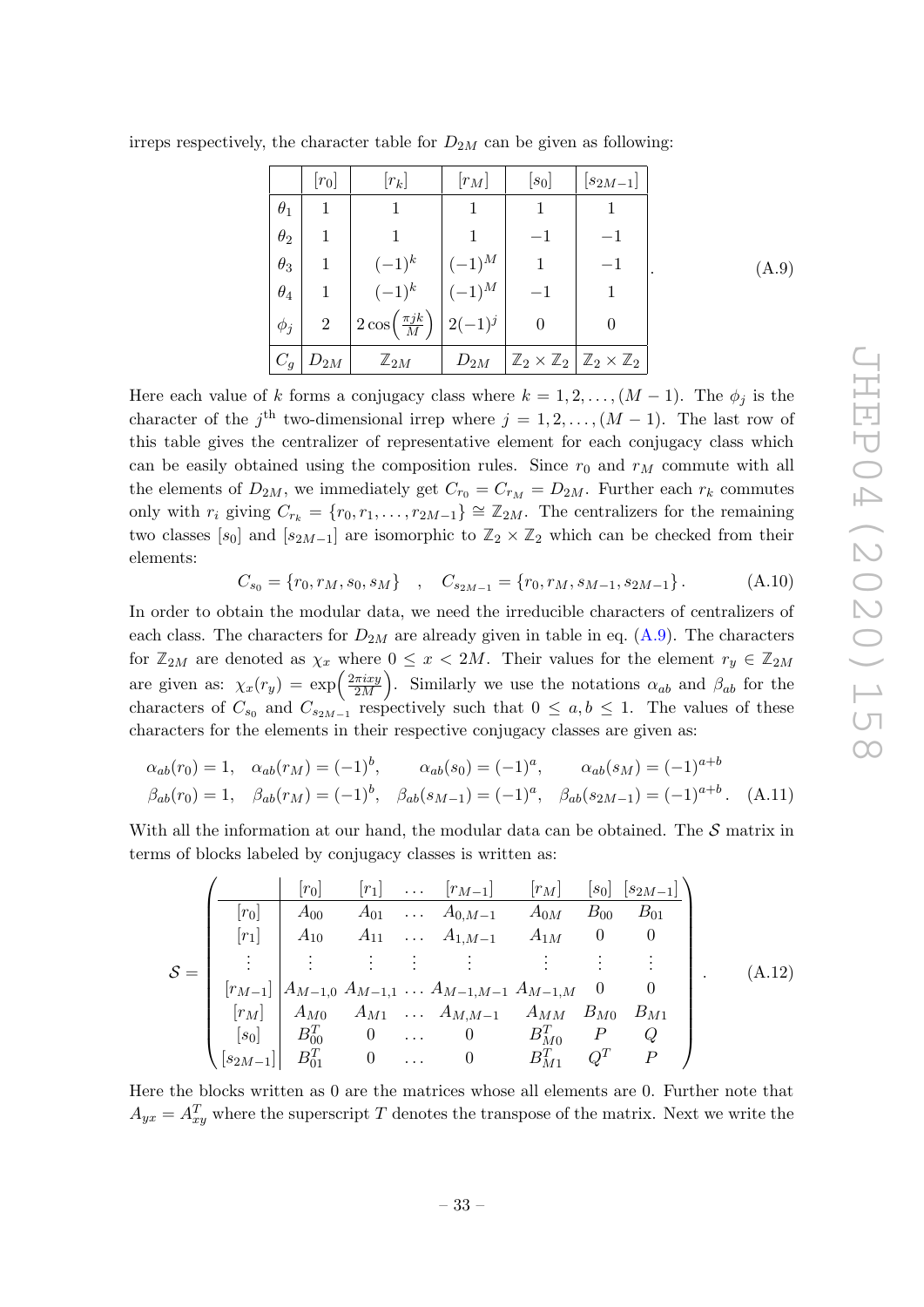elements of matrices for each block. In order to write these matrices in a compact fashion, we define a notation  $[a]_{m \times n}$  which will represent a matrix of order  $m \times n$  whose each entry  $is a.$ 

$$
A_{00} = \frac{1}{4M} \begin{pmatrix} [1]_{4\times4} & [2]_{4\times(M-1)} \\ [2]_{(M-1)\times4} & [4]_{(M-1)\times(M-1)} \end{pmatrix}, \quad A_{0x} = \frac{1}{2M} \begin{pmatrix} [1]_{2\times2M} \\ [\exp(-i\pi x)]_{2\times2M} \\ R \end{pmatrix},
$$
\n(A.13)

where  $x = 1, 2, ..., (M-1)$  and R is a matrix whose element is defined as  $R_{pq} = 2\cos(\frac{\pi px}{M})$  $\frac{\pi px}{M}$ such that  $1 \le p \le M$  and  $1 \le q \le 2M$ . Next the matrix  $A_{0M}$  will be,

$$
A_{0M} = \frac{1}{4M} \left( [\exp(-i\pi M)]_{2\times 4} \quad [2]_{2\times (M-1)} \atop R_1 \qquad [2\exp(-i\pi M)]_{2\times (M-1)} \right); (A_{xy})_{ab} = \frac{1}{M} \cos\left(\frac{\pi (ay+bx)}{M}\right),
$$

where  $R_1$  is a matrix whose element is defined as  $(R_1)_{pq} = 2\cos(\pi p)$  such that  $1 \leq p < M$ and  $1 \le q \le 4$ . Similarly  $R_2$  is a matrix whose element is defined as  $(R_2)_{rs} = 4 \cos(\pi r)$  such that  $1 \le r, s < M$ . The element of the matrix  $A_{xy}$  is given above such that  $0 \le a, b < 2M$ . The matrix  $A_{xM}$  for  $x = 1, 2, ..., (M - 1)$  will be given as:

$$
A_{xM} = \frac{1}{2M} \left( E_1 \ E_1 \ E_2 \ E_2 \ E_3 \right), \tag{A.14}
$$

where  $E_1$  and  $E_2$  are single column matrices whose elements are given as:  $(E_1)_{b,1}$  =  $\exp(-i\pi b)$  and  $(E_2)_{b,1} = \exp(-i\pi b) \exp(-i\pi x)$ , where  $0 \le b < 2M$ . The elements of matrix  $E_3$  are given as  $(E_3)_{pq} = 2 \exp(-i\pi p) \cos(\pi qx/M)$  such that  $0 \leq p < 2M$  and  $1 \leq q \leq M$ . The matrix  $A_{MM}$  is given as,

$$
A_{MM} = \frac{1}{4M} \begin{pmatrix} 1 & 1 & \exp(-i\pi M) \exp(-i\pi M) F_1 \\ 1 & 1 & \exp(-i\pi M) \exp(-i\pi M) F_1 \\ \exp(-i\pi M) \exp(-i\pi M) & 1 & 1 & F_2 \\ \exp(-i\pi M) \exp(-i\pi M) & 1 & 1 & F_2 \\ F_1^T & F_1^T & F_2^T & F_2^T & F_3 \end{pmatrix}, \quad (A.15)
$$

where  $F_1$  and  $F_2$  are single row matrices whose elements are given as  $(F_1)_{1,b} = 2\cos(\pi b)$ and  $(F_2)_{1,b} = 2\cos(\pi b) \exp(-i\pi M)$  respectively, where  $1 \leq b < M$ . The elements of matrix  $F_3$  are given as  $(F_3)_{ab} = 4 \cos(\pi a) \cos(\pi b)$  such that  $1 \le a, b < M$ . So far we have tabulated all the blocks given by  $A$  matrices. Let us now give the results for  $B$  matrices.

$$
B_{00} = \frac{1}{4} \begin{pmatrix} [1]_{1\times4} \\ [-1]_{1\times4} \\ [1]_{1\times4} \\ [-1]_{1\times4} \\ [0]_{(M-1)\times4} \end{pmatrix}, B_{01} = \frac{1}{4} \begin{pmatrix} [1]_{1\times4} \\ [-1]_{1\times4} \\ [-1]_{1\times4} \\ [1]_{1\times4} \\ [0]_{(M-1)\times4} \end{pmatrix}, B_{M0} = \begin{pmatrix} F & F \\ F & F \\ 0 & 0 \end{pmatrix}, B_{M1} = \begin{pmatrix} F & F \\ G & G \\ 0 & 0 \end{pmatrix},
$$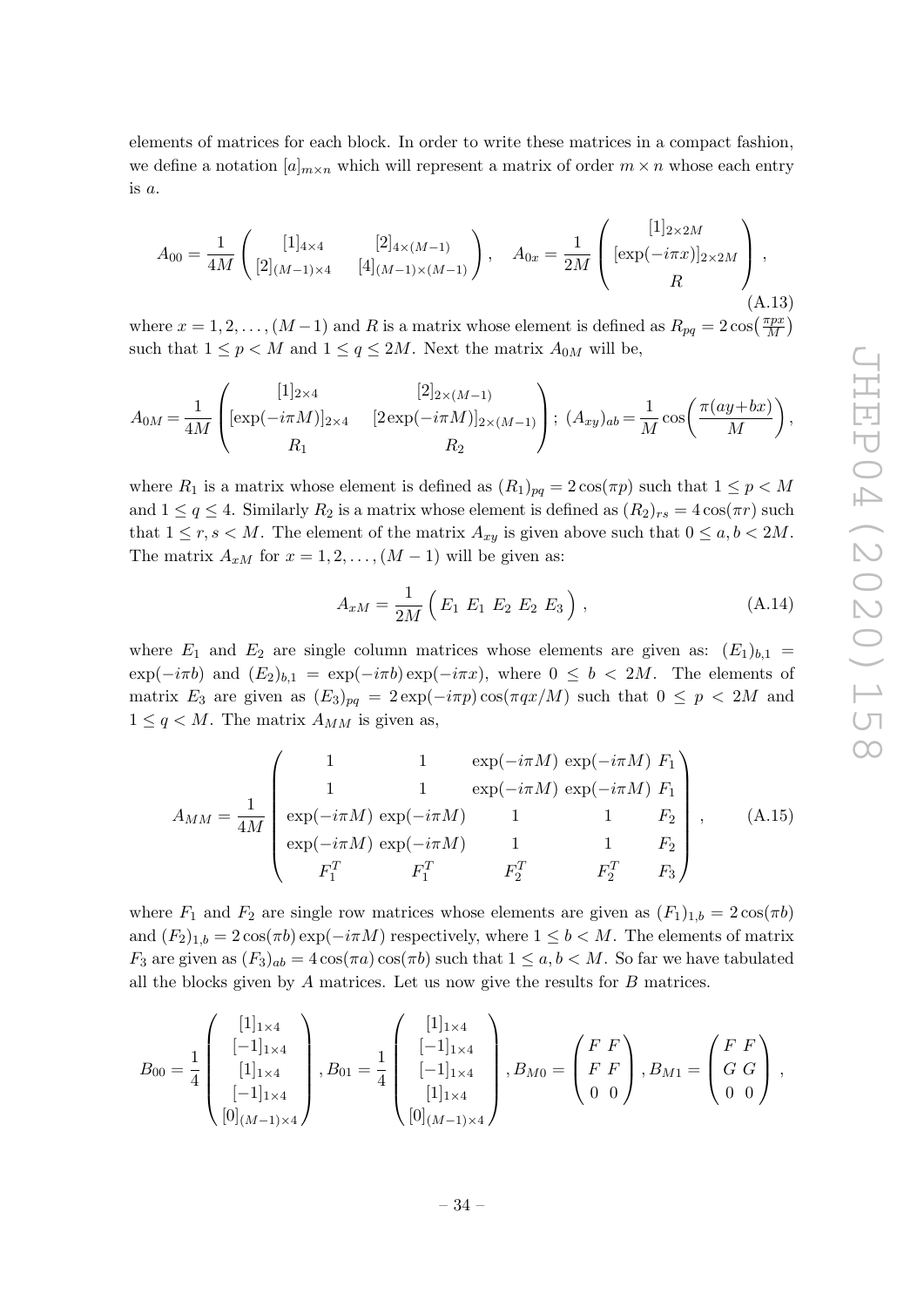where each of the 0 matrix in  $B_{M0}$  and  $B_{M1}$  is of order  $(M-1) \times 2$  and

$$
F = \frac{1}{4} \begin{pmatrix} 1 & -1 \\ -1 & 1 \end{pmatrix} , G = \frac{1}{4} \begin{pmatrix} -1 & 1 \\ 1 & -1 \end{pmatrix} .
$$
 (A.16)

Finally P and Q matrices are given as,

$$
P(\text{odd } M) = \frac{1}{4} \begin{pmatrix} 1 & 1 & -1 & -1 \\ 1 & 1 & -1 & -1 \\ -1 & -1 & 1 & 1 \\ -1 & -1 & 1 & 1 \end{pmatrix}, \qquad P(\text{even } M) = \frac{1}{2} \begin{pmatrix} 1 & 0 & -1 & 0 \\ 0 & 1 & 0 & -1 \\ -1 & 0 & 1 & 0 \\ 0 & -1 & 0 & 1 \end{pmatrix} \quad (A.17)
$$

$$
Q(\text{odd } M) = \frac{1}{4} \begin{pmatrix} 1 & -1 & -1 & 1 \\ -1 & 1 & 1 & -1 \\ -1 & 1 & 1 & -1 \\ 1 & -1 & -1 & 1 \end{pmatrix}, \qquad Q(\text{even } M) = \begin{pmatrix} 0 & 0 & 0 & 0 \\ 0 & 0 & 0 & 0 \\ 0 & 0 & 0 & 0 \\ 0 & 0 & 0 & 0 \end{pmatrix}. \qquad (A.18)
$$

This completes the modular  $S$  data for the even dihedral group  $D_{2M}$ . The modular  $\mathcal{I}$ matrix is a diagonal matrix whose diagonal elements for  $D_{2M}$  group are given as,

$$
\mathcal{T} = \text{diag}\left\{\underbrace{1, 1, \dots, 1}_{M+3}, \underbrace{f(1, a)}_{a=0, \dots, 2M-1}, \underbrace{f(2, a)}_{a=0, \dots, 2M-1}, \dots, \underbrace{f(M-1, a)}_{a=0, \dots, 2M-1}, 1, 1, \exp(i\pi M), \exp(i\pi M), \dots, \cos\pi, \cos 2\pi, \dots, \cos(M-1)\pi, 1, 1, -1, -1, 1, 1, -1, -1\right\},\tag{A.19}
$$

where  $f(x, a) = \exp(i\pi ax/M)$ . As an example to clarify these computations, we give the result for S and  $\mathcal T$  matrices of  $D_4$  group which are matrices of order 22 and can be written as:

<span id="page-36-0"></span>
$$
\mathcal{S}(D_4) = \begin{pmatrix} A_{00} & A_{01} & A_{02} & B_{00} & B_{01} \\ A_{01}^T & A_{11} & A_{12} & 0 & 0 \\ A_{02}^T & A_{12}^T & A_{22} & B_{20} & B_{21} \\ B_{00}^T & 0 & B_{20}^T & P & Q \\ B_{01}^T & 0 & B_{21}^T & Q^T & P \end{pmatrix}_{22 \times 22}
$$
\n
$$
\mathcal{T}(D_4) = \text{diag}\{1, 1, 1, 1, 1, 1, 1, 1, -1, -i, 1, 1, 1, 1, -1, -1, 1, 1, -1, -1\} \ . \tag{A.20}
$$

The various blocks in  $S$  are given as following:

$$
A_{00} = \frac{1}{8} \begin{pmatrix} 1 & 1 & 1 & 2 \\ 1 & 1 & 1 & 1 & 2 \\ 1 & 1 & 1 & 1 & 2 \\ 1 & 1 & 1 & 1 & 2 \\ 2 & 2 & 2 & 4 \end{pmatrix}, \qquad A_{01} = \frac{1}{4} \begin{pmatrix} 1 & 1 & 1 & 1 \\ 1 & 1 & 1 & 1 \\ -1 & -1 & -1 & -1 \\ 0 & 0 & 0 & 0 \end{pmatrix}, \qquad A_{02} = \frac{1}{8} \begin{pmatrix} 1 & 1 & 1 & 1 & 2 \\ 1 & 1 & 1 & 1 & 2 \\ 1 & 1 & 1 & 1 & 2 \\ -2 & -2 & -2 & -2 & -4 \end{pmatrix}
$$

$$
A_{11} = \frac{1}{2} \begin{pmatrix} 1 & 0 & -1 & 0 \\ 0 & -1 & 0 & 1 \\ -1 & 0 & 1 & 0 \\ 0 & 1 & 0 & -1 \end{pmatrix}, \quad A_{12} = \frac{1}{4} \begin{pmatrix} 1 & 1 & -1 & -1 & 0 \\ -1 & -1 & 1 & 1 & 0 \\ 1 & 1 & -1 & -1 & 0 \\ -1 & -1 & 1 & 1 & 0 \end{pmatrix}, \quad A_{22} = \frac{1}{8} \begin{pmatrix} 1 & 1 & 1 & 1 & -2 \\ 1 & 1 & 1 & 1 & -2 \\ 1 & 1 & 1 & 1 & -2 \\ 1 & 1 & 1 & 1 & -2 \\ -2 & -2 & -2 & -2 & 4 \end{pmatrix}.
$$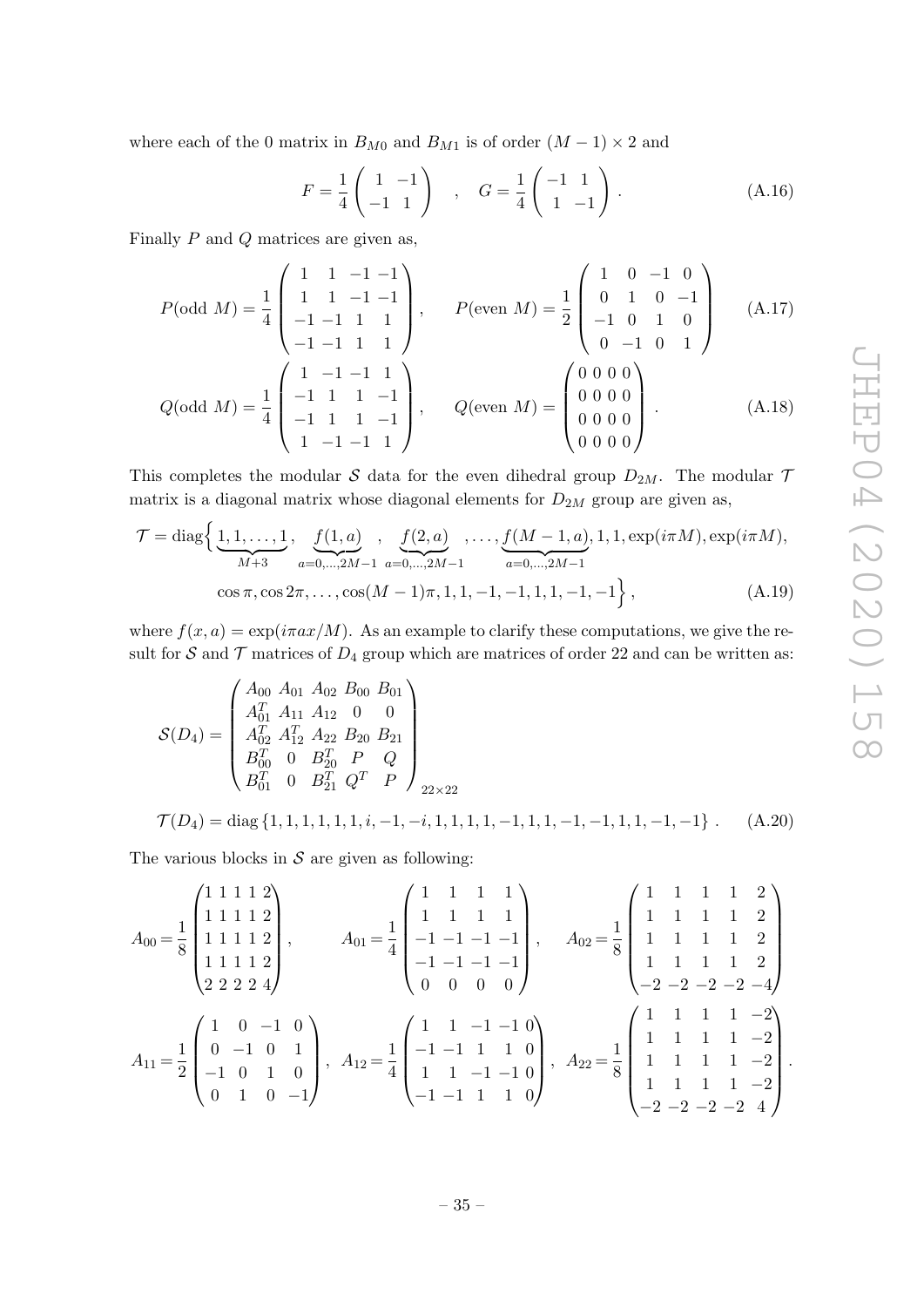The remaining blocks are,

$$
B_{00} = \frac{1}{4} \begin{pmatrix} 1 & 1 & 1 & 1 \\ -1 & -1 & -1 & -1 \\ 1 & 1 & 1 & 1 \\ -1 & -1 & -1 & -1 \end{pmatrix}, \quad B_{01} = \frac{1}{4} \begin{pmatrix} 1 & 1 & 1 & 1 \\ -1 & -1 & -1 & -1 \\ -1 & -1 & -1 & -1 \\ 1 & 1 & 1 & 1 \\ 0 & 0 & 0 & 0 \end{pmatrix}, \quad B_{20} = \frac{1}{4} \begin{pmatrix} 1 & -1 & 1 & -1 \\ -1 & 1 & -1 & 1 \\ 1 & -1 & 1 & -1 \\ 0 & 0 & 0 & 0 \end{pmatrix}
$$

$$
B_{21} = \frac{1}{4} \begin{pmatrix} 1 & -1 & 1 & -1 \\ -1 & 1 & -1 & 1 \\ -1 & 1 & -1 & 1 \\ 1 & -1 & 1 & -1 \\ 1 & -1 & 1 & -1 \end{pmatrix}, \quad P = \frac{1}{2} \begin{pmatrix} 1 & 0 & -1 & 0 \\ 0 & 1 & 0 & -1 \\ -1 & 0 & 1 & 0 \\ 0 & -1 & 0 & 1 \end{pmatrix}, \quad Q = \begin{pmatrix} 0 & 0 & 0 & 0 \\ 0 & 0 & 0 & 0 \\ 0 & 0 & 0 & 0 \\ 0 & 0 & 0 & 0 \end{pmatrix}.
$$

Each entry 0 in eq.  $(A.20)$  represents zero matrix of order 4. One can easily verify that  $S$ and  $\mathcal{T}$  matrices in eq. [\(A.20\)](#page-36-0) are symmetric, unitary and satisfy  $\mathcal{S}^2 = (\mathcal{S}\mathcal{T})^3 = \mathbb{1}$ .

## <span id="page-37-0"></span>A.2.2 Odd dihedral group:  $D_{2M+1}$

The odd dihedral group has  $(M+2)$  number of conjugacy classes given by their representative elements as:

conjugacy classes = 
$$
[r_0], [r_1], [r_2], \ldots, [r_M], [s_0].
$$
 (A.21)

This group has 2 one-dimensional irreps and M number of two-dimensional irreps. If we denote  $\theta_i$  and  $\phi_j$  as the irreducible characters of one-dimensional and two-dimensional irreps respectively, the character table can be given as following:

<span id="page-37-1"></span>

|             | $[r_0]$        | $ r_x $                                               | $\lbrack s_0 \rbrack$ |
|-------------|----------------|-------------------------------------------------------|-----------------------|
| $\theta_1$  |                |                                                       |                       |
| $\theta_2$  |                |                                                       |                       |
| $\varphi_j$ | $\overline{2}$ | $^\dagger\,2\cos\!\left(\frac{2\pi j x}{2M+1}\right)$ |                       |
| $\cup_g$    | $+D_{2M+1}$    | $\mathbb{Z}_{2M+1}$                                   | $\mathbb{Z}_2$        |

Here each value of x forms a conjugacy class where  $x = 1, 2, ..., M$ . The  $\phi_j$  is the character of the  $j<sup>th</sup>$  two-dimensional irrep where  $j = 1, 2, ..., M$ . The last row of this table gives the centralizer for each conjugacy class which can be easily obtained using the composition rules. Since each  $r_x$  commutes only with  $r_i$ , we get  $C_{r_x} = \{r_0, r_1, \ldots, r_{2M}\} \cong \mathbb{Z}_{2M+1}$ . The centralizer for  $s_0$  is given as  $C_{s_0} = \{r_0, s_0\} \cong \mathbb{Z}_2$ . In order to obtain the modular data, we need the irreducible characters of centralizers for each class. The characters for  $D_{2M+1}$  are already given in table in eq.  $(A.22)$ . The characters for  $\mathbb{Z}_{2M+1}$  are denoted as  $\chi_a$  where  $0 \le a \le 2M$  and their values for the element  $r_x$  are given as:  $\chi_a(r_x) = \exp\left(\frac{2\pi i a x}{2M+1}\right)$ 2M+1 . Similarly the character  $\gamma_b$  for the group  $C_{s_0}$  where  $b=0,1$  are given for the elements of  $C_{s_0}$  as:  $\gamma_b(r_0) = 1$  and  $\gamma_b(s_0) = (-1)^b$ . With all the information at our hand, the modular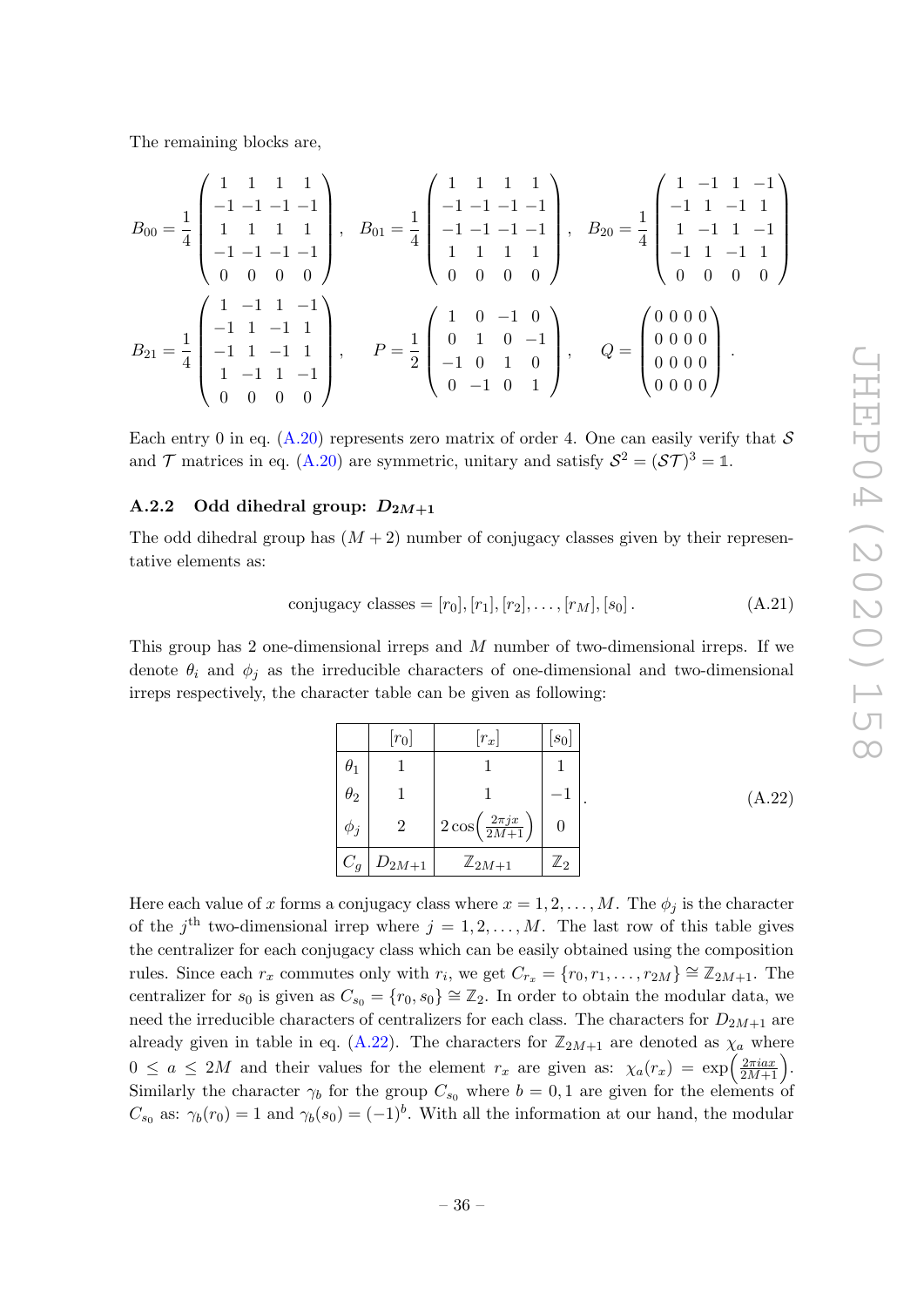matrices can be obtained. The  $S$  matrix in terms of blocks labeled by conjugacy classes is written as:

$$
\mathcal{S} = \begin{pmatrix}\n[r_0] & [r_1] & \dots & [r_M] & [s_0] \\
[r_0] & A_{00} & A_{01} & \dots & A_{0M} & P \\
[r_1] & A_{10} & A_{11} & \dots & A_{1M} & 0 \\
\vdots & \vdots & \vdots & \vdots & \vdots & \vdots \\
[r_M] & A_{M0} & A_{M1} & \dots & A_{MM} & 0 \\
[s_0] & P^T & 0 & \dots & 0 & Q\n\end{pmatrix}.
$$
\n(A.23)

The block  $A_{yx} = A_{xy}^T$  where the superscript T denotes the transpose of the matrix. Next we write the elements of matrices for each block. We define the notation  $[a]_{m \times n}$  which will represent a matrix of order  $m \times n$  whose each entry is a. Using this, the elements of various blocks are given as,

$$
A_{00} = \frac{1}{2(2M+1)} \begin{pmatrix} [1]_{2\times 2} & [2]_{2\times M} \\ [2]_{M\times 2} & [4]_{M\times M} \end{pmatrix}, \quad A_{0x} = \frac{1}{(2M+1)} \begin{pmatrix} [1]_{2\times (2M+1)} \\ R \end{pmatrix}, \quad (A.24)
$$

where  $x = 1, 2, ..., M$  and R is a matrix whose element is defined as  $R_{pq} = 2\cos\left(\frac{2\pi px}{2M + 1}\right)$ 2M+1  $\setminus$ such that  $1 \le p \le M$  and  $1 \le q \le (2M + 1)$ . The matrix  $A_{xy}$  is a square matrix of order  $(2M + 1)$  whose elements are given as,

$$
(A_{xy})_{ab} = \frac{2}{(2M+1)} \cos\left[\frac{2\pi}{(2M+1)}(ay+bx)\right],
$$
 (A.25)

where  $0 \le a, b \le 2M$  and the matrices  $A_{xy}$  are given for  $1 \le x, y \le M$ . The matrix P and Q are given as,

$$
P = \frac{1}{2} \begin{pmatrix} [1]_{1 \times 2} \\ [-1]_{1 \times 2} \\ [0]_{M \times 2} \end{pmatrix} , \quad Q = \frac{1}{2} \begin{pmatrix} 1 & -1 \\ -1 & 1 \end{pmatrix} .
$$
 (A.26)

This completes the modular  $S$  data for the odd dihedral group  $D_{2M+1}$ . The modular  $\mathcal{I}$ matrix is a diagonal matrix whose diagonal elements are given as,

$$
\mathcal{T} = \text{diag}\left\{\underbrace{1,\ldots,1}_{M+2}, \underbrace{f(1,a)}_{a=0,\ldots,2M}, \underbrace{f(2,a)}_{a=0,\ldots,2M}, \ldots, \underbrace{f(M,a)}_{a=0,\ldots,2M}, 1, -1\right\},
$$
 (A.27)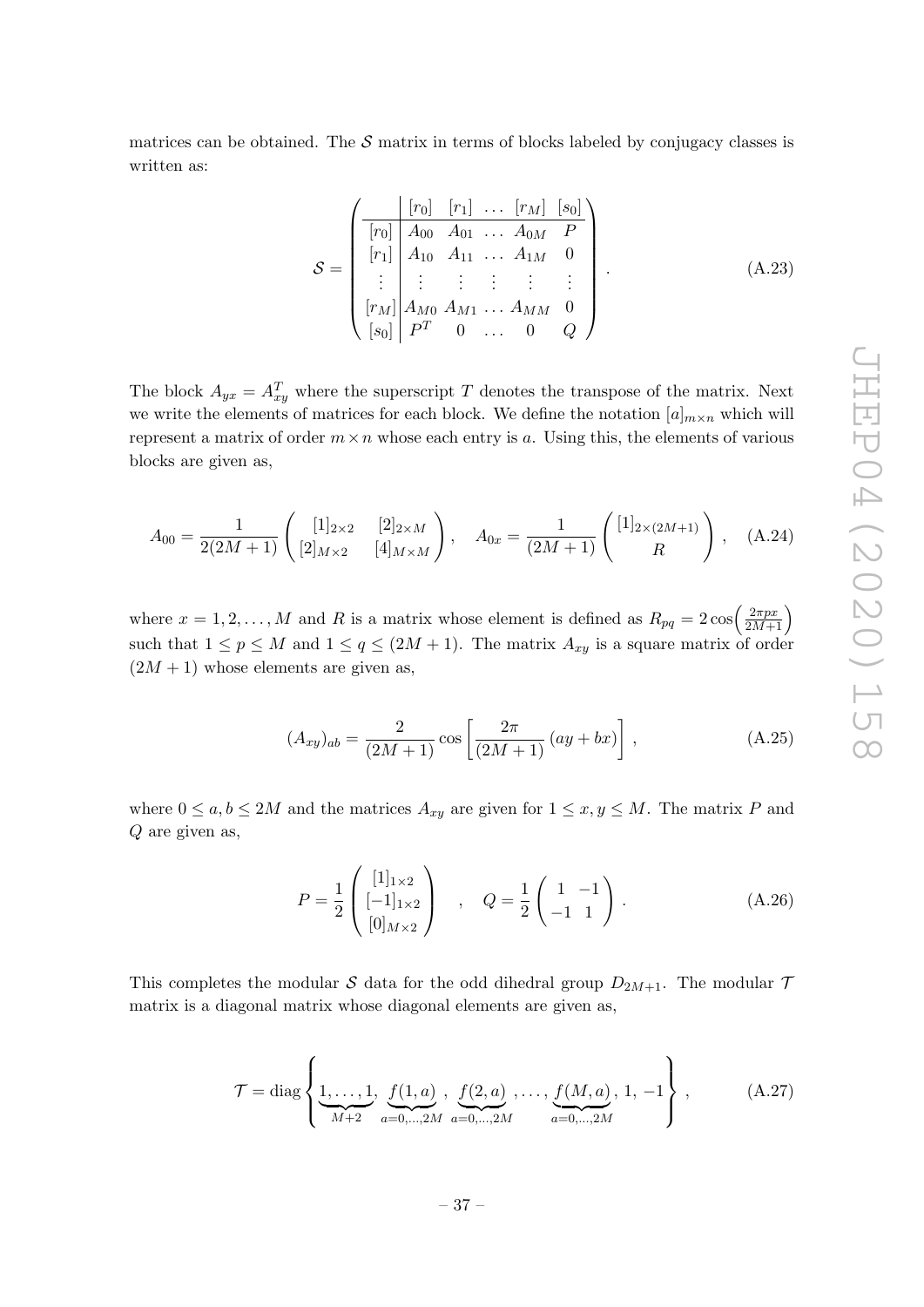where  $f(x, a) = \exp\left(\frac{2\pi i a x}{2M+1}\right)$ 2M+1 . As an example to clarify these computations, we give the result for  $S$  and  $T$  matrices of  $D_5$  group which are matrices of order 16:

S ( D <sup>5</sup>) = 1 10 1 1 2 2 2 2 2 2 2 2 2 2 2 2 5 5 1 1 2 2 2 2 2 2 2 2 2 2 2 2 − 5 − 5 2 2 4 4 x x x x x y y y y y 0 0 2 2 4 4 y y y y y x x x x x 0 0 2 2 x y 4 x y y x 4 x y y x 0 0 2 2 x y x y y x 4 y y x 4 x 0 0 2 2 x y y y x 4 x x 4 x y y 0 0 2 2 x y y x 4 x y x y y x 4 0 0 2 2 x y x 4 x y y y x 4 x y 0 0 2 2 y x 4 y x x y 4 y x x y 0 0 2 2 y x x y 4 y x y x x y 4 0 0 2 2 y x y x x y 4 x x y 4 y 0 0 2 2 y x y 4 y x x x y 4 y x 0 0 2 2 y x x x y 4 y y 4 y x x 0 0 5 −5 0 0 0 0 0 0 0 0 0 0 0 0 5 − 5 5 −5 0 0 0 0 0 0 0 0 0 0 0 0 −5 5 

 $\mathcal{T}(D_5) = \text{diag}\left\{1, 1, 1, 1, 1, z^2, z^4, -z, -z^3, 1, z^4, -z^3, z^2, -z, 1, -1\right\},$ where  $x = (\sqrt{5} - 1), y = -(\sqrt{5} + 1), z = e^{\frac{i\pi}{5}}.$ 

## <span id="page-39-0"></span>A.3 Modular S and T matrices for symmetric groups:  $G = S_N$

The groups  $S_2$  and  $S_3$  are isomorphic to  $\mathbb{Z}_2$  and  $D_3$  groups respectively whose modular matrices have already been obtained. In this appendix, we give the  $S$  and  $T$  matrices for  $S_4$  and  $S_5$  groups. The  $S_4$  group has five conjugacy classes given by the following representative elements:

$$
a_1 = e, a_2 = (12), a_3 = (12)(34), a_4 = (123), a_5 = (1234).
$$
 (A.28)

The centralizers associated with these representative elements are given as,

$$
C_{a_1} = S_4
$$
  
\n
$$
C_{a_2} = \{e, (12), (34), (12)(34)\} \cong \mathbb{Z}_2 \times \mathbb{Z}_2
$$
  
\n
$$
C_{a_3} = \{e, r, r^2, r^3, s, sr, sr^2, sr^3\} \cong D_4
$$
  
\n
$$
C_{a_4} = \{e, (123), (132)\} \cong \mathbb{Z}_3
$$
  
\n
$$
C_{a_5} = \{e, (1234), (13)(24), (1432)\} \cong \mathbb{Z}_4,
$$
  
\n(A.29)

where the  $C_{a_3}$  is generated by  $r = (1324)$  and  $s = (12)$  and can be presented as  $C_{a_3} =$  $\langle r, s | r^4 = s^2 = (sr)^2 = e \rangle$  which is isomorphic to dihedral  $D_4$  group. The irreps and their characters for  $\mathbb{Z}_2 \times \mathbb{Z}_2$ ,  $\mathbb{Z}_3$ ,  $\mathbb{Z}_4$  and  $D_4$  have already been given earlier in this section. So, we only need the character table for  $C_{a_1} \cong S_4$  which is given below:

|       | $[a_1]$        | $ a_2 $  | $\left[a_3\right]$ | $[a_4]$ | $ a_5 $ |
|-------|----------------|----------|--------------------|---------|---------|
| $R_1$ | 1              | 1        | 1                  |         | 1       |
| $R_2$ | 3              | 1        |                    |         | и       |
| $R_3$ | $\overline{2}$ | $\Omega$ | $\overline{2}$     |         |         |
| $R_4$ | 3              | м        |                    |         | и       |
| $R_5$ |                |          |                    |         | и       |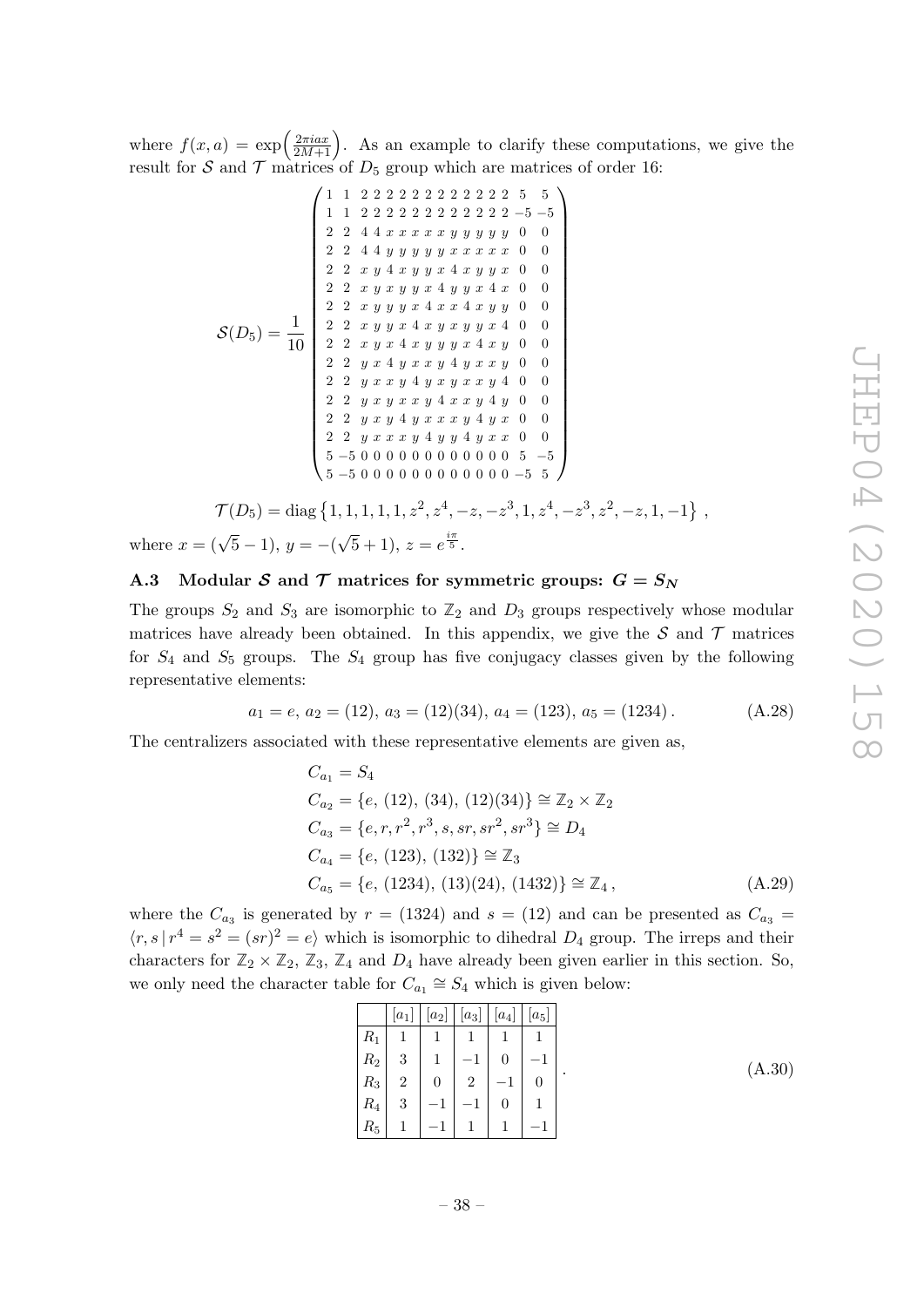The modular matrices can now be computed and are given as:

|                                                                                                                                                                                            | 1 3      |                | 2 3 1           |                   | $6\phantom{.0}6$        | $6\phantom{.0}6$                                                                                                         | 6                                              | 6 3 3 3 3 6 8 8 8                                                                  |                                                |                |                            |                |                |                |                            | - 6                    | - 6                 | - 6                    | -6               |
|--------------------------------------------------------------------------------------------------------------------------------------------------------------------------------------------|----------|----------------|-----------------|-------------------|-------------------------|--------------------------------------------------------------------------------------------------------------------------|------------------------------------------------|------------------------------------------------------------------------------------|------------------------------------------------|----------------|----------------------------|----------------|----------------|----------------|----------------------------|------------------------|---------------------|------------------------|------------------|
|                                                                                                                                                                                            | 39       | - 6            | 9 3             |                   | - 6                     | - 6                                                                                                                      | 6                                              | $6 -3 -3 -3 -3 -6 0$                                                               |                                                |                |                            |                |                | $0\quad 0$     |                            |                        | $-6$ $-6$ $-6$ $-6$ |                        |                  |
|                                                                                                                                                                                            | 2 6      | $\overline{4}$ | - 6             | - 2               | $\overline{0}$          | $\overline{0}$                                                                                                           |                                                | $0 \t 0 \t 6 \t 6 \t 6 \t 6 \t 12 \t -8 \t -8 \t -8 \t 0$                          |                                                |                |                            |                |                |                |                            |                        | $\Omega$            | $\Omega$               | $\Omega$         |
|                                                                                                                                                                                            | 39       | 6              | 9               | 3                 |                         |                                                                                                                          | $-6$ $-6$ $-6$ $-6$ $-3$ $-3$ $-3$ $-3$ $-6$ 0 |                                                                                    |                                                |                |                            |                |                | $\Omega$       | $\left($                   | - 6                    | -6                  | -6                     | 6                |
|                                                                                                                                                                                            | $1\quad$ | 2              | 3               |                   |                         |                                                                                                                          | $1 -6 -6 -6 -6 -3 3 3 3$                       |                                                                                    |                                                |                | 3                          | -6             | 8              | 8              | 8                          | $-6$                   | $-6$                | $-6$                   | $-6$             |
|                                                                                                                                                                                            | 66       |                |                 | $0 -6 -6 12$      |                         |                                                                                                                          | 0 0 $-12$ 6 $-6$ 6 $-6$                        |                                                                                    |                                                |                |                            | $\overline{0}$ | $\theta$       | $\overline{0}$ | $\overline{0}$             | $\theta$               | $\overline{0}$      | $\theta$               | $\overline{0}$   |
|                                                                                                                                                                                            |          |                |                 | 6 6 0 $-6$ $-6$ 0 |                         |                                                                                                                          | $12 -12$ 0 $-6$ 6 $-6$ 6                       |                                                                                    |                                                |                |                            | $\Omega$       | $\overline{0}$ | $\overline{0}$ | $\overline{0}$             | $\theta$               | $\overline{0}$      | $\overline{0}$         | $\theta$         |
|                                                                                                                                                                                            |          |                |                 |                   |                         | 6 6 0 -6 -6 0 -12 12                                                                                                     |                                                | $0 -66 -66$                                                                        |                                                |                |                            | $\overline{0}$ | $\overline{0}$ | $\overline{0}$ | $\overline{0}$             | $\overline{0}$         | $\overline{0}$      | $\overline{0}$         | $\theta$         |
|                                                                                                                                                                                            |          |                |                 |                   | 6 6 0 $-6$ $-6$ $-12$ 0 |                                                                                                                          | $\overline{0}$                                 |                                                                                    | $12 \quad 6 \quad -6 \quad 6 \quad -6 \quad 0$ |                |                            |                | $\overline{0}$ | $\overline{0}$ | $\overline{0}$             | $\overline{0}$         | $\overline{0}$      | $\overline{0}$         | $\overline{0}$   |
| $S(S_4) = \frac{1}{4!} \begin{vmatrix} 3 & -3 & 6 & -3 & 3 & 6 & -6 & -6 & 6 & 9 & -3 & -3 & 9 & -6 & 0 \\ 3 & -3 & 6 & -3 & 3 & -6 & 6 & 6 & -6 & -3 & 9 & 9 & -3 & -6 & 0 \end{vmatrix}$ |          |                |                 |                   |                         |                                                                                                                          |                                                |                                                                                    |                                                |                |                            |                |                | $\overline{0}$ | $\theta$                   | 6                      | $-6$                | -6                     | $-6$             |
|                                                                                                                                                                                            |          |                |                 |                   |                         |                                                                                                                          |                                                |                                                                                    |                                                |                |                            |                |                | $0\quad 0$     |                            | -6                     | $-6$                | - 6                    | $-6$             |
|                                                                                                                                                                                            |          |                | $3 - 36 - 33$   |                   |                         |                                                                                                                          | $6 -6 -6 6 -3 9 9 -3 -6 0$                     |                                                                                    |                                                |                |                            |                |                | $0\quad 0$     |                            | $-6$                   | -6                  | $-6$                   | 6                |
|                                                                                                                                                                                            |          |                |                 |                   | $\overline{0}$          | $3-3$ 6 $-3$ 3 $-6$ 6                                                                                                    |                                                | $6 -6 9 -3 -3 9 -6 0$                                                              |                                                |                |                            |                |                | $\Omega$       | $\Omega$<br>$\overline{0}$ | $-6$<br>$\overline{0}$ | 6<br>$\overline{0}$ | $-6$<br>$\overline{0}$ | 6<br>$\theta$    |
|                                                                                                                                                                                            |          |                | $6-6$ 12 $-6$ 6 | $80 - 8080$       |                         | $\overline{0}$<br>$\overline{0}$                                                                                         | $\overline{0}$                                 | $0 \quad 0 \quad -6 \quad -6 \quad -6 \quad -6 \quad 12 \quad 0$<br>$\overline{0}$ | $0\quad 0$                                     | $\overline{0}$ | $\overline{0}$             |                | $0 \t16 -8 -8$ | $\overline{0}$ |                            | $\overline{0}$         | $\Omega$            | $\overline{0}$         | $\theta$         |
|                                                                                                                                                                                            |          |                |                 | $80 - 8080$       |                         | $\overline{0}$                                                                                                           | $\mathbf{0}$                                   | $\overline{0}$                                                                     | $0 \t 0 \t 0 \t 0 \t -8 \t -8 \t 16$           |                |                            |                |                |                |                            | $\hspace{0.1em} 0$     | $\Omega$            | $\overline{0}$         | $\Omega$         |
|                                                                                                                                                                                            |          |                |                 | $80 - 8080$       |                         | $\overline{0}$                                                                                                           |                                                | $0 \quad 0$                                                                        | $0\quad 0$                                     | $0\quad 0$     |                            |                | $0 -816 -80$   |                |                            |                        | $\theta$            | $\overline{0}$         | $\Omega$         |
|                                                                                                                                                                                            |          |                | $6-6$ 0 6 $-6$  |                   | $\overline{0}$          | $\overline{0}$                                                                                                           | $\overline{0}$                                 | $\overline{0}$                                                                     |                                                |                | $6\quad 6\quad -6\quad -6$ | - 0            | $\theta$       | $\theta$       | $\theta$                   | 12                     | $\theta$            | $-12$                  | $\theta$         |
|                                                                                                                                                                                            |          |                |                 |                   | $6-6$ 0 6 $-6$ 0 0      |                                                                                                                          | $\overline{0}$                                 | $0 -6 -6 6 6$                                                                      |                                                |                |                            | $\overline{0}$ | $\overline{0}$ | $0\quad 0$     |                            |                        | $0 -12 0$           |                        | 12               |
|                                                                                                                                                                                            |          |                |                 |                   |                         |                                                                                                                          |                                                |                                                                                    | $0 \t 6 \t 6 \t -6 \t -6 \t 0$                 |                |                            |                | $\overline{0}$ |                |                            | $0 \t 0 \t -12$        | $\theta$            | 12                     | $\left($         |
|                                                                                                                                                                                            |          |                |                 |                   |                         | $\left( \begin{array}{ccccccccc} 6 & -6 & 0 & 6 & -6 & 0 & 0 & 0 \\ 6 & -6 & 0 & 6 & -6 & 0 & 0 & 0 \end{array} \right)$ |                                                | $0 -6 -6 6 6$                                                                      |                                                |                |                            | $0\quad 0$     |                | $0\quad 0$     |                            | $\overline{0}$         |                     |                        | $12 \t 0 \t -12$ |
|                                                                                                                                                                                            |          |                |                 |                   |                         |                                                                                                                          |                                                |                                                                                    |                                                |                |                            |                |                |                |                            |                        |                     |                        |                  |
| $\mathcal{T}(S_4) = \text{diag}\left\{1, 1, 1, 1, 1, 1, -1, 1, -1, 1, 1, 1, 1, -1, 1, (-1)^{2/3}, (-1)^{4/3}, 1, i, -1, -i\right\}.$ (A.31)                                                |          |                |                 |                   |                         |                                                                                                                          |                                                |                                                                                    |                                                |                |                            |                |                |                |                            |                        |                     |                        |                  |

For the group  $S_5$ , there are seven conjugacy classes given by the following representative elements:

$$
b_1 = e, b_2 = (12), b_3 = (12)(34), b_4 = (123), b_5 = (123)(45), b_6 = (1234), b_7 = (12345).
$$

The centralizers associated with these representative elements are given as,

$$
C_{b_1} = S_5
$$
  
\n
$$
C_{b_2} = \langle r = (12)(345), s = (34) | r^6 = s^2 = (sr)^2 = e \rangle \cong D_6
$$
  
\n
$$
C_{b_3} = \langle r = (1324), s = (12) | r^4 = s^2 = (sr)^2 = e \rangle \cong D_4
$$
  
\n
$$
C_{b_4} = \langle r = (123)(45) | r^6 = e \rangle \cong \mathbb{Z}_6
$$
  
\n
$$
C_{b_5} = \langle r = (123)(45) | r^6 = e \rangle \cong \mathbb{Z}_6
$$
  
\n
$$
C_{b_6} = \langle r = (1234) | r^4 = e \rangle \cong \mathbb{Z}_4
$$
  
\n
$$
C_{b_7} = \langle r = (12345) | r^5 = e \rangle \cong \mathbb{Z}_5.
$$
  
\n(A.32)

The irreducible characters for all these centralizers have been already tabulated before, except for  $S_5$  group, which is given below:

|       | $[b_1]$ | $\left[ b_{2}\right]$ | $[b_3]$        | $[b_4]$                             | $[b_5]$ | $[b_6]$                  | $[b_7]$ |
|-------|---------|-----------------------|----------------|-------------------------------------|---------|--------------------------|---------|
| $R_1$ | 1       | 1                     | 1              | 1                                   | 1       | 1                        |         |
| $R_2$ | 4       | $\overline{2}$        | 0              | 1                                   |         | 0                        |         |
| $R_3$ | 5       | 1                     | 1              | 1<br>$\qquad \qquad \longleftarrow$ |         | —                        | 0       |
| $R_4$ | 6       | $\theta$              | $-2$           | $\overline{0}$                      | 0       | 0                        | 1       |
| $R_5$ | 5       |                       | 1              | $-1$                                |         |                          | 0       |
| $R_6$ | 4       | $-2$                  | $\overline{0}$ | 1                                   |         | $\overline{0}$           |         |
| $R_7$ | 1       |                       | 1              | 1                                   |         | $\overline{\phantom{0}}$ |         |

Thus the modular matrices can be computed for  $S_5$  group and are given in eq.  $(A.34)$ .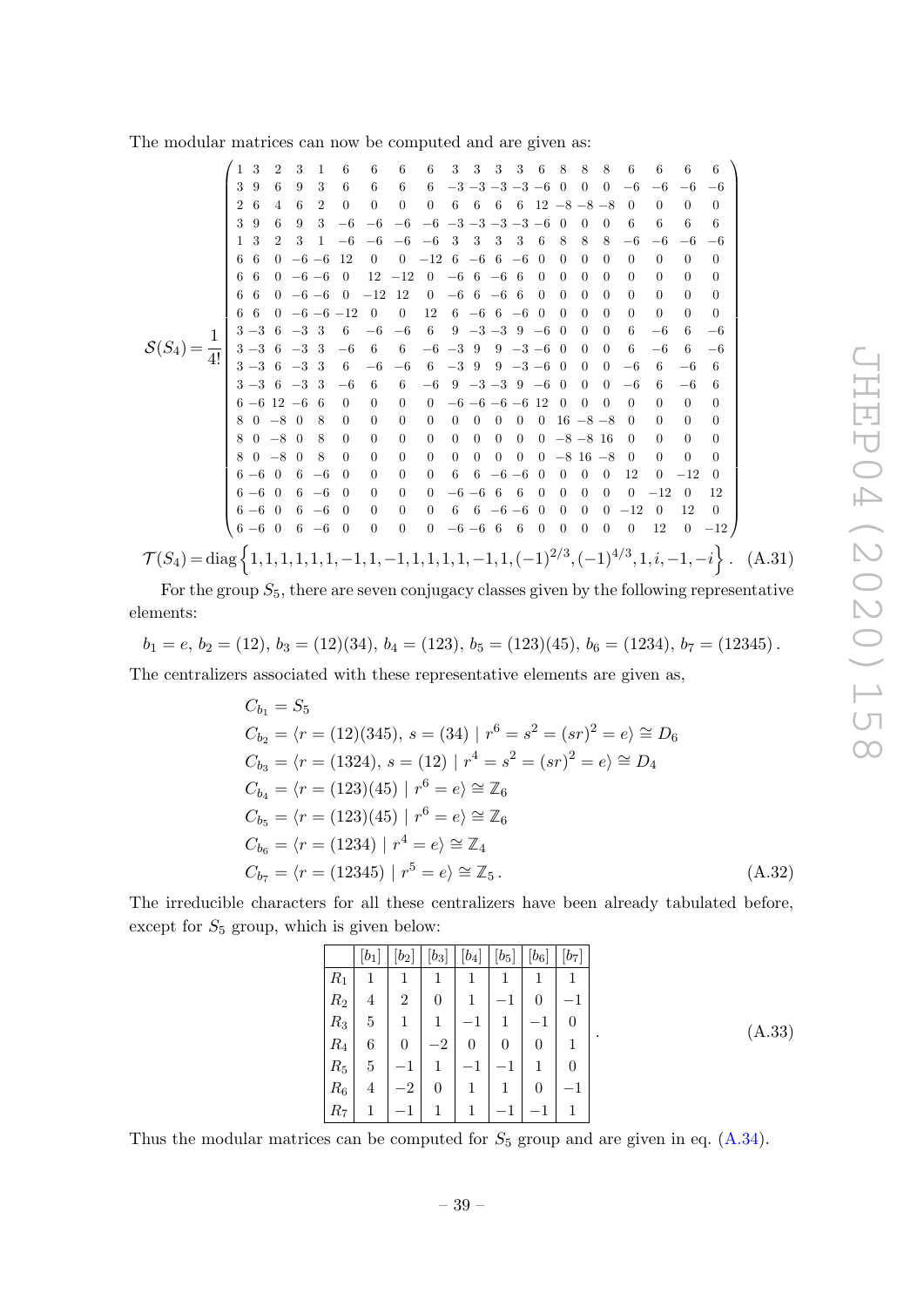# JHEP04(2020)158

<span id="page-41-0"></span> $S(S_5) = \frac{1}{5!}$  $\left( \begin{array}{cc} 1 & 4 \end{array} \right)$  1 4 5 6 5 4 1 10 10 10 10 20 20 15 15 15 15 30 20 20 20 20 20 20 20 20 20 20 20 20 30 30 30 30 24 24 24 24 24 4 16 20 24 20 16 4 20 20 20 20 40 40 0 0 0 0 0 20 20 20 20 20 20 −20 −20 −20 −20 −20 −20 0 0 0 0 −24 −24 −24 −24 −24 5 20 25 30 25 20 5 10 10 10 10 20 20 15 15 15 15 30 −20 −20 −20 −20 −20 −20 20 20 20 20 20 20 −30 −30 −30 −30 0 0 0 0 0 6 24 30 36 30 24 6 0 0 0 0 0 0 −30 −30 −30 −30 −60 0 0 0 0 0 0 0 0 0 0 0 0 0 0 0 0 24 24 24 24 24  $5$  20  $25$  30  $25$  20  $5$   $-10$   $-10$   $-10$   $-10$   $-20$   $-20$   $15$  15 15 30  $-20$   $-20$   $-20$   $-20$   $-20$   $-20$   $-20$   $-20$   $-20$   $-20$   $-20$   $-20$   $-20$   $-20$   $-20$   $-20$   $-20$   $-20$   $-20$   $-20$   $-20$   $-20$   $-20$   $-20$  4 16 20 24 20 16 4 −20 −20 −20 −20 −40 −40 0 0 0 0 0 20 20 20 20 20 20 20 20 20 20 20 20 0 0 0 0 −24 −24 −24 −24 −24 1 4 5 6 5 4 1 −10 −10 −10 −10 −20 −20 15 15 15 15 30 20 20 20 20 20 20 −20 −20 −20 −20 −20 −20 −30 −30 −30 −30 24 24 24 24 24 10 20 10 0 −10 −20 −10 40 −20 20 −40 −20 20 30 −30 30 −30 0 20 −20 20 −20 20 −20 20 −20 20 −20 20 −20 0 0 0 0 0 0 0 0 0 10 20 10 0 −10 −20 −10 −20 40 −40 20 −20 20 −30 30 −30 30 0 20 −20 20 −20 20 −20 20 −20 20 −20 20 −20 0 0 0 0 0 0 0 0 0 10 20 10 0 −10 −20 −10 20 −40 40 −20 20 −20 −30 30 −30 30 0 20 −20 20 −20 20 −20 −20 20 −20 20 −20 20 0 0 0 0 0 0 0 0 0 10 20 10 0 −10 −20 −10 −40 20 −20 40 20 −20 30 −30 30 −30 0 20 −20 20 −20 20 −20 −20 20 −20 20 −20 20 0 0 0 0 0 0 0 0 0 20 40 20 0 −20 −40 −20 −20 −20 20 20 40 −40 0 0 0 0 0 −20 20 −20 20 −20 20 20 −20 20 −20 20 −20 0 0 0 0 0 0 0 0 0 20 40 20 0 −20 −40 −20 20 20 −20 −20 −40 40 0 0 0 0 0 −20 20 −20 20 −20 20 −20 20 −20 20 −20 20 0 0 0 0 0 0 0 0 0 15 0 15 −30 15 0 15 30 −30 −30 30 0 0 45 −15 −15 45 −30 0 0 0 0 0 0 0 0 0 0 0 0 30 −30 30 −30 0 0 0 0 0 15 0 15 −30 15 0 15 −30 30 30 −30 0 0 −15 45 45 −15 −30 0 0 0 0 0 0 0 0 0 0 0 0 30 −30 30 −30 0 0 0 0 0 15 0 15 −30 15 0 15 30 −30 −30 30 0 0 −15 45 45 −15 −30 0 0 0 0 0 0 0 0 0 0 0 0 −30 30 −30 30 0 0 0 0 0 15 0 15 −30 15 0 15 −30 30 30 −30 0 0 45 −15 −15 45 −30 0 0 0 0 0 0 0 0 0 0 0 0 −30 30 −30 30 0 0 0 0 0 30 0 30 −60 30 0 30 0 0 0 0 0 0 −30 −30 −30 −30 60 0 0 0 0 0 0 0 0 0 0 0 0 0 0 0 0 0 0 0 0 0 20 20 −20 0 −20 20 20 20 20 20 20 −20 −20 0 0 0 0 0 40 −20 −20 40 −20 −20 40 −20 −20 40 −20 −20 0 0 0 0 0 0 0 0 0 20 20 −20 0 −20 20 20 −20 −20 −20 −20 20 20 0 0 0 0 0 −20 −20 40 −20 −20 40 20 20 −40 20 20 −40 0 0 0 0 0 0 0 0 0 20 20 −20 0 −20 20 20 20 20 20 20 −20 −20 0 0 0 0 0 −20 40 −20 −20 40 −20 −20 40 −20 −20 40 −20 0 0 0 0 0 0 0 0 0 20 20 −20 0 −20 20 20 −20 −20 −20 −20 20 20 0 0 0 0 0 40 −20 −20 40 −20 −20 −40 20 20 −40 20 20 0 0 0 0 0 0 0 0 0 20 20 −20 0 −20 20 20 20 20 20 20 −20 −20 0 0 0 0 0 −20 −20 40 −20 −20 40 −20 −20 40 −20 −20 40 0 0 0 0 0 0 0 0 0 20 20 −20 0 −20 20 20 −20 −20 −20 −20 20 20 0 0 0 0 0 −20 40 −20 −20 40 −20 20 −40 20 20 −40 20 0 0 0 0 0 0 0 0 0 20 −20 20 0 −20 20 −20 20 20 −20 −20 20 −20 0 0 0 0 0 40 20 −20 −40 −20 20 40 20 −20 −40 −20 20 0 0 0 0 0 0 0 0 0 20 −20 20 0 −20 20 −20 −20 −20 20 20 −20 20 0 0 0 0 0 −20 20 40 20 −20 −40 20 −20 −40 −20 20 40 0 0 0 0 0 0 0 0 0 20 −20 20 0 −20 20 −20 20 20 −20 −20 20 −20 0 0 0 0 0 −20 −40 −20 20 40 20 −20 −40 −20 20 40 20 0 0 0 0 0 0 0 0 0 20 −20 20 0 −20 20 −20 −20 −20 20 20 −20 20 0 0 0 0 0 40 20 −20 −40 −20 20 −40 −20 20 40 20 −20 0 0 0 0 0 0 0 0 0 20 −20 20 0 −20 20 −20 20 20 −20 −20 20 −20 0 0 0 0 0 −20 20 40 20 −20 −40 −20 20 40 20 −20 −40 0 0 0 0 0 0 0 0 0 20 −20 20 0 −20 20 −20 −20 −20 20 20 −20 20 0 0 0 0 0 −20 −40 −20 20 40 20 20 40 20 −20 −40 −20 0 0 0 0 0 0 0 0 0 30 0 −30 0 30 0 −30 0 0 0 0 0 0 30 30 −30 −30 0 0 0 0 0 0 0 0 0 0 0 0 0 60 0 −60 0 0 0 0 0 0 30 0 −30 0 30 0 −30 0 0 0 0 0 0 −30 −30 30 30 0 0 0 0 0 0 0 0 0 0 0 0 0 0 −60 0 60 0 0 0 0 0 30 0 −30 0 30 0 −30 0 0 0 0 0 0 30 30 −30 −30 0 0 0 0 0 0 0 0 0 0 0 0 0 −60 0 60 0 0 0 0 0 0 30 0 −30 0 30 0 −30 0 0 0 0 0 0 −30 −30 30 30 0 0 0 0 0 0 0 0 0 0 0 0 0 0 60 0 −60 0 0 0 0 0 24 −24 0 24 0 −24 24 0 0 0 0 0 0 0 0 0 0 0 0 0 0 0 0 0 0 0 0 0 0 0 0 0 0 0 96 −24 −24 −24 −24 <sup>24</sup> <sup>−</sup>24 0 24 0 <sup>−</sup>24 24 0 0 0 0 0 0 0 0 0 0 0 0 0 0 0 0 0 0 0 0 0 0 0 0 0 0 0 <sup>−</sup><sup>24</sup> <sup>−</sup><sup>12</sup> <sup>√</sup>  $\frac{5}{5}$  – 3) – 24 ( $\sqrt{5}$  + 1) – 24 ( $\sqrt{5}$  – 1) – 12 ( $\sqrt{5}$  + 3) <sup>24</sup> <sup>−</sup>24 0 24 0 <sup>−</sup>24 24 0 0 0 0 0 0 0 0 0 0 0 0 0 0 0 0 0 0 0 0 0 0 0 0 0 0 0 <sup>−</sup><sup>24</sup> <sup>−</sup><sup>24</sup> <sup>√</sup>  $\overline{5} + 1\overline{\smash{\big)}\,}$  12  $\overline{\left(\sqrt{5} + 3\right)}$  -12  $\overline{\left(\sqrt{5} - 3\right)}$  24  $\overline{\left(\sqrt{5} - 1\right)}$ <sup>24</sup> <sup>−</sup>24 0 24 0 <sup>−</sup>24 24 0 0 0 0 0 0 0 0 0 0 0 0 0 0 0 0 0 0 0 0 0 0 0 0 0 0 0 <sup>−</sup>24 24 <sup>√</sup>  $\frac{(5-1)}{2}$  - 12 ( $\sqrt{5}$  - 3) 12 ( $\sqrt{5}$  + 3) - 24 ( $\sqrt{5}$  + 1) <sup>24</sup> <sup>−</sup>24 0 24 0 <sup>−</sup>24 24 0 0 0 0 0 0 0 0 0 0 0 0 0 0 0 0 0 0 0 0 0 0 0 0 0 0 0 <sup>−</sup>24 12 <sup>√</sup> 5 + 3 <sup>24</sup> <sup>√</sup> 5 − 1 <sup>−</sup><sup>24</sup> <sup>√</sup> 5 + 1 <sup>−</sup><sup>12</sup> <sup>√</sup> 5 − 3 Τ  $\mathcal{T}(S_5) = \text{diag} \left\{ 1, 1, 1, 1, 1, 1, 1, 1, -1, -1, -1, 1, 1, 1, 1, 1, -1, 1, (-1)^{4/3}, (-1)^{2/3}, 1, (-1)^{4/3}, (-1)^{2/3}, (-1)^{4/3}, (-1)^{4/3}, (-1)^{4/3}, (-1)^{4/3}, (-1)^{4/3}, (-1)^{4/3}, (-1)^{4/3}, (-1)^{4/3}, (-1)^{4/3}, (-1)^{4/3}, (-1)^{4/3}, (-1)^{4/3}, (-1)^{4/3}, (-1)^{4/3},$  $1, (-1)^{1/3}, (-1)^{2/3}, -1, (-1)^{4/3}, (-1)^{5/3}, 1, i, -1, -i, 1, (-1)^{2/5}, (-1)^{4/5}, (-1)^{6/5}, (-1)^{8/5}$  $(A.34)$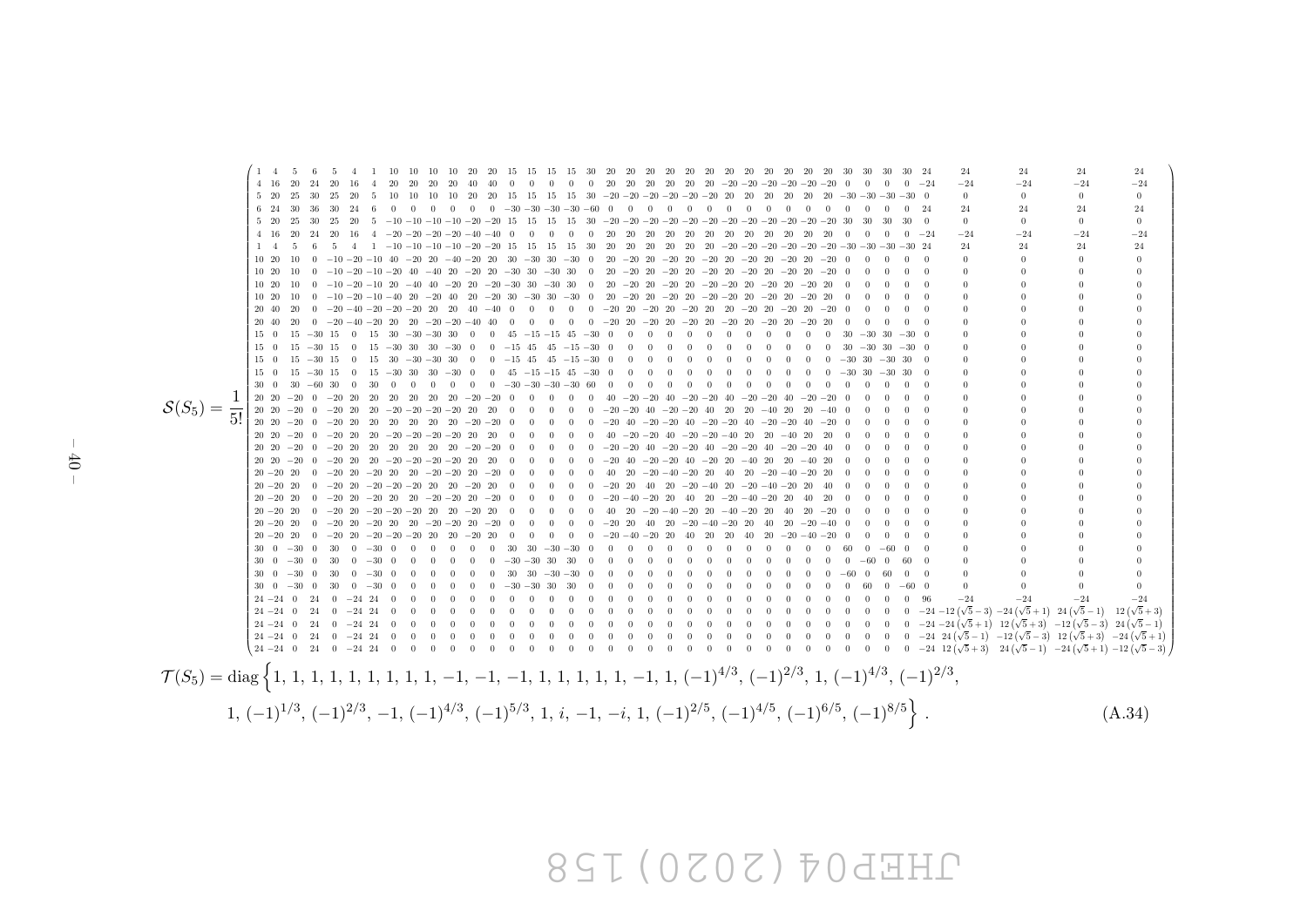## <span id="page-42-0"></span>B Adams operation on centralizers of conjugacy classes of  $G$

Consider the group G whose conjugacy classes are labeled as A with  $a \in A$  being some representative element of A. The centralizer corresponding to a is denoted as  $C_A$ . We wish to perform Adams operation on  $C_A$  as following:

$$
\Psi^m \chi_\alpha(a) = \chi_\alpha(a^m) = \sum_{\beta} Y_{\alpha\beta}(m) \chi_\beta(a), \qquad (B.1)
$$

where  $\chi_{\alpha}$  denotes the irreducible characters of  $C_A$ . We know that the set of class functions of the group  $C_A$  form a vector space with the inner product defined as following:

$$
\langle f_1 | f_2 \rangle = \frac{1}{|C_A|} \sum_{g \in C_A} f_1(g^{-1}) f_2(g).
$$
 (B.2)

Using the fact that the irreducible characters form an orthonormal basis, the coefficients  $Y_{\alpha\beta}$  can be uniquely determined as following:

$$
Y_{\alpha\beta}(m) = \langle \chi_{\beta} | \Psi^m \chi_{\alpha} \rangle = \frac{1}{|C_A|} \sum_{g \in C_A} \chi_{\alpha}(g^m) \chi_{\beta}(g^{-1}). \tag{B.3}
$$

For our computation of entropy, we require coefficients  $X_{ab}(m)$  where  $a = (A, R_A^i)$  and  $b = (B, R_B^j)$  are the irreps of the quantum double group. Here A and B label the conjugacy classes of the group G. The notations  $R_A^i$  and  $R_B^j$  represent the *i*<sup>th</sup> and *j*<sup>th</sup> irreps of the centralizers  $C_A$  and  $C_B$  respectively. We define these coefficients in terms of coefficients  $Y_{\alpha\beta}(m)$  as:

$$
X_{ab}(m) = Y_{\alpha\beta}(m)\,\delta_{AB}\,,\tag{B.4}
$$

where  $\alpha$  and  $\beta$  are now irreps of centralizer  $C_A$ . We can collect all the coefficients  $X_{ab}(m)$ into a matrix  $X(m)$  written in the basis of the irreps of quantum double group. While defining this matrix, we must take the same ordering of the basis as we did while obtaining the modular  $S$  and  $T$  matrices. This will ensure that we can perform the matrix algebra between these matrices. From the definition, it is clear that the matrix  $X(m)$  will be block diagonal where each block will consist of matrices  $Y(m)$  defined for each centralizer. The rows and columns of  $Y(m)$  are labeled by irreps of that particular centralizer and its elements are precisely  $Y_{\alpha\beta}(m)$ . In the following, we will compute the coefficients  $Y_{\alpha\beta}(m)$ for centralizers of various finite groups.

## <span id="page-42-1"></span>**B.1** For  $\mathbb{Z}_N$  group

The centralizer corresponding to each conjugacy class is again  $\mathbb{Z}_N$ , i.e.  $C_A = \mathbb{Z}_N$ . We label the elements of  $\mathbb{Z}_N$  by g and the irreducible representation by  $\alpha$  with both the labels taking values from 0 to  $(N-1)$ . The character can be given as:

$$
\chi_{\alpha}(g) = \exp\left(\frac{2\pi i \alpha g}{N}\right). \tag{B.5}
$$

The coefficients  $Y_{\alpha\beta}$  for each centralizer  $C_A$  can therefore be obtained as,

<span id="page-42-2"></span>
$$
Y_{\alpha\beta}(m) = \delta_{\beta, m\alpha \text{(mod } N)}.
$$
\n(B.6)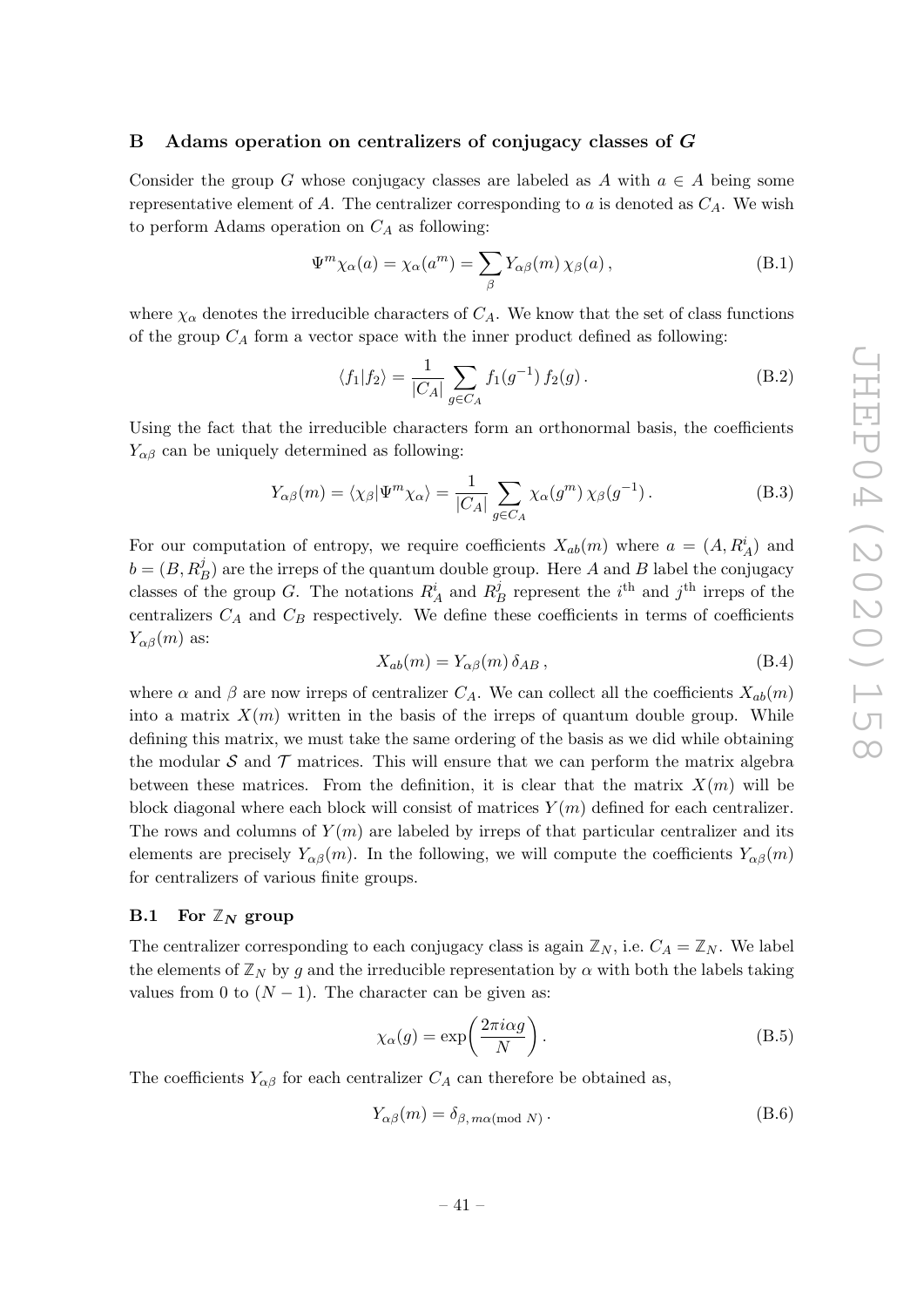We can now collect all these coefficients in the matrix  $Y(m)$  whose rows and columns are indexed by  $\alpha$  and  $\beta$  respectively taking values from 0 to  $(N-1)$ . Since this matrix will be the same for all the centralizers, the required matrix  $X(m)$  will be a block diagonal matrix made up of N blocks and each block is given by  $Y(m)$ .

#### <span id="page-43-0"></span> $\mathbf{B.2}$  $\bar{D}_N$  group

We have already discussed the structure of dihedral group in previous appendix. Its order is 2 N and its elements are given as,

$$
D_N = \{r_0, r_1, r_2, \dots, r_{N-1}, s_0, s_1, s_2, \dots, s_{N-1}\}.
$$
 (B.7)

For even dihedral group  $D_{2M}$ , there are  $(M+3)$  conjugacy classes and hence  $(M+3)$ centralizers. All the centralizers are isomorphic to three groups:  $D_{2M}$ ,  $\mathbb{Z}_{2M}$  and  $\mathbb{Z}_2 \times \mathbb{Z}_2$ . For the group  $D_{2M}$  itself, the characters of the one dimensional irreps evaluated at powers of various elements can be written in a compact fashion as:

$$
\theta_1(r_x^m) = 1, \quad \theta_2(r_x^m) = 1, \qquad \theta_3(r_x^m) = (-1)^{xm}, \quad \theta_4(r_x^m) = (-1)^{xm}
$$
  

$$
\theta_1(s_x^m) = 1, \quad \theta_2(s_x^m) = (-1)^m, \quad \theta_3(s_x^m) = (-1)^{xm}, \quad \theta_4(s_x^m) = (-1)^{xm+m}, \qquad (B.8)
$$

while the characters of two dimensional irreps are:

$$
\phi_j(r_x^m) = 2 \cos\left(\frac{\pi j x m}{M}\right), \quad \phi_j(s_x^m) = 1 + (-1)^m,
$$
\n(B.9)

where j takes values from 1 to  $(M-1)$  and m is any integer. Using these, the matrix  $Y(m)$ can be written as a block matrix as:

$$
Y_{D_{2M}} = \begin{pmatrix} 1 & 0 & 0 & 0 & [0]_{1 \times (M-1)} \\ x_+ & x_- & 0 & 0 & [0]_{1 \times (M-1)} \\ x_+ & 0 & x_- & 0 & [0]_{1 \times (M-1)} \\ x_+ & 0 & 0 & x_- & [0]_{1 \times (M-1)} \\ x_+ & 0 & 0 & x_- & [0]_{1 \times (M-1)} \\ [x_+]_{(M-1) \times 1} \ [ -x_+]_{(M-1) \times 1} \ [0]_{(M-1) \times 1} \ [0]_{(M-1) \times 1} \ F(m) \end{pmatrix}, \quad (B.10)
$$

where the notation  $[x]_{a \times b}$  represent a matrix of order  $a \times b$  whose every element is x, where we have defined:

$$
x_{\pm} = \left(\frac{1 \pm (-1)^m}{2}\right) \tag{B.11}
$$

and  $F(m)$  is a square matrix of order  $(M-1)$  whose elements are given as:

$$
F_{ab} = \frac{1}{2M} \left( \frac{\cos \left( 2\pi a m - \frac{\pi a m}{M} \right) - \cos \left( 2\pi b - \frac{\pi b}{M} \right) + \cos \left( \frac{\pi b}{M} \right) - \cos \left( \frac{\pi a m}{M} \right)}{\cos \left( \frac{\pi b}{M} \right) - \cos \left( \frac{\pi a m}{M} \right)} \right), \quad (B.12)
$$

where a and b label the rows and columns and take values from 1 to  $(M-1)$ . The other two non-isomorphic centralizers are  $\mathbb{Z}_{2M}$  and  $\mathbb{Z}_2 \times \mathbb{Z}_2$ . We have already given the matrix  $Y(m)$  for the  $\mathbb{Z}_N$  group in eq. [\(B.6\)](#page-42-2). Thus we can now construct the matrix  $X(m)$  which is a block diagonal matrix given as:

$$
X_{D_{2M}} = \text{diag}\{Y_{D_{2M}}, Y_{Z_{2M}}, \dots, Y_{Z_{2M}}, Y_{D_{2M}}, Y_{Z_2} \otimes Y_{Z_2}\},
$$
 (B.13)

where there are  $(M-1)$  copies of  $Y_{Z_{2M}}$  and  $\otimes$  is the Kronecker product.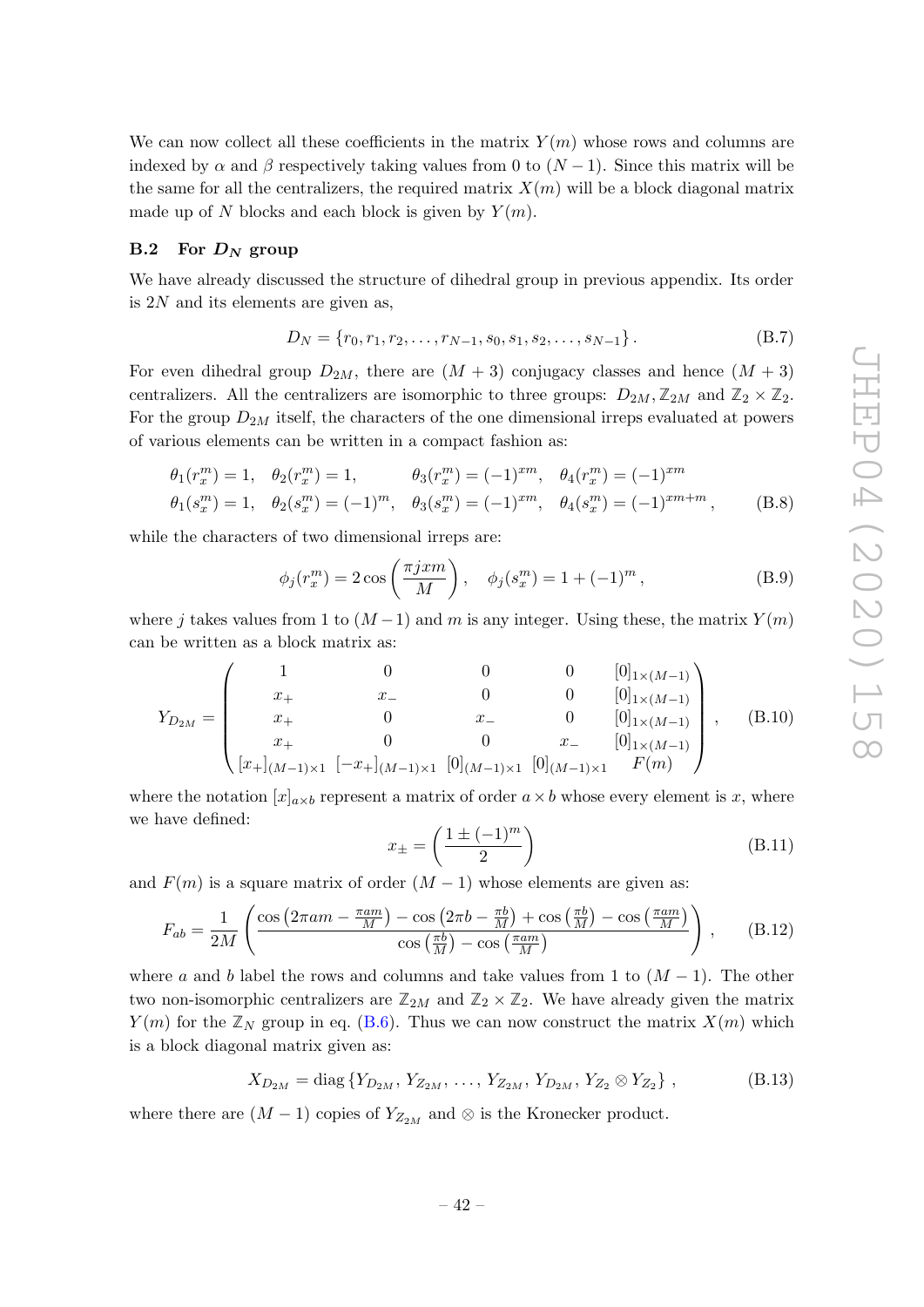Similarly we can also obtain these matrices for the odd dihedral group  $D_{2M+1}$ . This group has  $(M + 2)$  conjugacy classes and the corresponding centralizers are isomorphic to the groups:  $D_{2M+1}, \mathbb{Z}_{2M+1}$  and  $\mathbb{Z}_2$ . Thus we only need to compute  $Y_{D_{2M+1}}$ . For the group  $D_{2M+1}$ , the characters of powers of various elements can be compactly written as:

$$
\theta_1(r_x^m) = 1, \quad \theta_2(r_x^m) = 1, \qquad \phi_j(r_x^m) = 2\cos\left(\frac{2\pi j x m}{2M + 1}\right)
$$

$$
\theta_1(s_x^m) = 1, \quad \theta_2(s_x^m) = (-1)^m, \quad \phi_j(s_x^m) = 1 + (-1)^m,
$$
(B.14)

where  $m$  is any integer and  $j$  takes values from 1 to  $M$ . Thus we can now obtain:

$$
Y_{D_{2M+1}} = \begin{pmatrix} 1 & 0 & [0]_{1 \times M} \\ x_+ & x_- & [0]_{1 \times M} \\ F(m) & G(m) & H(m) \end{pmatrix} .
$$
 (B.15)

Here  $F(m)$  and  $G(m)$  are single column matrices whose rows labeled by  $\alpha$  taking values from 1 to  $M$  are given as:

$$
F_{\alpha} = x_{\alpha} + x_{+}; \qquad G_{\alpha} = x_{\alpha} - x_{+}, \tag{B.16}
$$

where we have defined

$$
x_{\alpha} = \frac{\sin\left(\frac{\pi \alpha m (4M+1)}{2M+1}\right) \csc\left(\frac{\pi \alpha m}{2M+1}\right) + 1}{4M+2}; \qquad x_{\pm} = \left(\frac{1 \pm (-1)^m}{2}\right). \tag{B.17}
$$

Similarly the matrix  $H(m)$  is a square matrix of order M whose elements are given as,

$$
H_{ab} = \frac{\sin\left(\frac{\pi(4M+1)(am+b)}{2M+1}\right)\csc\left(\frac{\pi(am+b)}{2M+1}\right) + \sin\left(\frac{\pi(4M+1)(am-b)}{2M+1}\right)\csc\left(\frac{\pi(am-b)}{2M+1}\right) + 2}{4M+2},
$$
\n(B.18)

where a and b label the rows and columns respectively with each taking values from 1 to M. The matrix  $X(m)$  therefore can now be written as:

$$
X_{D_{2M+1}} = \text{diag}\left\{ Y_{D_{2M+1}}, Y_{Z_{2M+1}}, \dots, Y_{Z_{2M+1}} Y_{Z_2} \right\},\tag{B.19}
$$

where there are M copies of  $Y_{Z_{2M+1}}$ . As a consistency check, one can compute  $X(m)$  for  $m = 1$  for any dihedral group, which will turn out to be the identity matrix as expected.

## <span id="page-44-0"></span> $B.3$  For  $S_N$  group

The group  $S_1$  is a trivial group. The groups  $S_2$  and  $S_3$  are isomorphic to  $\mathbb{Z}_2$  and  $D_3$ respectively for which we have already studied the Adams operation. For the  $S_4$  group, there are five conjugacy classes denoted as  $cc_1$ ,  $cc_2$ ,  $cc_3$ ,  $cc_4$ ,  $cc_5$  with the same ordering as given in its character table. The associated centralizers with these conjugacy classes are respectively  $S_4, \mathbb{Z}_2 \times \mathbb{Z}_2, D_4, \mathbb{Z}_3, \mathbb{Z}_4$ . We already know the coefficients  $Y_{\alpha\beta}(m)$  for all the groups except  $S_4$ , so let us compute them for  $S_4$  group. First we will need the various irreducible characters for the  $m<sup>th</sup>$  power of various elements of  $S_4$ . We find that for a fixed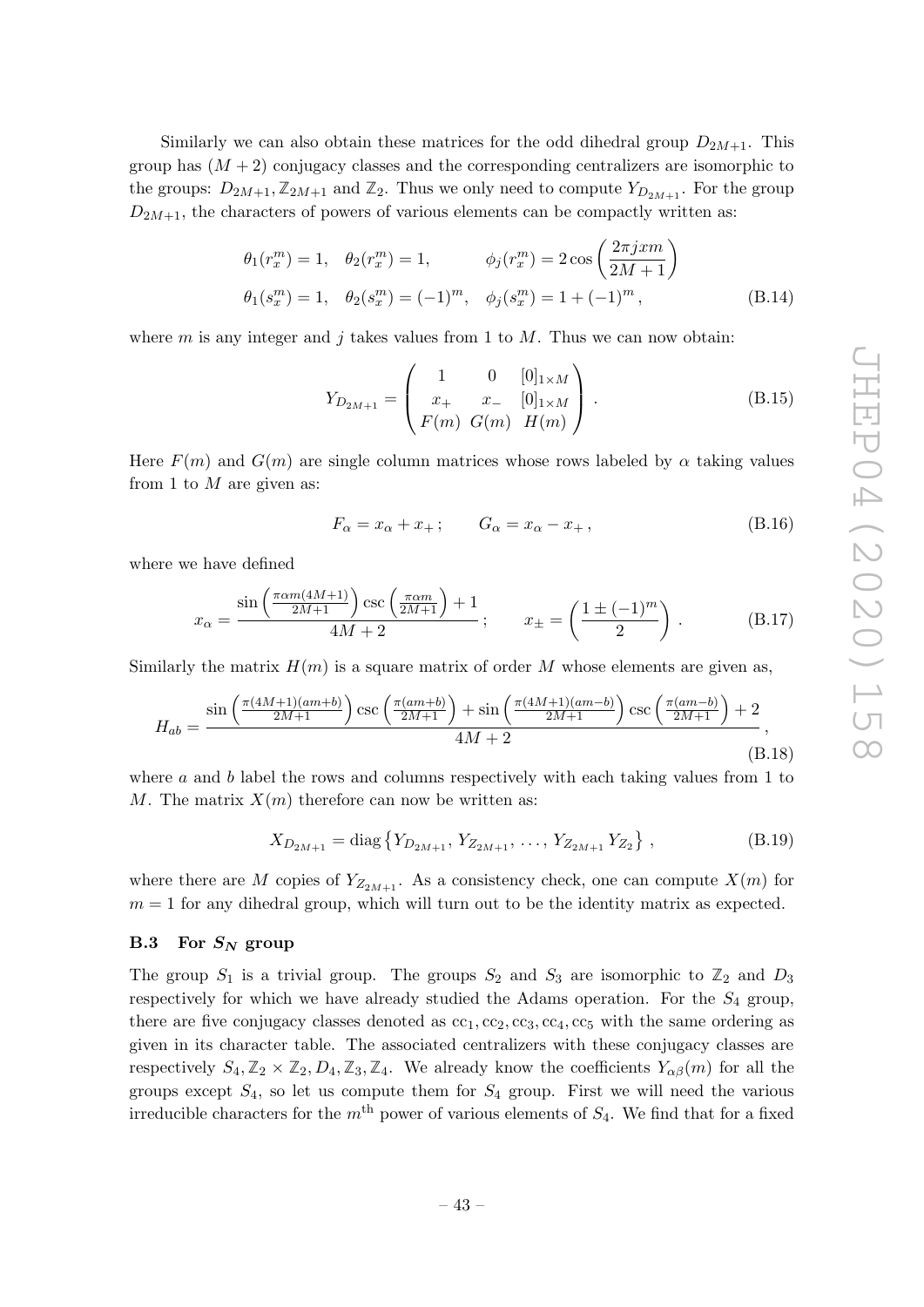value of m, the  $m<sup>th</sup>$  power of all the elements of a particular conjugacy class will belong to a single conjugacy class (maybe different from the original class). Thus the characters  $\chi(g^m)$  of m<sup>th</sup> power of elements belonging to a particular conjugacy class ( $g \in cc_i$ ) will be the same. Thus we can write a character table for the characters of  $m<sup>th</sup>$  power of various elements of  $S_4$  which is given in table  $(B.20)$ .

<span id="page-45-0"></span>

|          |                |               | $g \in \text{cc}_1 \mid g \in \text{cc}_2 \mid g \in \text{cc}_3$ | $g \in \text{cc}_4$ | $g \in \text{cc}_5$                  |        |
|----------|----------------|---------------|-------------------------------------------------------------------|---------------------|--------------------------------------|--------|
|          | $\chi(g^m)$    | $\chi(g^m)$   | $\chi(g^m)$                                                       | $\chi(g^m)$         | $\chi(g^m)$                          |        |
| $\chi_1$ |                |               |                                                                   |                     |                                      |        |
| $\chi_2$ | 3              |               | $2h_{02}+1 4h_{02}-1 $                                            | $-3h_{03}$          | $4h_{04} - 1$                        | (B.20) |
| $\chi_3$ | $\overline{2}$ | $2h_{02}$     | $\overline{2}$                                                    | $3h_{03}-1$         | $2h_{02}$                            |        |
| $\chi_4$ | 3              |               | $4h_{02} - 1 \mid 4h_{02} - 1 \mid$                               | $1 - 3h_{03}$       | $3h_{04} + h_{14} - h_{24} + h_{34}$ |        |
| $\chi_5$ |                | $2h_{02} - 1$ |                                                                   |                     | $2h_{02} - 1$                        |        |

In this table, m can be any integer and we have defined  $h_{ab} = \delta_{a,[m]_b}$  with  $[m]_b$  denoting the value of  $m$  modulo  $b$ . The Adams coefficients are thus given as,

$$
Y_{\alpha\beta}(m) = \frac{1}{24} \left( \sum_{i=1}^{5} |cc_i| \chi_{\alpha}(g^m) \chi_{\beta}(g^{-1}) \right), \qquad (B.21)
$$

where the sum is over various conjugacy classes. Since the characters of  $m<sup>th</sup>$  powers of all elements belonging to a class are same, the element  $g$  can be taken as any element belonging to that particular class in the above summation and we put the counting factor  $|cc_i|$  which is the number of elements in the i<sup>th</sup> class. These coefficients can be arranged in a matrix with  $\alpha$  and  $\beta$  labeling its rows and columns:

$$
Y_{S_4} = \begin{pmatrix} 1 & 0 & 0 & 0 & 0 \\ h_{02} + h_{03} + h_{04} & 1 - h_{04} & h_{02} - h_{03} & h_{04} - h_{02} & h_{03} - h_{04} \\ h_{02} + h_{03} & 0 & 1 - h_{03} & 0 & h_{03} - h_{02} \\ h_{02} + h_{03} - f_1 & f_2 & h_{02} - h_{03} & 1 - h_{02} - f_2 & f_1 + h_{03} \\ h_{02} & 0 & 0 & 0 & 1 - h_{02} \end{pmatrix},
$$
 (B.22)

where we have defined:

$$
f_1 = \frac{1 - 2h_{02} - 3h_{04} - h_{14} + h_{24} - h_{34}}{4}, \quad f_2 = \frac{1 + 2h_{02} - 3h_{04} - h_{14} + h_{24} - h_{34}}{4}.
$$
 (B.23)

Thus the block diagonal matrix  $X(m)$  containing the Adams coefficients for various centralizers will be:

$$
X_{S_4} = \text{diag}\{Y_{S_4}, Y_{\mathbb{Z}_2 \times \mathbb{Z}_2}, Y_{D_4}, Y_{\mathbb{Z}_3}, Y_{\mathbb{Z}_4}\}.
$$
 (B.24)

Next, we go to the  $S_5$  group. There are seven conjugacy classes which we shall denote as  $cc_1$ ,  $cc_2$ ,  $cc_3$ ,  $cc_4$ ,  $cc_5$ ,  $cc_6$ ,  $cc_7$  with the same ordering as given in its character table. The associated centralizers with these conjugacy classes are respectively  $S_5$ ,  $D_6$ ,  $D_4$ ,  $\mathbb{Z}_6$ ,  $\mathbb{Z}_4$ ,  $\mathbb{Z}_5$ . We only need to compute coefficients  $Y_{\alpha\beta}(m)$  for  $S_5$  group. The characters for  $m<sup>th</sup>$  power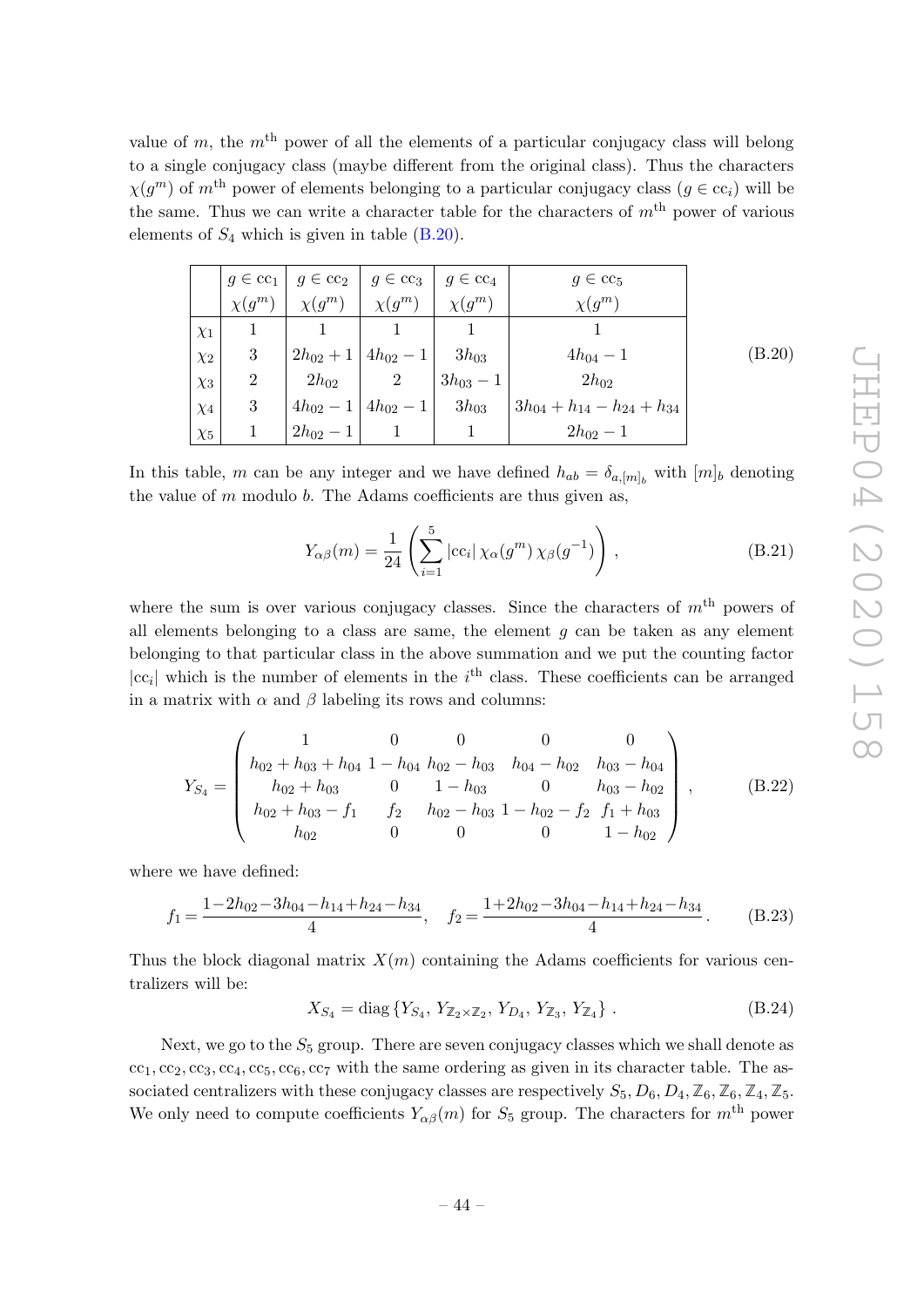| of various elements of $S_5$ is given in table (B.25). |  |  |  |
|--------------------------------------------------------|--|--|--|
|--------------------------------------------------------|--|--|--|

<span id="page-46-1"></span>

|          | $q \in \mathrm{cc}_1$ | $g \in cc_2$ | $g \in cc_3$ | $g \in \mathrm{cc}_4$ | $g \in \text{cc}_5$ | $g \in \text{cc}_6$     | $g \in cc7$ |        |
|----------|-----------------------|--------------|--------------|-----------------------|---------------------|-------------------------|-------------|--------|
|          | $\chi(g^m)$           | $\chi(g^m)$  | $\chi(g^m)$  | $\chi(g^m)$           | $\chi(g^m)$         | $\chi(g^m)$             | $\chi(g^m)$ |        |
| $\chi_1$ | 1                     |              |              |                       |                     |                         |             |        |
| $\chi_2$ | $\overline{4}$        | $2h_{02}+2$  | $4h_{02}$    | $3h_{03}+1$           | $f_3$               | $4h_{04}$               | $5h_{05}-1$ |        |
| $\chi_3$ | $\overline{5}$        | $4h_{02}+1$  | $4h_{02}+1$  | $\mid 6h_{03}-1$      | $f_4$               | $6h_{04} + 2h_{24} - 1$ | $5h_{05}$   | (B.25) |
| $\chi_4$ | $6\phantom{.}6$       | $6h_{02}$    | $8h_{02}-2$  | $6h_{03}$             | $6h_{06}$           | $6h_{04}-2h_{24}$       | $5h_{05}+1$ |        |
| $\chi_5$ | $\overline{5}$        | $6h_{02}-1$  | $4h_{02}+1$  | $6h_{03}-1$           | $6h_{06}-1$         | $4h_{04}+1$             | $5h_{05}$   |        |
| $\chi_6$ | $\overline{4}$        | $6h_{02}-2$  | $4h_{02}$    | $3h_{03}+1$           | $3h_{06}-3h_{36}+1$ | $4h_{04}$               | $5h_{05}-1$ |        |
| $\chi_7$ |                       | $2h_{02}-1$  |              |                       | $2h_{02}-1$         | $2h_{04} + 2h_{24} - 1$ |             |        |

where we have defined,

$$
f_3 = 4h_{06} - h_{16} + h_{26} + 2h_{36} + h_{46} - h_{56} , \quad f_4 = 5h_{06} + h_{16} - h_{26} + h_{36} - h_{46} + h_{56} .
$$
 (B.26)

The Adams coefficients are thus given as,

$$
Y_{\alpha\beta}(m) = \frac{1}{120} \left( \sum_{i=1}^{7} |cc_i| \chi_{\alpha}(g^m) \chi_{\beta}(g^{-1}) \right).
$$
 (B.27)

These coefficients can be arranged in a order 7 matrix  $Y_{S_5}$  with  $\alpha$  and  $\beta$  labeling its rows and columns, which we will not present here. Thus the block diagonal matrix  $X(m)$  containing the Adams coefficients for various centralizers will be:

$$
X_{S_5} = \text{diag}\{Y_{S_5}, Y_{D_6}, Y_{D_4}, Y_{\mathbb{Z}_6}, Y_{\mathbb{Z}_6}, Y_{\mathbb{Z}_4}, Y_{\mathbb{Z}_5}\}.
$$
 (B.28)

#### Acknowledgments

SD would like to thank P. Ramadevi and Vivek Kumar Singh for useful discussions. YZ would like to thank Ling-Yan Hung and Yidun Wan for discussions. The work of SD is supported by the NSFC grant 11975158. YZ is supported by NSFC grant 11905033.

Open Access. This article is distributed under the terms of the Creative Commons Attribution License [\(CC-BY 4.0\)](https://creativecommons.org/licenses/by/4.0/), which permits any use, distribution and reproduction in any medium, provided the original author(s) and source are credited.

#### References

- <span id="page-46-0"></span>[1] A. Kitaev and J. Preskill, *Topological entanglement entropy* , *[Phys. Rev. Lett.](https://doi.org/10.1103/PhysRevLett.96.110404)* 96 (2006) [110404](https://doi.org/10.1103/PhysRevLett.96.110404) [[hep-th/0510092](https://arxiv.org/abs/hep-th/0510092)] [IN[SPIRE](https://inspirehep.net/search?p=find+EPRINT+hep-th/0510092)].
- [2] M. Levin and X.-G. Wen, *Detecting Topological Order in a Ground State Wave Function* , [Phys. Rev. Lett.](https://doi.org/10.1103/PhysRevLett.96.110405) **96** (2006) 110405 [[cond-mat/0510613](https://arxiv.org/abs/cond-mat/0510613)] [IN[SPIRE](https://inspirehep.net/search?p=find+J+%22Phys.Rev.Lett.,96,110405%22)].